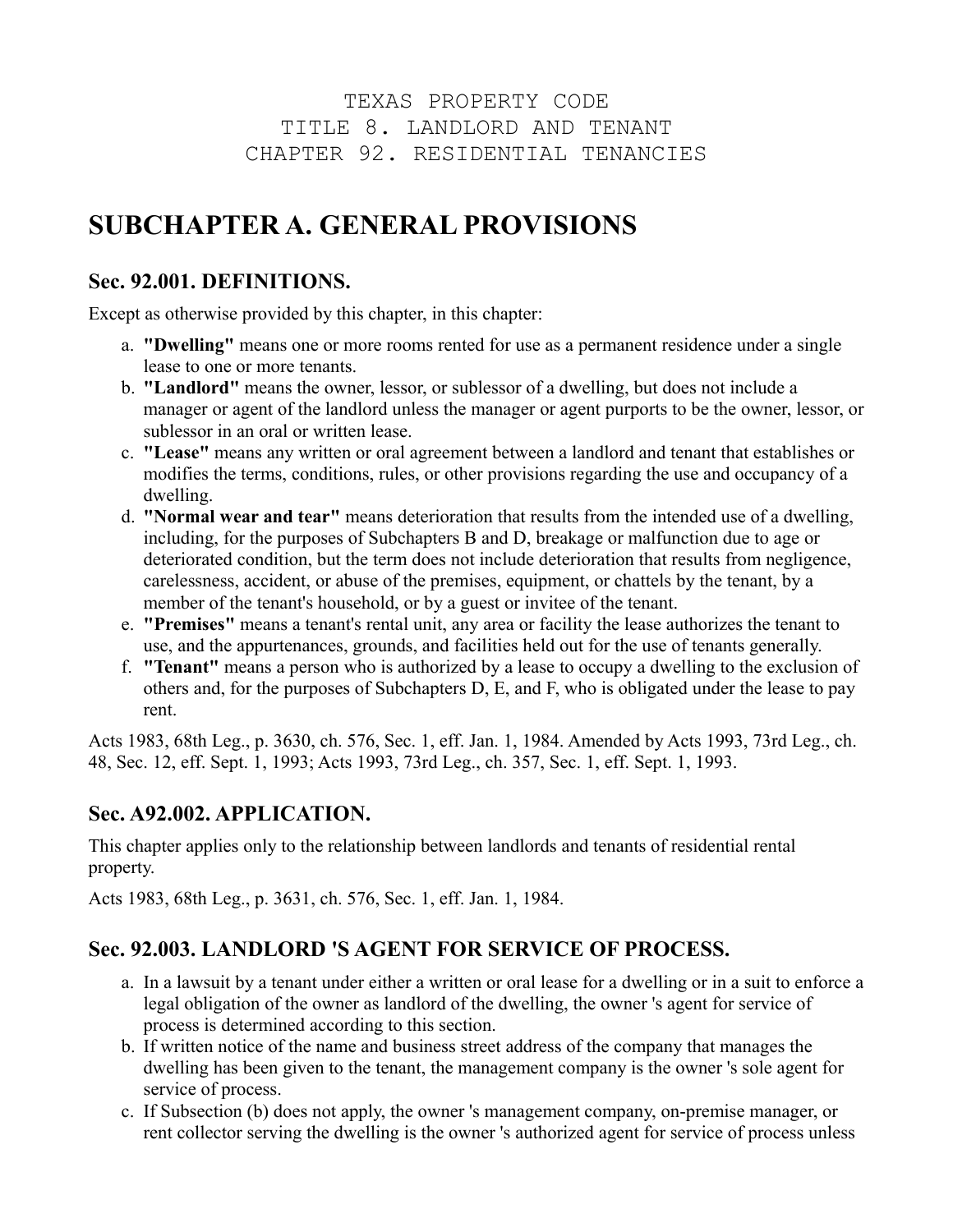the owner 's name and business street address have been furnished in writing to the tenant. Acts 1983, 68th Leg., p. 3631, ch. 576, Sec. 1, eff. Jan. 1, 1984.

## **Sec. 92.004. HARASSMENT.**

A party who files or prosecutes a suit under Subchapter B, D, E, or F in bad faith or for purposes of harassment is liable to the defendant for one month 's rent plus \$100 and for attorney 's fees.

Acts 1983, 68th Leg., p. 3631, ch. 576, Sec. 1, eff. Jan. 1, 1984.

## **Sec. 92.005. ATTORNEY 'S FEES.**

- a. A party who prevails in a suit brought under this subchapter or Subchapter B, E, or F may recover the party 's costs of court and reasonable attorney 's fees in relation to work reasonably expended.
- b. This section does not authorize a recovery of attorney 's fees in an action brought under Subchapter E or F for damages that relate to or arise from property damage, personal injury, or a criminal act.

Acts 1983, 68th Leg., p. 3631, ch. 576, Sec. 1, eff. Jan. 1, 1984. Amended by Acts 1993, 73rd Leg., ch. 357, Sec. 2, eff. Sept. 1, 1993; Acts 1999, 76th Leg., ch. 1439, Sec. 2, eff. Sept. 1, 1999.

# **Sec. 92.006. WAIVER OR EXPANSION OF DUTIES AND REMEDIES.**

- a. A landlord's duty or a tenant's remedy concerning security deposits, security devices, the landlord's disclosure of ownership and management, or utility cutoffs, as provided by Subchapter C, D, E, or G, respectively, may not be waived. A landlord's duty to install a smoke alarm under Subchapter F may not be waived, nor may a tenant waive a remedy for the landlord's noninstallation or waive the tenant's limited right of installation and removal. The landlord's duty of inspection and repair of smoke alarms under Subchapter F may be waived only by written agreement.
- b. A landlord's duties and the tenant's remedies concerning security devices, the landlord's disclosure of ownership and management, or smoke alarms, as provided by Subchapter D, E, or F, respectively, may be enlarged only by specific written agreement.
- c. A landlord 's duties and the tenant's remedies under Subchapter B, which covers conditions materially affecting the physical health or safety of the ordinary tenant, may not be waived except as provided in Subsections (d), (e), and (f) of this section.
- d. A landlord and a tenant may agree for the tenant to repair or remedy, at the landlord 's expense, any condition covered by Subchapter B.
- e. A landlord and a tenant may agree for the tenant to repair or remedy, at the tenant's expense, any condition covered by Subchapter B if all of the following conditions are met:
	- 1. at the beginning of the lease term the landlord owns only one rental dwelling;
	- 2. at the beginning of the lease term the dwelling is free from any condition which would materially affect the physical health or safety of an ordinary tenant;
	- 3. at the beginning of the lease term the landlord has no reason to believe that any condition described in Subdivision (2) of this subsection is likely to occur or recur during the tenant's lease term or during a renewal or extension; and
	- 4.

A. the lease is in writing;

B. the agreement for repairs by the tenant is either underlined or printed in boldface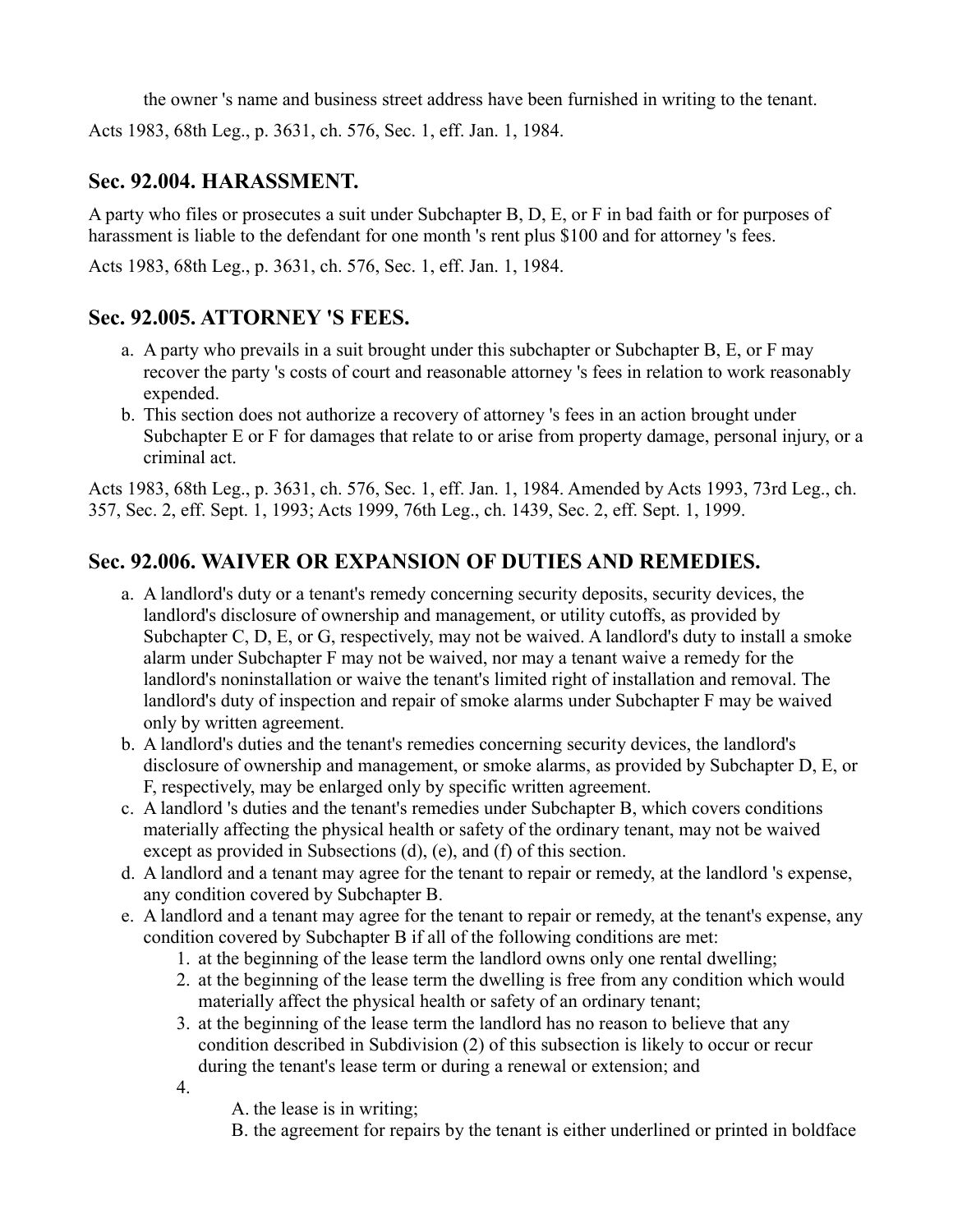in the lease or in a separate written addendum;

- C. the agreement is specific and clear; and
- D. the agreement is made knowingly, voluntarily, and for consideration.
- f. A landlord and tenant may agree that, except for those conditions caused by the negligence of the landlord, the tenant has the duty to pay for repair of the following conditions that may occur during the lease term or a renewal or extension:
	- 1. damage from wastewater stoppages caused by foreignor improper objects in lines that exclusively serve the tenant's dwelling;
	- 2. damage to doors, windows, or screens; and
	- 3. damage from windows or doors left open.

This subsection shall not affect the landlord's duty under Subchapter B to repair or remedy, at the landlord 's expense, wastewater stoppages or backups caused by deterioration, breakage, roots, ground conditions, faulty construction, or malfunctioning equipment. A landlord and tenant may agree to the provisions of this subsection only if the agreement meets the requirements of Subdivision (4) of Subsection (e) of this section.

g. A tenant's right to vacate a dwelling and avoid liability under Section 92.016 or 92.017 may not be waived by a tenant or a landlord, except as provided by those sections.

Acts 1983, 68th Leg., p. 3631, ch. 576, Sec. 1, eff. Jan. 1, 1984. Amended by Acts 1989, 71st Leg., ch. 650, Sec. 1, eff. Aug. 28, 1989; Acts 2005, 79th Leg., ch. 348, Sec. 2, eff. June 17, 2005.

#### **Sec. 92.007. VENUE.**

Venue for an action under this chapter is governed by Section 15.0115, Civil Practice and Remedies Code.

Acts 1983, 68th Leg., p. 3632, ch. 576, Sec. 1, eff. Jan. 1, 1984. Amended by Acts 1989, 71st Leg., ch. 332, Sec. 1, eff. Sept. 1, 1989; Acts 1989, 71st Leg., ch. 650, Sec. 2, eff. Aug. 28, 1989; Acts 1993, 73rd Leg., ch. 48, Sec. 13, eff. Sept. 1, 1993; Acts 1995, 74th Leg., ch. 138, Sec. 9, eff. Aug. 28, 1995.

### **Sec. 92.008. INTERRUPTION OF UTILITIES.**

- a. A landlord or a landlord 's agent may not interrupt or cause the interruption of utility service paid for directly to the utility company by a tenant unless the interruption results from bona fide repairs, construction, or an emergency.
- b. Except as provided by Subsections (c) and (d), a landlord may not interrupt or cause the interruption of water, wastewater, gas, or electric service furnished to a tenant by the landlord as an incident of the tenancy or by other agreement unless the interruption results from bona fide repairs, construction, or an emergency.
- c. A landlord may interrupt or cause the interruption of electrical service furnished to a tenant by the landlord as an incident of the tenancy or by other agreement if:
	- 1. the electrical service furnished to the tenant is individually metered or submetered for the dwelling unit;
	- 2. the electrical service connection with the utility company is in the name of the landlord or the landlord 's agent; and
	- 3. the landlord complies with the rules adopted by the Public Utility Commission of Texas for discontinuance of submetered electrical service.
- d. A landlord may interrupt or cause the interruption of electrical service furnished to a tenant by the landlord as an incident of the tenancy or by other agreement if: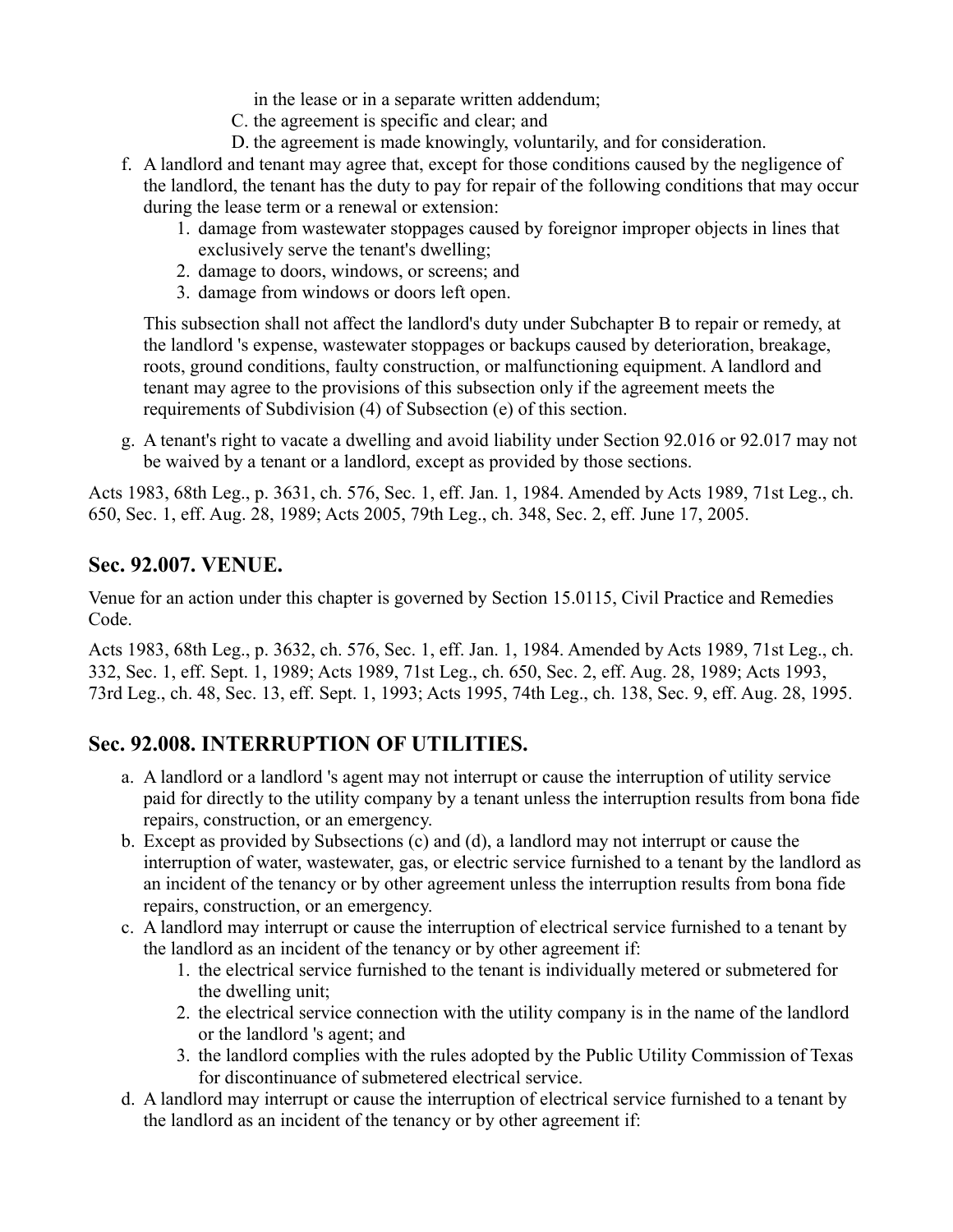- 1. the electrical service furnished to the tenant is not individually metered or submetered for the dwelling unit;
- 2. the electrical service connection with the utility company is in the name of the landlord or the landlord 's agent;
- 3. the tenant is at least seven days late in paying the rent;
- 4. the landlord has mailed or hand-delivered to the tenant at least five days before the date the electrical service is interrupted a written notice that states:
	- A. the earliest date of the proposed interruption of electrical service;
	- B. the amount of rent the tenant must pay to avert the interruption; and
	- C. the name and location of the individual to whom or the location of the on-site management office where the delinquent rent may be paid during the landlord 's normal business hours;
- 5. the interruption does not begin before or after the landlord 's normal business hours; and
- 6. the interruption does not begin on a day, or on a day immediately preceding a day, when the landlord or other designated individual is not available or the on-site managementoffice is not open to accept rent and restore electrical service.
- e. A landlord who interrupts electrical service under Subsection (c) or (d) shall restore the service not later than two hours after the time the tenant tenders, during the landlord 's normal business hours, payment of the delinquent electric bill or rent owed to the landlord.
- f. If a landlord or a landlord 's agent violates this section, the tenant may:
	- 1. either recover possession of the premises or terminate the lease; and
	- 2. recover from the landlord an amount equal to the sum of the tenant's actual damages, one month 's rent or \$500, whichever is greater, reasonable attorney 's fees, and court costs, less any delinquent rents or other sums for which the tenant is liable to the landlord.
- g. A provision of a lease that purports to waive a right or to exempt a party from a liability or duty under this section is void.

Acts 1983, 68th Leg., p. 3632, ch. 576, Sec. 1, eff. Jan. 1, 1984. Amended by Acts 1985, 69th Leg., ch. 200, Sec. 4, eff. Aug. 26, 1985. Renumbered from Sec. 91.002 by Acts 1987, 70th Leg., ch. 683, Sec. 2, eff. Aug. 31, 1987. Amended as Sec. 91.002 by Acts 1987, 70th Leg., ch. 826, Sec. 1, eff. Aug. 31, 1987. Renumbered from Sec. 91.002 and amended by Acts 1989, 71st Leg., ch. 689, Sec. 1, 3, eff. Sept. 1, 1989. Amended by Acts 1995, 74th Leg., ch. 869, Sec. 1, eff. Jan. 1, 1996; Acts 1995, 74th Leg., ch. 952, Sec. 1, eff. Sept. 1, 1995.

#### **Sec. 92.0081. REMOVAL OF PROPERTY AND EXCLUSION OF RESIDENTIAL TENANT.**

- a. A landlord may not remove a door, window, or attic hatchway cover or a lock, latch, hinge, hinge pin, doorknob, or other mechanism connected to a door, window, or attic hatchway cover from premises leased to a tenant or remove furniture, fixtures, or appliances furnished by the landlord from premises leased to a tenant unless the landlord removes the item for a bona fide repair or replacement. If a landlord removes any of the items listed in this subsection for a bona fide repair or replacement, the repair or replacement must be promptly performed.
- b. A landlord may not intentionally prevent a tenant from entering the leased premises except by judicial process unless the exclusion results from:
	- 1. bona fide repairs, construction, or an emergency;
	- 2. removing the contents of premises abandoned by a tenant; or
	- 3. changing the door locks of a tenant who is delinquent in paying at least part of the rent.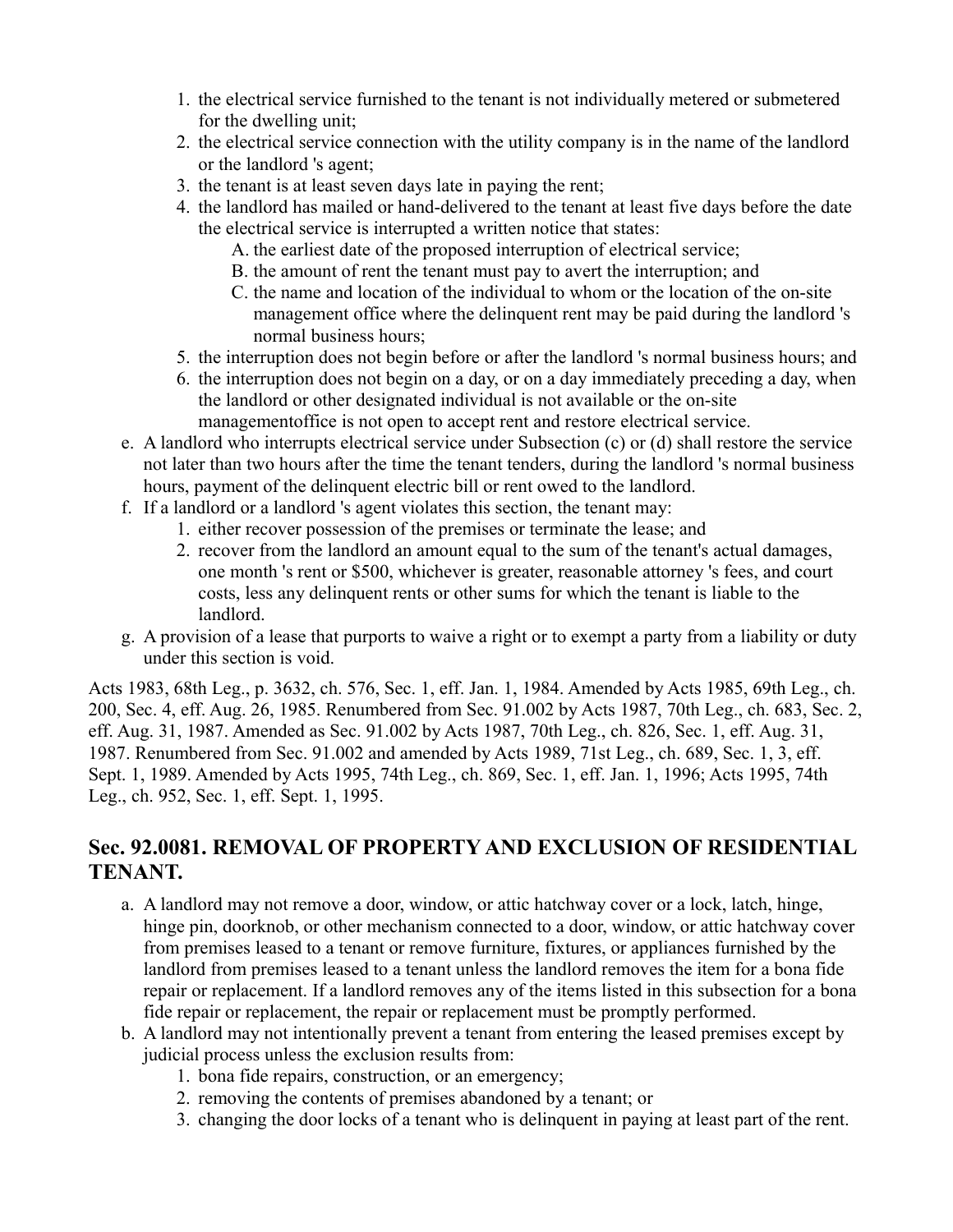- c. If a landlord or a landlord 's agent changes the door lock of a tenant who is delinquent in paying rent, the landlord or the landlord 's agent must place a written notice on the tenant's front door stating:
	- 1. an on-site location where the tenant may go 24 hours a day to obtain the new key or a telephone number that is answered 24 hours a day that the tenant may call to have a key delivered within two hours after calling the number;
	- 2. the fact that the landlord must provide the new key to the tenant at any hour, regardless of whether or not the tenant pays any of the delinquent rent; and
	- 3. the amount of rent and other charges for which the tenant is delinquent.
- d. A landlord may not intentionally prevent a tenant from entering the leased premises under Subsection (b)(3) unless:
	- 1. the tenant is delinquent in paying all or part of the rent; and
	- 2. the landlord has locally mailed not later than the fifth calendar day before the date on which the door locks are changed or hand-delivered to the tenant or posted on the inside of the main entry door of the tenant's dwelling not later than the third calendar day before the date on which the door locks are changed a written notice stating:
		- A. the earliest date that the landlord proposes to change the door locks;
		- B. the amount of rent the tenant must pay to prevent changing of the door locks; and
		- C. the name and street address of the individual to whom, or the location of the onsite management office at which, the delinquent rent may be paid during the landlord 's normal business hours.
- e. A landlord may not change the locks on the door of a tenant's dwelling under Subsection (b)(3) on a day, or on a day immediately before a day, on which the landlord or other designated individual is not available, or on which any on-site management office is not open, for the tenant to tender the delinquent rent.
- f. A landlord who intentionally prevents a tenant from entering the tenant's dwelling under Subsection (b)(3) must provide the tenant with a key to the changed lock on the dwelling without regard to whether the tenant pays the delinquent rent.
- g. If a landlord arrives at the dwelling in a timely manner in response to a tenant's telephone call to the number contained in the notice as described by Subsection (c)(1) and the tenant is not present to receive the key to the changed lock, the landlord shall leave a notice on the front door of the dwelling stating the time the landlord arrived with the key and the street address to which the tenant may go to obtain the key during the landlord 's normal office hours.
- h. If a landlord violates this section, the tenant may:
	- 1. either recover possession of the premises or terminate the lease; and
	- 2. recover from the landlord a civil penalty of one month 's rent plus \$500, actual damages, court costs, and reasonable attorney 's fees in an action to recover property damages, actual expenses, or civil penalties , less any delinquent rent or other sums for which the tenant is liable to the landlord.
- i. If a landlord violates Subsection (f), the tenant may recover, in addition to the remedies provided by Subsection (h), an additional civil penalty of one month 's rent.
- j. A provision of a lease that purports to waive a right or to exempt a party from a liability or duty under this section is void.

Acts 1983, 68th Leg., p. 3632, ch. 576, Sec. 1, eff. Jan. 1, 1984. Amended by Acts 1985, 69th Leg., ch. 200, Sec. 4, eff. Aug. 26, 1985. Renumbered from V.T.C.A., Property Code Sec. 91.002 by Acts 1987, 70th Leg., ch. 683, Sec. 2, eff. Aug. 31, 1987. Amended as Sec. 91.002 by Acts 1987, 70th Leg., ch. 826, Sec. 1, eff. Aug. 31, 1987. Renumbered from V.T.C.A., Property Code Sec. 91.002 and amended by Acts 1989, 71st Leg., ch. 689, Sec. 1, 3, eff. Sept. 1, 1989. Redesignated from V.T.C.A., Property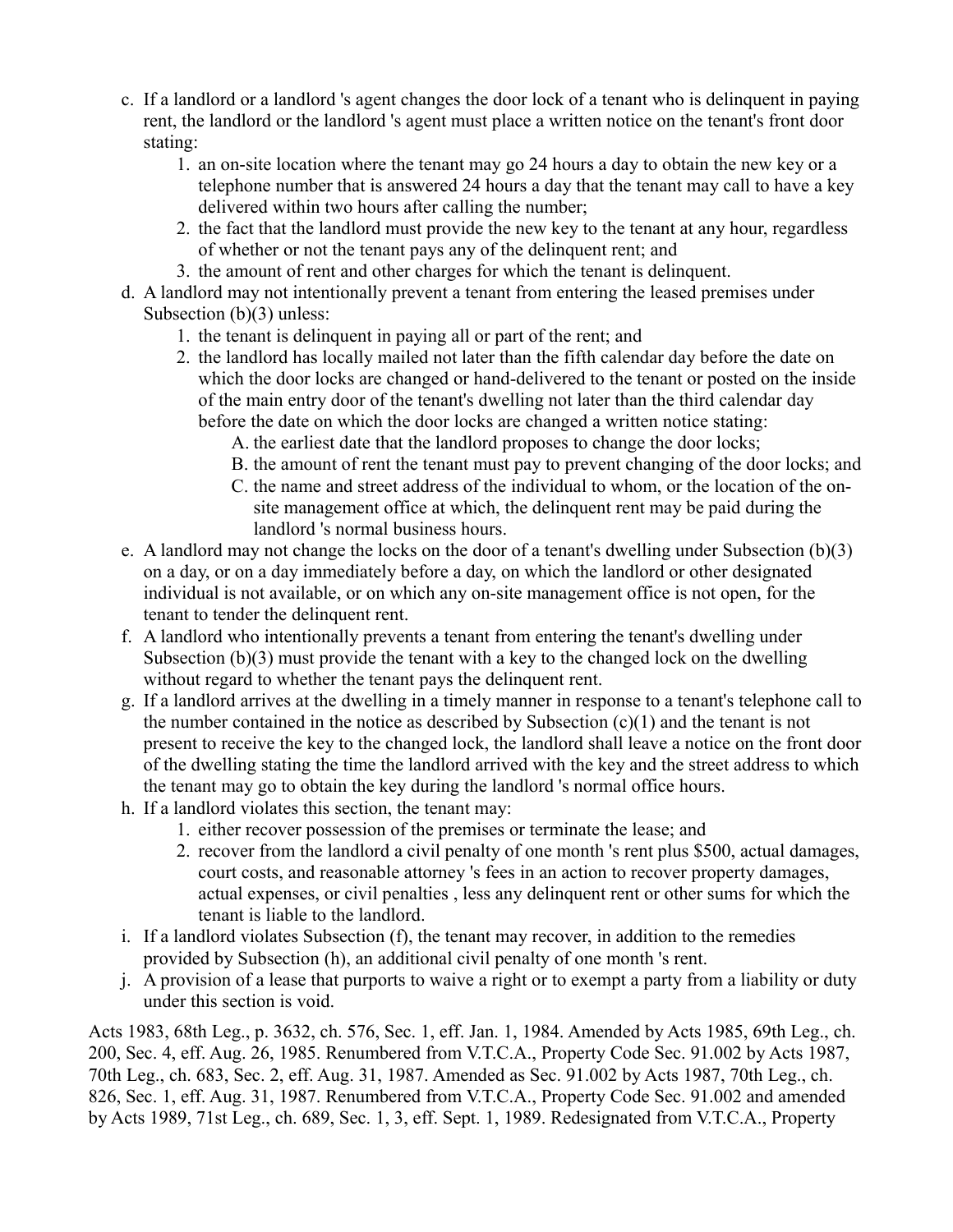Code Sec. 92.008(b) to (f) and amended by Acts 1995, 74th Leg., ch. 869, Sec. 1, eff. Jan. 1, 1996; Acts 1995, 74th Leg., ch. 952, Sec. 1, eff. Sept. 1, 1995.

#### **Sec. 92.009. RESIDENTIAL tenant's RIGHT OF REENTRY AFTER UNLAWFUL LOCKOUT.**

- a. If a landlord has locked a tenant out of leased premises in violation of Section 92.008, the tenant may recover possession of the premises as provided by this section.
- b. The tenant must file with the justice court in the precinct in which the rental premises are located a sworn complaint for reentry, specifying the facts of the alleged unlawful lockout by the landlord or the landlord 's agent. The tenant must also state orally under oath to the justice the facts of the alleged unlawful lockout.
- c. If the tenant has complied with Subsection (b) and if the justice reasonably believes an unlawful lockout has likely occurred, the justice may issue, ex parte, a writ of reentry that entitles the tenant to immediate and temporary possession of the premises, pending a final hearing on the tenant's sworn complaint for reentry.
- d. The writ of reentry must be served on either the landlord or the landlord 's management company, on-premises manager, or rent collector in the same manner as a writ of possession in a forcible detainer action. A sheriff or constable may use reasonable force in executing a writ of reentry under this section.
- e. The landlord is entitled to a hearing on the tenant's sworn complaint for reentry. The writ of reentry must notify the landlord of the right to a hearing. The hearing shall be held not earlier than the first day and not later than the seventh day after the date the landlord requests a hearing.
- f. If the landlord fails to request a hearing on the tenant's sworn complaint for reentry before the eighth day after the date of service of the writ of reentry on the landlord under Subsection (d), a judgment for court costs may be rendered against the landlord.
- g. A party may appeal from the court 's judgment at the hearing on the sworn complaint for reentry in the same manner as a party may appeal a judgment in a forcible detainer suit.
- h. If a writ of possession is issued, it supersedes a writ of reentry.
- i. If the landlord or the person on whom a writ of reentry is served fails to immediately comply with the writ or later disobeys the writ, the failure is grounds for contempt of court against the landlord or the person on whom the writ was served, under Section 21.002, Government Code. If the writ is disobeyed, the tenant or the tenant's attorney may file in the court in which the reentry action is pending an affidavit stating the name of the person who has disobeyed the writ and describing the acts or omissions constituting the disobedience. On receipt of an affidavit, the justice shall issue a show cause order, directing the person to appear on a designated date and show cause why he should not be adjudged in contempt of court. If the justice finds, after considering the evidence at the hearing, that the person has directly or indirectly disobeyed the writ, the justice may commit the person to jail without bail until the person purges himself of the contempt in a manner and form as the justice may direct. If the person disobeyed the writ before receiving the show cause order but has complied with the writ after receiving the order, the justice may find the person in contempt and assess punishment under Section 21.002(c), Government Code.
- j. This section does not affect a tenant's right to pursue a separate cause of action under Section 92.008.
- k. If a tenant in bad faith files a sworn complaint for reentry resulting in a writ of reentry being served on the landlord or landlord 's agent, the landlord may in a separate cause of action recover from the tenant an amount equal to actual damages, one month 's rent or \$500,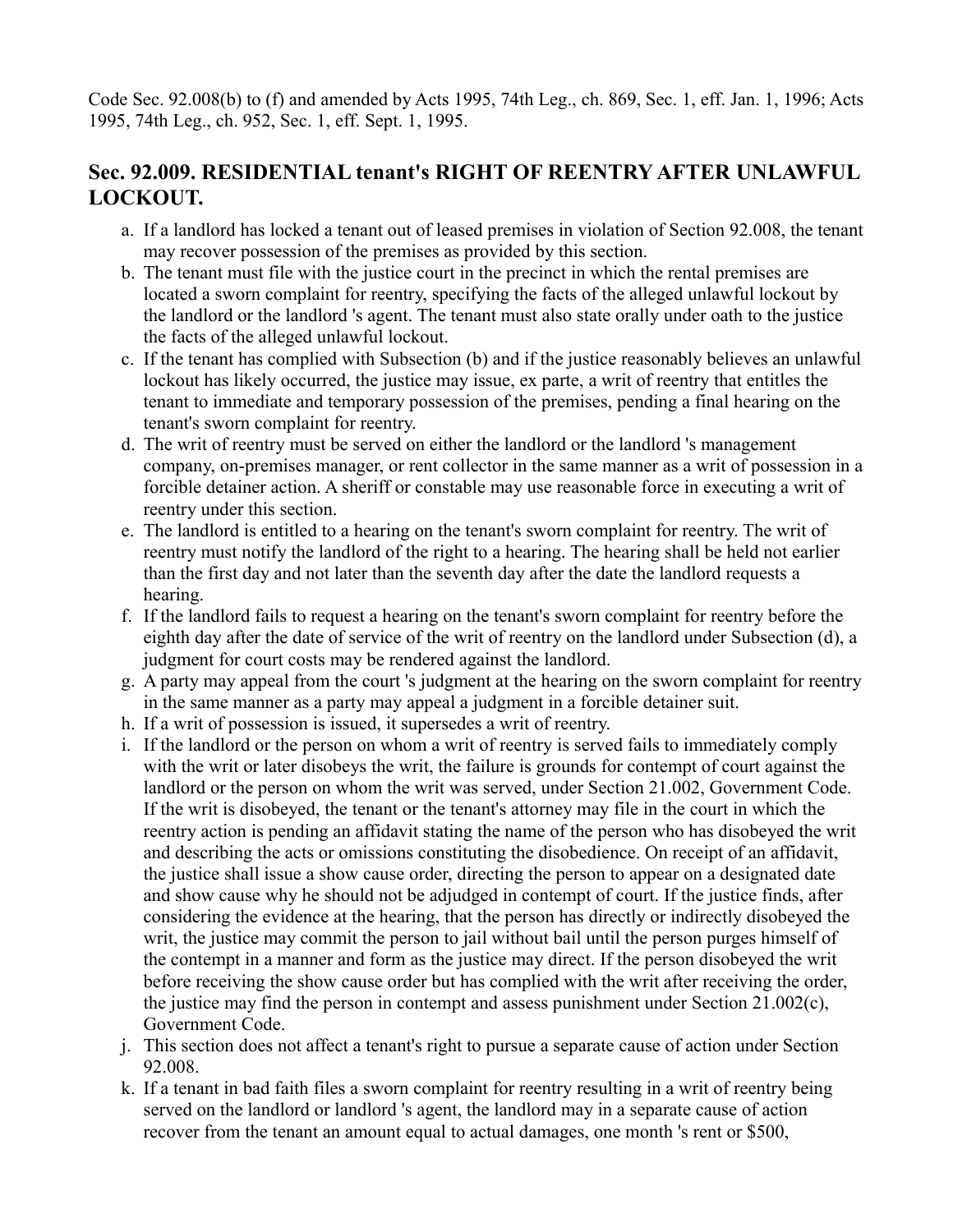whichever is greater, reasonable attorney 's fees, and costs of court, less any sums for which the landlord is liable to the tenant.

- l. The fee for filing a sworn complaint for reentry is the same as that for filing a civil action in justice court. The fee for service of a writ of reentry is the same as that for service of a writ of possession. The fee for service of a show cause order is the same as that for service of a civil citation. The justice may defer payment of the tenant's filing fees and service costs for the sworn complaint for reentry and writ of reentry. Court costs may be waived only if the tenant executes a pauper 's affidavit.
- m. This section does not affect the rights of a landlord or tenant in a forcible detainer or forcible entry and detainer action.

Added by Acts 1989, 71st Leg., ch. 687, Sec. 1, eff. Sept. 1, 1989. Amended by Acts 1997, 75th Leg., ch. 1205, Sec. 9, eff. Sept. 1, 1997.

#### **Sec. 92.010. OCCUPANCY LIMITS.**

- a. Except as provided by Subsection (b), the maximum number of adults that a landlord may allow to occupy a dwelling is three times the number of bedrooms in the dwelling.
- b. A landlord may allow an occupancy rate of more than three adult tenants per bedroom:
	- 1. to the extent that the landlord is required by a state or federal fair housing law to allow a higher occupancy rate; or
	- 2. if an adult whose occupancy causes a violation of Subsection (a) is seeking temporary sanctuary from family violence, as defined by Section 71.004, Family Code, for a period that does not exceed one month.
- c. An individual who owns or leases a dwelling within 3,000 feet of a dwelling as to which a landlord has violated this section, or a governmental entity or civic association acting on behalf of the individual, may file suit against a landlord to enjoin the violation. A party who prevails in a suit under this subsection may recover court costs and reasonable attorney 's fees from the other party. In addition to court costs and reasonable attorney 's fees, a plaintiff who prevails under this subsection may recover from the landlord \$500 for each violation of this section.
- d. In this section:
	- 1. "Adult" means an individual 18 years of age or older.
	- 2. "Bedroom" means an area of a dwelling intended as sleeping quarters. The term does not include a kitchen, dining room, bathroom, living room, utility room, or closet or storage area of a dwelling.

Added by Acts 1993, 73rd Leg., ch. 937, Sec. 1, eff. Sept. 1, 1993. Amended by Acts 2003, 78th Leg., ch. 1276, Sec. 7.002(o), eff. Sept. 1, 2003.

### **Sec. 92.011. CASH RENTAL PAYMENTS.**

- a. A landlord shall accept a tenant's timely cash rental payment unless a written lease between the landlord and tenant requires the tenant to make rental payments by check, money order, or other traceable or negotiable instrument.
- b. A landlord who receives a cash rental payment shall:
	- 1. provide the tenant with a written receipt; and
	- 2. enter the payment date and amount in a record book maintained by the landlord.
- c. A tenant or a governmental entity or civic association acting on the tenant's behalf may file suit against a landlord to enjoin a violation of this section. A party who prevails in a suit brought under this subsection may recover court costs and reasonable attorney 's fees from the other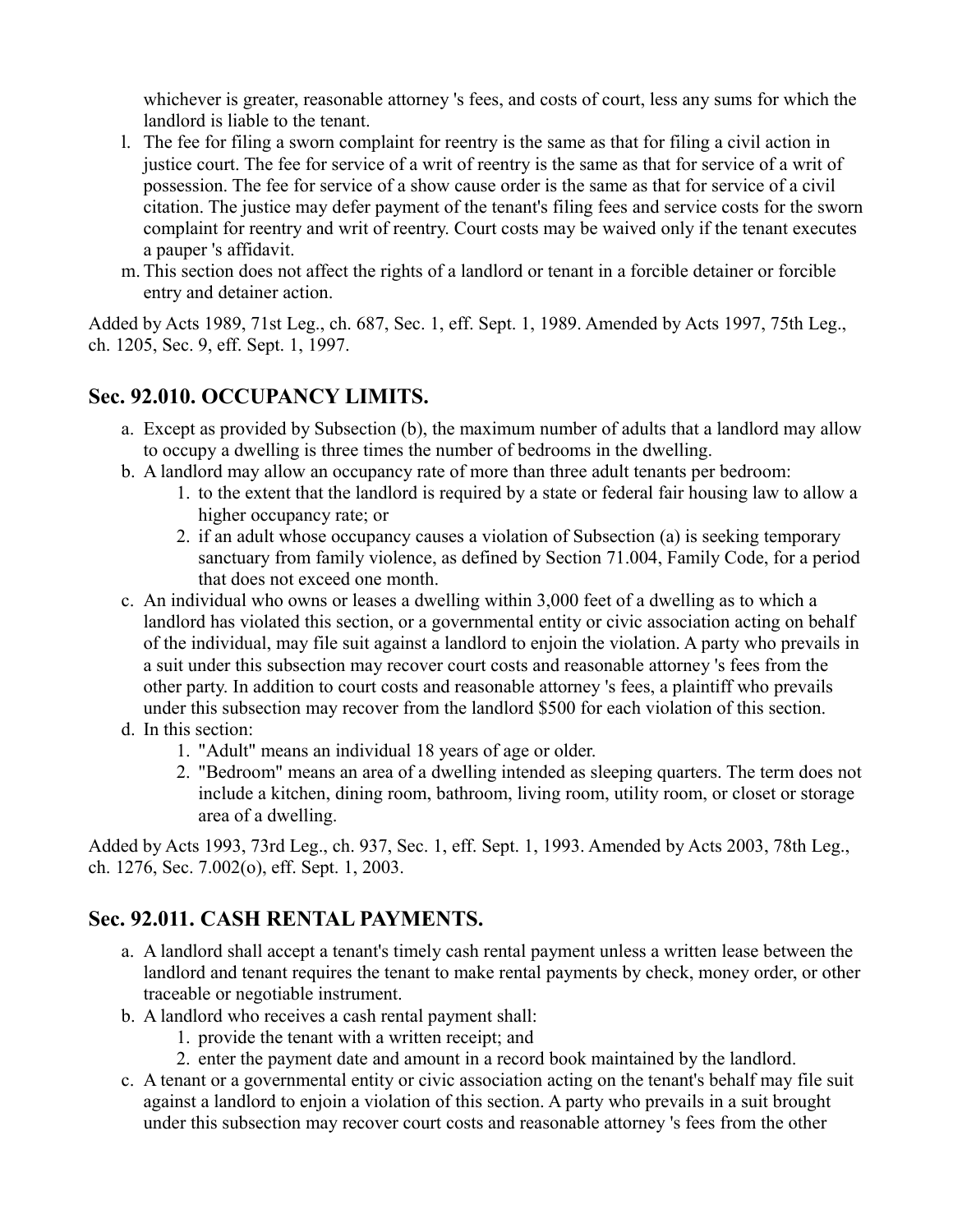party. In addition to court costs and reasonable attorney 's fees, a tenant who prevails under this subsection may recover from the landlord the greater of one month 's rent or \$500 for each violation of this section.

Added by Acts 1993, 73rd Leg., ch. 938, Sec. 1, eff. Sept. 1, 1993. Renumbered from V.T.C.A., Property Code Sec. 92.010 by Acts 1995, 74th Leg., ch. 76, Sec. 17.01(44), eff. Sept. 1, 1995.

## **Sec. 92.012. NOTICE TO TENANT AT PRIMARY RESIDENCE.**

- a. If, at the time of signing a lease or lease renewal, a tenant gives written notice to the tenant's landlord that the tenant does not occupy the leased premises as a primary residence and requests in writing that the landlord send notices to the tenant at the tenant's primary residence and provides to the landlord the address of the tenant's primary residence, the landlord shall mail to the tenant's primary residence:
	- 1. all notices of lease violations;
	- 2. all notices of lease termination;
	- 3. all notices of rental increases at the end of the lease term; and
	- 4. all notices to vacate.
- b. The tenant shall notify the landlord in writing of any change in the tenant's primary residence address. Oral notices of change are insufficient.
- c. A notice to a tenant's primary residence under Subsection (a) may be sent by regular United States mail and shall be considered as having been given on the date of postmark of the notice.
- d. If there is more than one tenant on a lease, the landlord is not required under this section to send notices to the primary residence of more than one tenant.
- e. This section does not apply if notice is actually hand delivered to and received by a person occupying the leased premises.

Added by Acts 1997, 75th Leg., ch. 1205, Sec. 10, eff. Sept. 1, 1997.

#### **Sec. 92.013. NOTICE OF RULE OR POLICY CHANGE AFFECTING TENANT'S PERSONAL PROPERTY.**

- a. A landlord shall give prior written notice to a tenant regarding a landlord rule or policy change that is not included in the lease agreement and that will affect any personal property owned by the tenant that is located outside the tenant's dwelling. A landlord shall provide to the tenant in a multiunit complex, as that term is defined by Section 92.151, a copy of any applicable vehicle towing or parking rules or policies of the landlord and any changes to those rules or policies as provided by Section 92.0131.
- b. The notice must be given in person or by mail to the affected tenant. Notice in person may be by personal delivery to the tenant or any person residing at the tenant's dwelling who is 16 years of age or older or by personal delivery to the tenant's dwelling and affixing the notice to the inside of the main entry door. Notice by mail may be by regular mail, by registered mail, or by certified mail, return receipt requested. If the dwelling has no mailbox and has a keyless bolting device, alarm system, or dangerous animal that prevents the landlord from entering the premises to leave the notice on the inside of the main entry door, the landlord may securely affix the notice on the outside of the main entry door.
- c. A landlord who fails to give notice as required by this section is liable to the tenant for any expense incurred by the tenant as a result of the landlord 's failure to give the notice.

Added by Acts 1999, 76th Leg., ch. 942, Sec. 1, eff. Sept. 1, 1999. Amended by Acts 2005, 79th Leg.,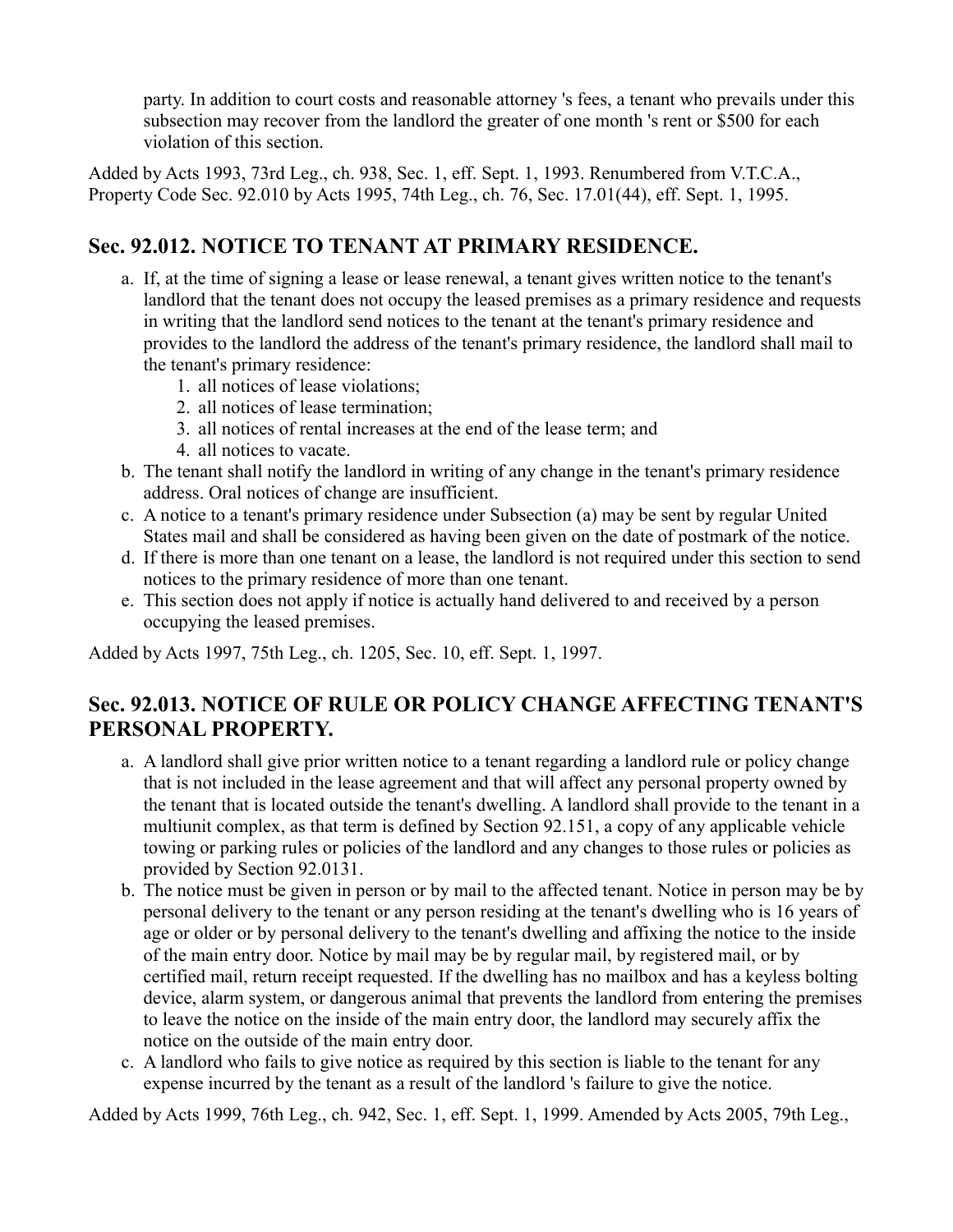ch. 1060, Sec. 1, eff. Jan. 1, 2006.

### **Sec. 92.0131. NOTICE REGARDING VEHICLE TOWING OR PARKING RULES OR POLICIES.**

- a. This section applies only to a tenant in a multiunit complex, as that term is defined by Section 92.151.
- b. If at the time a lease agreement is executed a landlord has vehicle towing or parking rules or policies that apply to the tenant, the landlord shall provide to the tenant a copy of the rules or policies before the lease agreement is executed. The copy of the rules or policies must be:
	- 1. signed by the tenant;
	- 2. included in a lease agreement signed by the tenant; or
	- 3. included in an attachment to the lease agreement that is signed by the tenant, but only if the attachment is expressly referred to in the lease agreement.
- c. If the rules or policies are contained in the lease agreement or an attachment to the lease agreement, the title to the paragraph containing the rules or policies must read "Parking" or "Parking Rules" and be capitalized, underlined, or printed in bold print.
- d. If a landlord changes the vehicle towing or parking rules or policies during the term of the lease agreement, the landlord shall provide written notice of the change to the tenant before the tenant is required to comply with the rule or policy change. The landlord has the burden of proving that the tenant received a copy of the rule or policy change. The landlord may satisfy that burden of proof by providing evidence that the landlord:
	- 1. delivered the notice by certified mail, return receipt requested, addressed to the tenant at the tenant's dwelling; or
	- 2. made a notation in the landlord 's files of the time, place, and method of providing the notice and the name of the person who delivered the notice by:
		- A. hand delivery to the tenant or any occupant of the tenant's dwelling over the age of 16 years at the tenant's dwelling;
		- B. facsimile to a facsimile number the tenant provided to the landlord for the purpose of receiving notices; or
		- C. taping the notice to the inside of the main entry door of the tenant's dwelling.
- e. If a rule or policy change is made during the term of the lease agreement, the change:
	- 1. must:
		- A. apply to all of the landlord 's tenants in the same multiunit complex and be based on necessity, safety or security of tenants, reasonable requirements for construction on the premises, or respect for other tenants ' parking rights; or B. be adopted based on the tenant's written consent; and
	- 2. may not be effective before the 14th day after the date notice of the change is delivered to the tenant, unless the change is the result of a construction or utility emergency.
- f. A landlord who violates Subsection (b), (c), (d), or (e) is liable for a civil penalty in the amount of \$100 plus any towing or storage costs that the tenant incurs as a result of the towing of the tenant's vehicle. The nonprevailing party in a suit under this section is liable to the prevailing party for reasonable attorney 's fees and court costs.
- g. A landlord is liable for any damage to a tenant's vehicle resulting from the negligence of a towing service that contracts with the landlord or the landlord 's agent to remove vehicles that are parked in violation of the landlord 's rules and policies if the towing company that caused the damage does not carry insurance that covers the damage.

Added by Acts 2005, 79th Leg., ch. 1060, Sec. 2, eff. Jan. 1, 2006.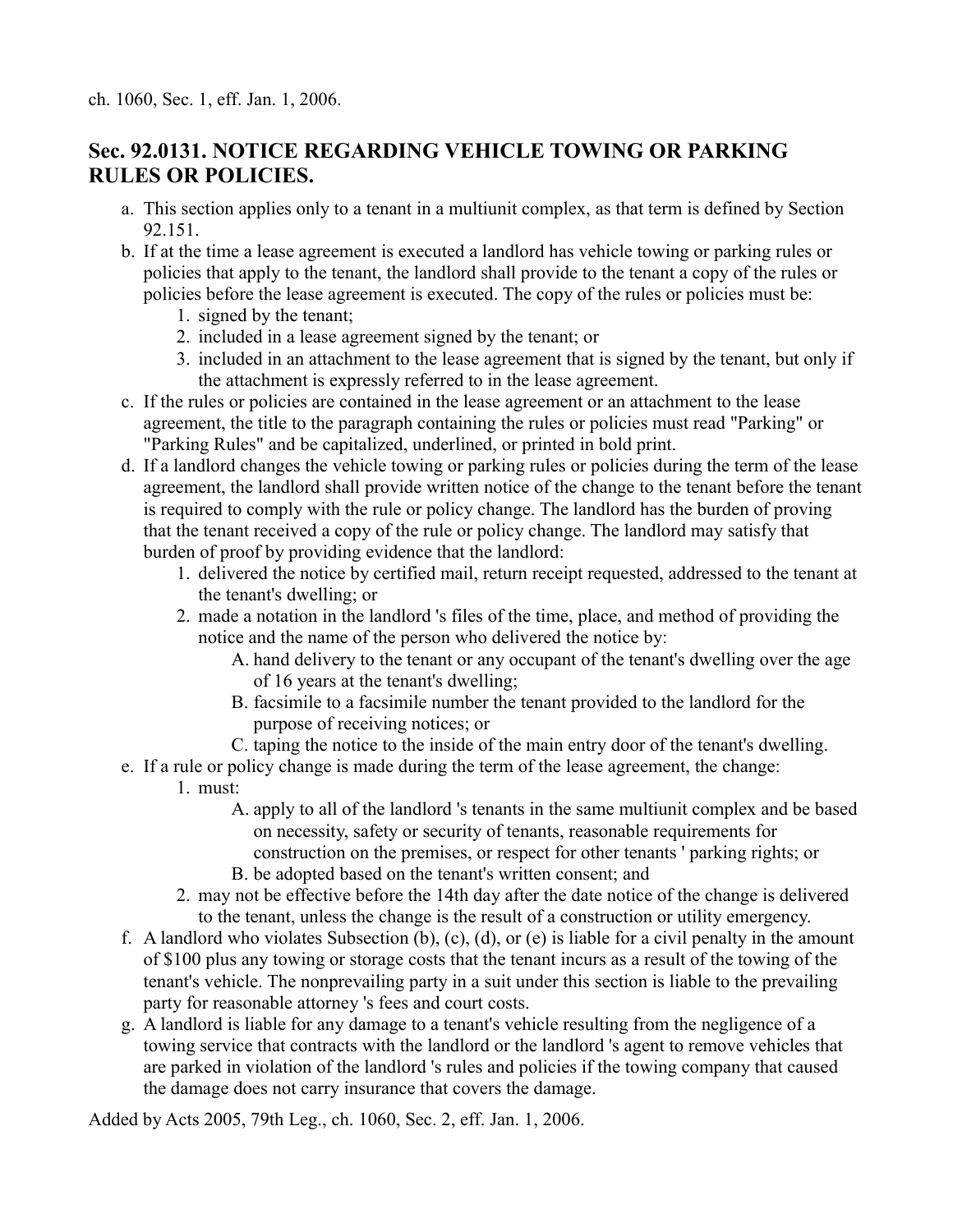# **Sec. 92.014. PERSONAL PROPERTY AND SECURITY DEPOSIT OF DECEASED TENANT.**

- a. Upon written request of a landlord, the landlord 's tenant shall:
	- 1. provide the landlord with the name, address, and telephone number of a person to contact in the event of the tenant's death; and
	- 2. sign a statement authorizing the landlord in the event of the tenant's death to:
		- A. grant to the person designated under Subdivision (1) access to the premises at a reasonable time and in the presence of the landlord or the landlord 's agent;
		- B. allow the person designated under Subdivision (1) to remove any of the tenant's property found at the leased premises; and
		- C. refund the tenant's security deposit, less lawful deductions, to the person designated under Subdivision (1).
- b. A tenant may, without request from the landlord, provide the landlord with the information in Subsection (a).
- c. Except as provided in Subsection (d), in the event of the death of a tenant who is the sole occupant of a rental dwelling:
	- 1. the landlord may remove and store all property found in the tenant's leased premises;
	- 2. the landlord shall turn over possession of the property to the person who was designated by the tenant under Subsection (a) or (b) or to any other person lawfully entitled to the property if the request is made prior to the property being discarded under Subdivision  $(5)$ ;
	- 3. the landlord shall refund the tenant's security deposit, less lawful deductions, including the cost of removing and storing the property, to the person designated under Subsection (a) or (b) or to any other person lawfully entitled to the refund;
	- 4. the landlord may require any person who removesthe property from the tenant's leased premises to sign an inventory of the property being removed; and
	- 5. the landlord may discard the property removed by the landlord from the tenant's leased premises if:
		- A. the landlord has mailed a written request by certified mail, return receipt requested, to the person designated under Subsection (a) or (b), requesting that the property be removed;
		- B. the person failed to remove the property by the 30th day after the postmark date of the notice; and
		- C. the landlord, prior to the date of discarding the property, has not been contacted by anyone claiming the property.
- d. In a written lease or other agreement, a landlord and a tenant may agree to a procedure different than the procedure in this section for removing, storing, or disposing of property in the leased premises of a deceased tenant.
- e. If a tenant, after being furnished with a copy of this subchapter, knowingly violates Subsection (a), the landlord shall have no responsibility after the tenant's death for removal, storage, disappearance, damage, or disposition of property in the tenant's leased premises.
- f. If a landlord, after being furnished with a copy of this subchapter, knowingly violates Subsection (c), the landlord shall be liable to the estate of the deceased tenant for actual damages.

Added by Acts 1999, 76th Leg., ch. 1439, Sec. 1, eff. Sept. 1, 1999. Renumbered from V.T.C.A., Property Code Sec. 92.013 by Acts 2001, 77th Leg., ch. 1420, Sec. 21.001(97), eff. Sept. 1, 2001.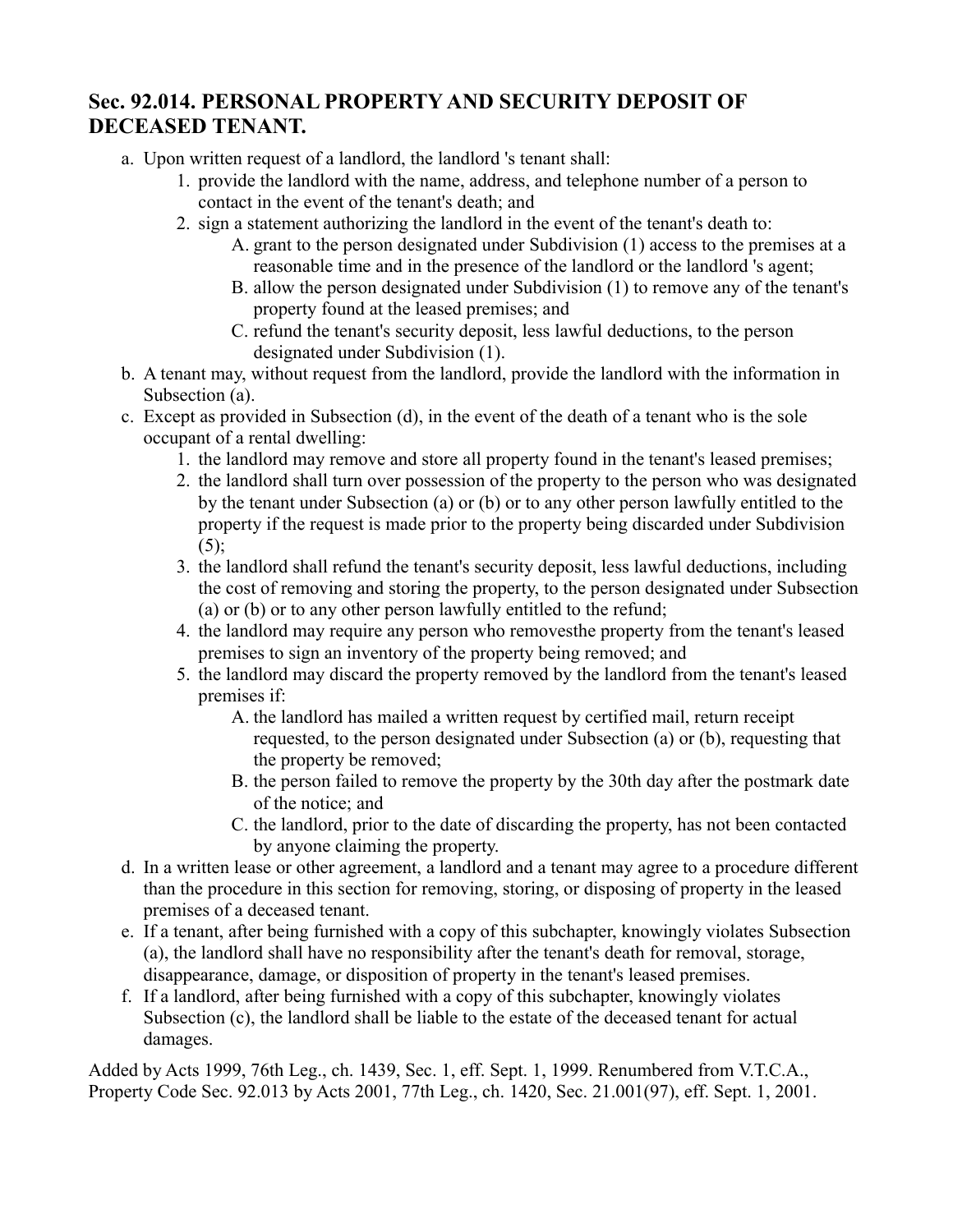# **Sec. 92.015.TENANT'S RIGHT TO SUMMON POLICE OR EMERGENCY ASSISTANCE.**

- a. A landlord may not:
	- 1. prohibit or limit a residential tenant's right to summon police or other emergency assistance in response to family violence; or
	- 2. impose monetary or other penalties on a tenant who summons police or emergency assistance in response to family violence.
- b. A provision in a lease is void if the provision purports to:
	- 1. waive a tenant's right to summon police or other emergency assistance in response to family violence; or
	- 2. exempt any party from a liability or a duty under this section.
- c. In addition to other remedies provided by law, if a landlord violates this section, a tenant is entitled to recover from or against the landlord:
	- 1. a civil penalty in an amount equal to one month 's rent;
	- 2. actual damages suffered by the tenant as a result of the landlord 's violation of this section;
	- 3. court costs;
	- 4. injunctive relief; and
	- 5. reasonable attorney 's fees incurred by the tenant in seeking enforcement of this section.
- d. For purposes of this section, if a tenant's rent is subsidized in whole or in part by a governmental entity, "one month 's rent" means one month 's fair market rent.
- e. For purposes of this section, "family violence" has the meaning assigned by Section 71.004, Family Code.

Added by Acts 2003, 78th Leg., ch. 794, Sec. 1, eff. June 20, 2003.

### **Sec. 92.016.LIABILITY OF TENANT FOR GOVERNMENTAL FINES.**

Text of section as added by Acts 2005, 79th Leg., ch. 1344, Sec. 1

- a. In this section, "governmental entity" means the state, an agency of the state, or a political subdivision of the state.
- b. A landlord or a landlord 's manager or agent may not charge or seek reimbursement from the landlord 's tenant for the amount of a fine imposed on the landlord by a governmental entity unless the tenant or another occupant of the tenant's dwelling actually caused the damage or other condition on which the fine is based.

Added by Acts 2005, 79th Leg., ch. 1344, Sec. 1, eff. June 18, 2005. For text of section as added by Acts 2005, 79th Leg., ch. 348, Sec. 1, see Sec. 92.016, post.

### **Sec. 92.016.RIGHT TO VACATE AND AVOID LIABILITY FOLLOWING FAMILY VIOLENCE.**

Text of section as added by Acts 2005, 79th Leg., ch. 348, Sec. 1

- a. For purposes of this section:
	- 1. "Family violence" has the meaning assigned by Section 71.004, Family Code.
	- 2. A "Occupant" means a person who has the landlord 's consent to occupy a dwelling but has no obligation to pay the rent for the dwelling.
- b. A tenant may terminate the tenant's rights and obligations under a lease and may vacate the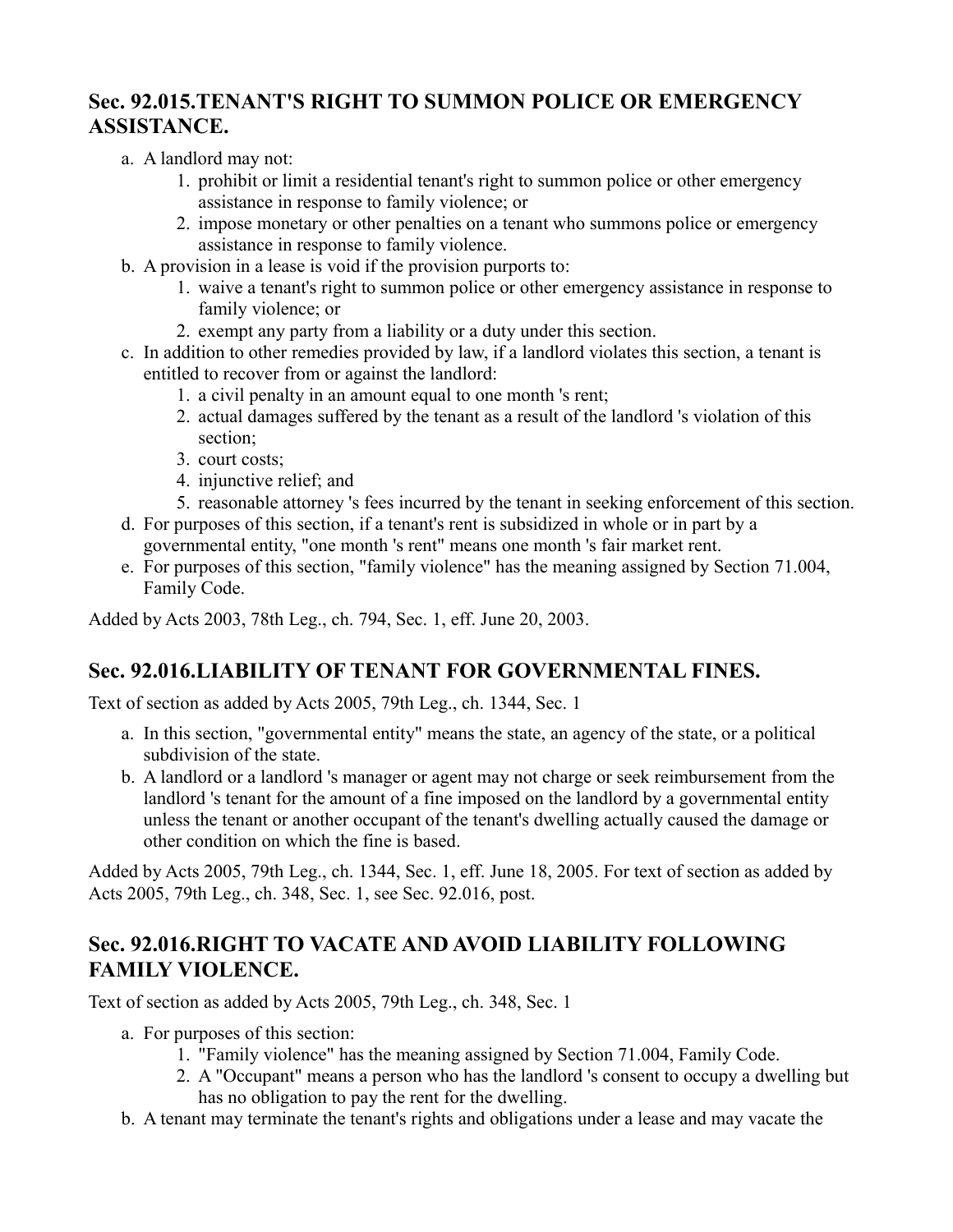dwelling and avoid liability for future rent and any other sums due under the lease for terminating the lease and vacating the dwelling before the end of the lease term if the tenant complies with Subsection (c) and obtains and provides the landlord or the landlord 's agent a copy of one or more of the following orders protecting the tenant or an occupant from family violence committed by a cotenant or occupant of the dwelling:

- 1. a temporary injunction issued under Subchapter F, Chapter 6, Family Code; or
- 2. a protective order issued under Chapter 85, Family Code.
- c. A tenant may exercise the rights to terminate the lease under Subsection (b), vacate the dwelling before the end of the lease term, and avoid liability beginning on the date after all of the following events have occurred:
	- 1. a judge signs an order described by Subsection (b);
	- 2. the tenant has delivered a copy of the order to the landlord; and
	- 3. the tenant has vacated the dwelling.
- d. Except as provided by Subsection (f), this section does not affect a tenant's liability for delinquent, unpaid rent or other sums owed to the landlord before the lease was terminated by the tenant under this section.
- e. A landlord who violates this section is liable to the tenant for actual damages, a civil penalty equal in amount to the amount of one month 's rent plus \$500, and attorney 's fees.
- f. A tenant who terminates a lease under Subsection (b) is released from all liability for any delinquent, unpaid rent owed to the landlord by the tenant on the effective date of the lease termination if the lease does not contain language substantially equivalent to the following: "Tenants may have special statutory rights to terminate the lease early in certain situations involving family violence or a military deployment or transfer."
- g. A tenant's right to terminate a lease before the end of the lease term, vacate the dwelling, and avoid liability under this section may not be waived by a tenant.

Added by Acts 2005, 79th Leg., ch. 348, Sec. 1, eff. Jan. 1, 2006. For text of section as added by Acts 2005, 79th Leg., ch. 1344, Sec. 1, see Sec. 92.016, ante.

## **Sec. 92.017.RIGHT TO VACATE AND AVOID LIABILITY FOLLOWING CERTAIN DECISIONS RELATED TO MILITARY SERVICE.**

- a. For purposes of this section, " dependent," "military service," and "servicemember" have the meanings assigned by 50 App. U.S.C. Section 511.
- b. A tenant who is a servicemember or a dependent of a servicemember may vacate the dwelling leased by the tenant and avoid liability for future rent and all other sums due under the lease for terminating the lease and vacating the dwelling before the end of the lease term if:
	- 1. the lease was executed by or on behalf of a person who, after executing the lease or during the term of the lease, enters military service; or
	- 2. a servicemember, while in military service, executes the lease and after executing the lease receives military orders:
		- A. for a permanent change of station; or
		- B. to deploy with a military unit for a period of 90 days or more.
- c. A tenant who terminates a lease under Subsection (b) shall deliver to the landlord or landlord 's agent:
	- 1. a written notice of termination of the lease; and
	- 2. a copy of an appropriate government document providing evidence of the tenant's entrance into military service if Subsection (b)(1) applies or a copy of the servicemember 's military orders if Subsection (b)(2) applies.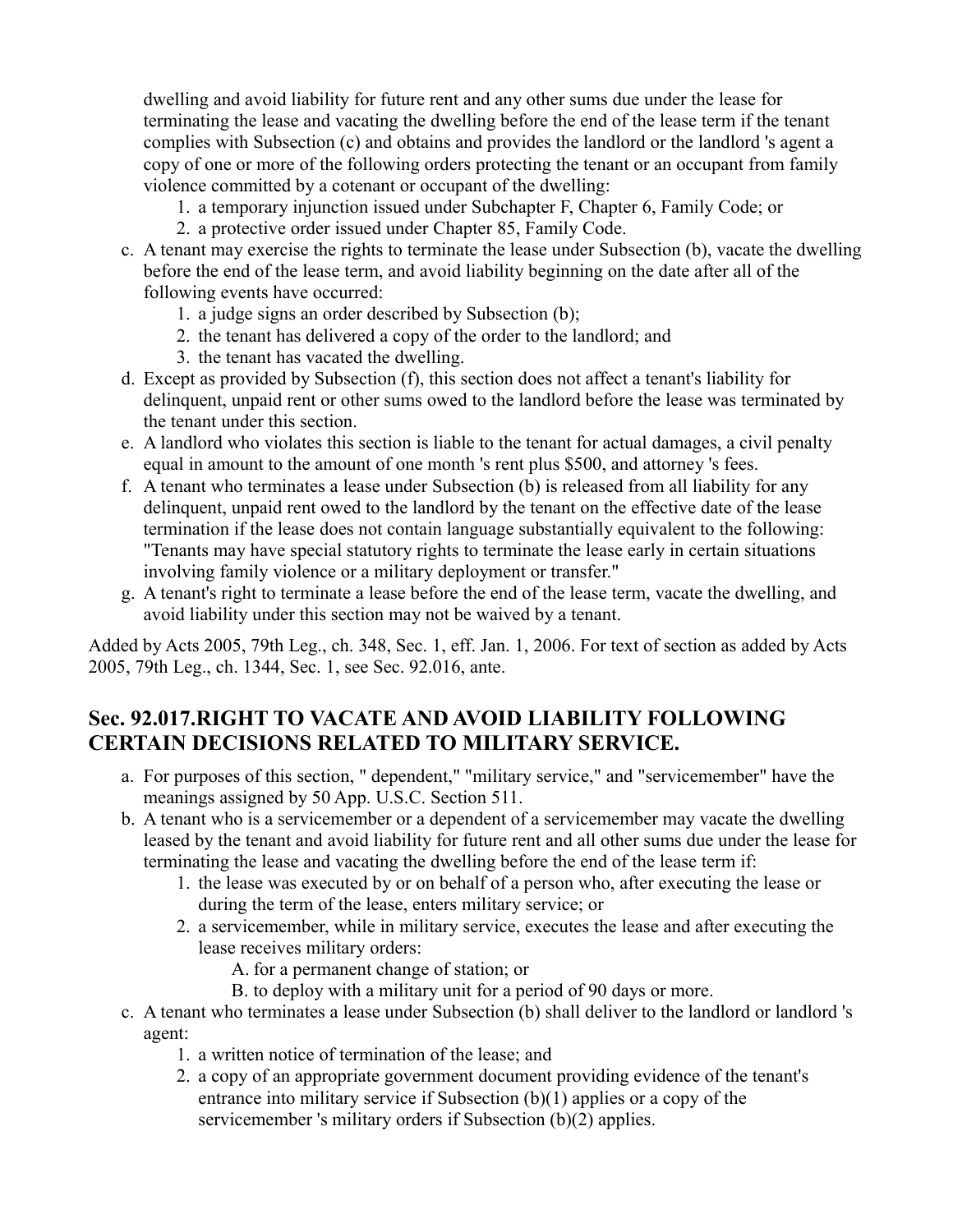- d. Termination of a lease under this section is effective:
	- 1. in the case of a lease that provides for monthly payment of rent, on the 30th day after the first date on which the next rental payment is due after the date on which the notice under Subsection (c)(1) is delivered; or
	- 2. in the case of a lease other than a lease described by Subdivision (1), on the last day of the month following the month in which the notice under Subsection  $(c)(1)$  is delivered.
- e. A landlord, not later than the 30th day after the effective date of the termination of a lease under this section, shall refund to the residential tenant terminating the lease under Subsection (b) all rent or other amounts paid in advance under the lease for any period after the effective date of the termination of the lease.
- f. Except as provided by Subsection (g), this section does not affect a tenant's liability for delinquent, unpaid rent or other sums owed to the landlord before the lease was terminated by the tenant under this section. Text of subsec. (g) effective January 1, 2006
- g. A tenant who terminates a lease under Subsection (b) is released from all liability for any delinquent, unpaid rent owed to the landlord by the tenant on the effective date of the lease termination if the lease does not contain language substantially equivalent to the following: "Tenants may have special statutory rights to terminate the lease early in certain situations involving family violence or a military deployment or transfer."
- h. A landlord who violates this section is liable to the tenant for actual damages, a civil penalty in an amount equal to the amount of one month 's rent plus \$500, and attorney 's fees.
- i. Except as provided by Subsection (j), a tenant's right to terminate a lease before the end of the lease term, vacate the dwelling, and avoid liability under this section may not be waived by a tenant.
- j. A tenant and a landlord may agree that the tenant waives a tenant's rights under this section if the tenant or any dependent living with the tenant moves into base housing or other housing within 30 miles of the dwelling. A waiver under this section must be signed and in writing in a document separate from the lease and must comply with federal law. A waiver under this section does not apply if:
	- 1. the tenant or the tenant's dependent moves into housing owned or occupied by family or relatives of the tenant or the tenant's dependent; or
	- 2. the tenant and the tenant's dependent move, wholly or partly, because of a significant financial loss of income caused by the tenant's military service.
- k. For purposes of Subsection (j), "significant financial loss of income" means a reduction of 10 percent or more of the tenant's household income caused by the tenant's military service. A landlord is entitled to verify the significant financial loss of income in order to determine whether a tenant is entitled to terminate a lease if the tenant has signed a waiver under this section and moves within 30 miles of the dwelling into housing that is not owned or occupied by family or relatives of the tenant or the tenant's dependent. For purposes of this subsection, a pay stub or other statement of earnings issued by the tenant's employer is sufficient verification.

Added by Acts 2005, 79th Leg., ch. 348, Sec. 1, eff. June 17, 2005.

# **SUBCHAPTER B. REPAIR OR CLOSING OF LEASEHOLD**

### **Sec. 92.051.APPLICATION.**

This subchapter applies to a lease executed, entered into, renewed, or extended on or after September 1, 1979.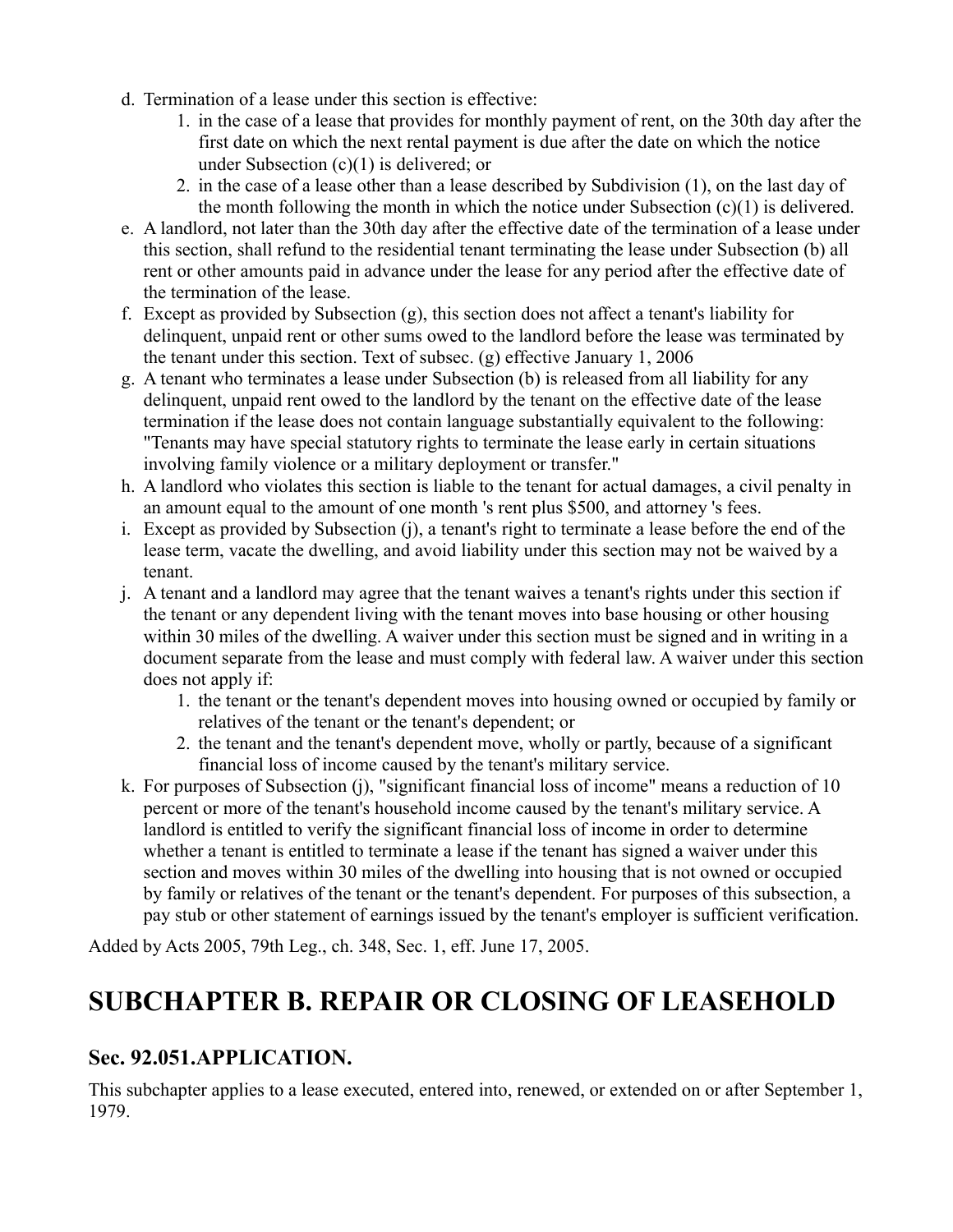#### **Sec. 92.052.LANDLORD 'S DUTY TO REPAIR OR REMEDY.**

- a. A landlord shall make a diligent effort to repair or remedy a condition if:
	- 1. the tenant specifies the condition in a notice to the person to whom or to the place where rent is normally paid;
	- 2. the tenant is not delinquent in the payment of rent at the time notice is given; and
	- 3. the condition materially affects the physical health or safety of an ordinary tenant.
- b. Unless the condition was caused by normal wear and tear, the landlord does not have a duty during the lease term or a renewal or extension to repair or remedy a condition caused by:
	- 1. the tenant;
	- 2. a lawful occupant in the tenant's dwelling;
	- 3. a member of the tenant's family; or
	- 4. a guest or invitee of the tenant.
- c. This subchapter does not require the landlord:
	- 1. to furnish utilities from a utility company if as a practical matter the utility lines of the company are not reasonably available; or
	- 2. to furnish security guards.
- d. The tenant's notice under Subsection (a) must be in writing only if the tenant's lease is in writing and requires written notice.

Acts 1983, 68th Leg., p. 3632, ch. 576, Sec. 1, eff. Jan. 1, 1984. Amended by Acts 1989, 71st Leg., ch. 650, Sec. 3, eff. Aug. 28, 1989; Acts 1993, 73rd Leg., ch. 48, Sec. 14, eff. Sept. 1, 1993.

### **Sec. 92.053. BURDEN OF PROOF.**

- a. Except as provided by this section, the tenant has the burden of proof in a judicial action to enforce a right resulting from the landlord 's failure to repair or remedy a condition under Section 92.052.
- b. If the landlord does not provide a written explanation for delay in performing a duty to repair or remedy on or before the fifth day after receiving from the tenant a written demand for an explanation, the landlord has the burden of proving that he made a diligent effort to repair and that a reasonable time for repair did not elapse.

Acts 1983, 68th Leg., p. 3633, ch. 576, Sec. 1, eff. Jan. 1, 1984.

### **Sec. 92.054. CASUALTY LOSS.**

- a. If a condition results from an insured casualty loss, such as fire, smoke, hail, explosion, or a similar cause, the period for repair does not begin until the landlord receives the insurance proceeds.
- b. If after a casualty loss the rental premises are as a practical matter totally unusable for residential purposes and if the casualty loss is not caused by the negligence or fault of the tenant, a member of the tenant's family, or a guest or invitee of the tenant, either the landlord or the tenant may terminate the lease by giving written notice to the other any time before repairs are completed. If the lease is terminated, the tenant is entitled only to a pro rata refund of rent from the date the tenant moves out and to a refund of any security deposit otherwise required by law.
- c. If after a casualty loss the rental premises are partially unusable for residential purposes and if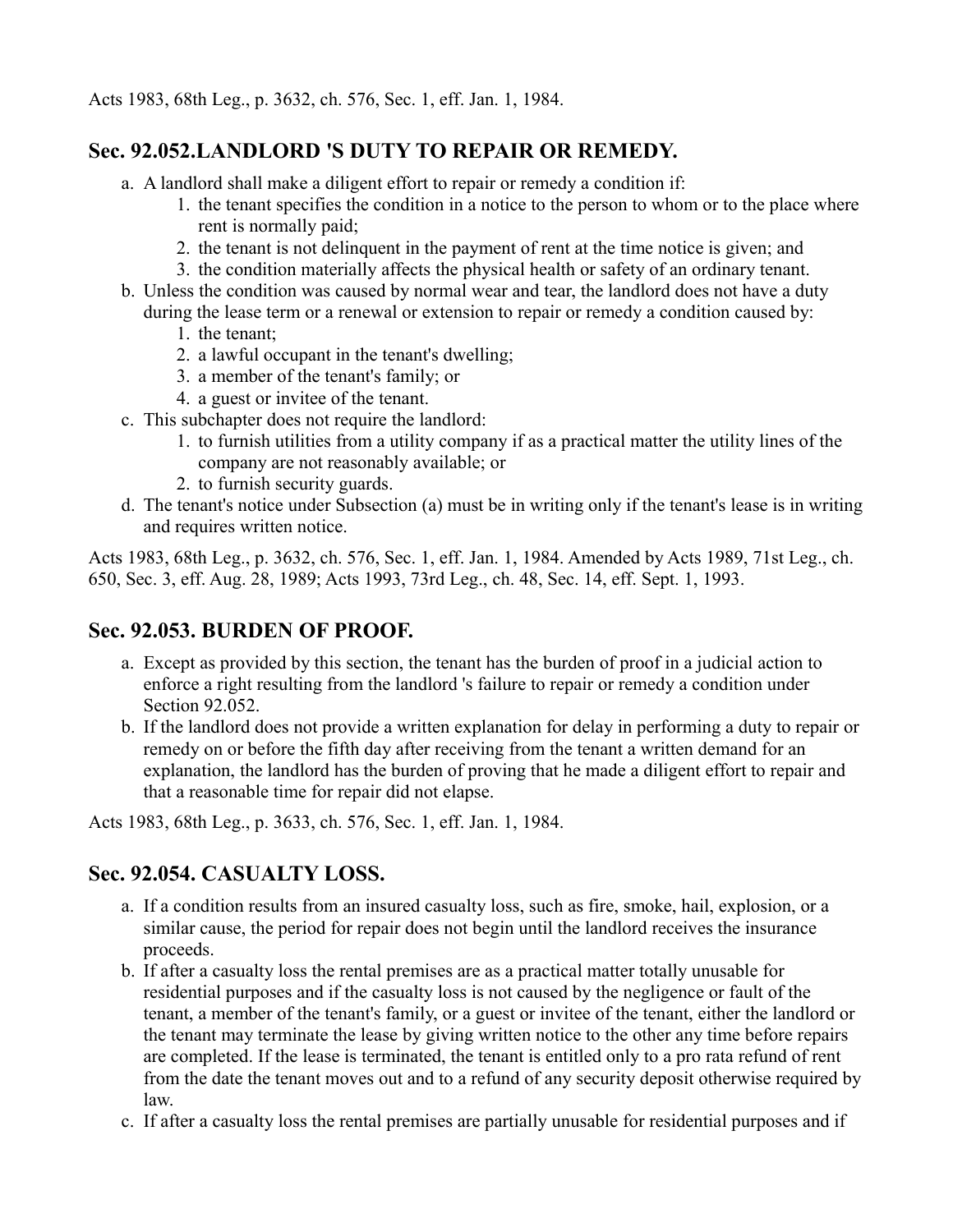the casualty loss is not caused by the negligence or fault of the tenant, a member of the tenant's family, or a guest or invitee of the tenant, the tenant is entitled to reduction in the rent in an amount proportionate to the extent the premises are unusable because of the casualty, but only on judgment of a county or district court. A landlord and tenant may agree otherwise in a written lease.

Acts 1983, 68th Leg., p. 3633, ch. 576, Sec. 1, eff. Jan. 1, 1984. Amended by Acts 1993, 73rd Leg., ch. 48, Sec. 15, eff. Sept. 1, 1993.

## **Sec. 92.055. CLOSING THE RENTAL PREMISES**

- a. A landlord may close a rental unit at any time by giving written notice by certified mail, return receipt requested, to the tenant and to the local health officer and local building inspector, if any, stating that:
	- 1. the landlord is terminating the tenancy as soon as legally possible; and
	- 2. after the tenant moves out the landlord will either immediately demolish the rental unit or no longer use the unit for residential purposes.
- b. After a tenant receives the notice and moves out:
	- 1. the local health officer or building inspector may not allow occupancy of or utility service by separate meter to the rental unit until the officer certifies that he knows of no condition that materially affects the physical health or safety of an ordinary tenant; and
	- 2. the landlord may not allow reoccupancy or reconnection of utilities by separate meter within six months after the date the tenant moves out.
- c. If the landlord gives the tenant the notice closing the rental unit:
	- 1. before the tenant gives a repair notice to the landlord, the remedies of this subchapter do not apply;
	- 2. after the tenant gives a repair notice to the landlord but before the landlord has had a reasonable time to make repairs, the tenant is entitled only to the remedies under Subsection (d) of this section and Subdivisions (3), (4), and (5) of Subsection (a) of Section 92.0563; or
- d. If the landlord closes the rental unit after the tenant gives the landlord a notice to repair and the tenant moves out on or before the end of the rental term, the landlord must pay the tenant's actual and reasonable moving expenses, refund a pro rata portion of the tenant's rent from the date the tenant moves out, and, if otherwise required by law, return the tenant's security deposit.
- e. A landlord who violates Subsection (b) or (d) is liable to the tenant for an amount equal to the total of one month 's rent plus \$100 and attorney 's fees.
- f. The closing of a rental unit does not prohibit the occupancy of other apartments, nor does this subchapter prohibit occupancy of or utility service by master or individual meter to other rental units in an apartment complex that have not been closed under this section. If another provision of this subchapter conflicts with this section, this section controls.

Acts 1983, 68th Leg., p. 3634, ch. 576, Sec. 1, eff. Jan. 1, 1984. Amended by Acts 1989, 71st Leg., ch. 650, Sec. 4, eff. Aug. 28, 1989.

#### **Sec. 92.056. LANDLORD LIABILITY AND TENANT REMEDIES; NOTICE AND TIME FOR REPAIR.**

- a. A landlord 's liability under this section is subject to Section 92.052(b) regarding conditions that are caused by a tenant and Section 92.054 regarding conditions that are insured casualties.
- b. A landlord is liable to a tenant as provided by this subchapter if: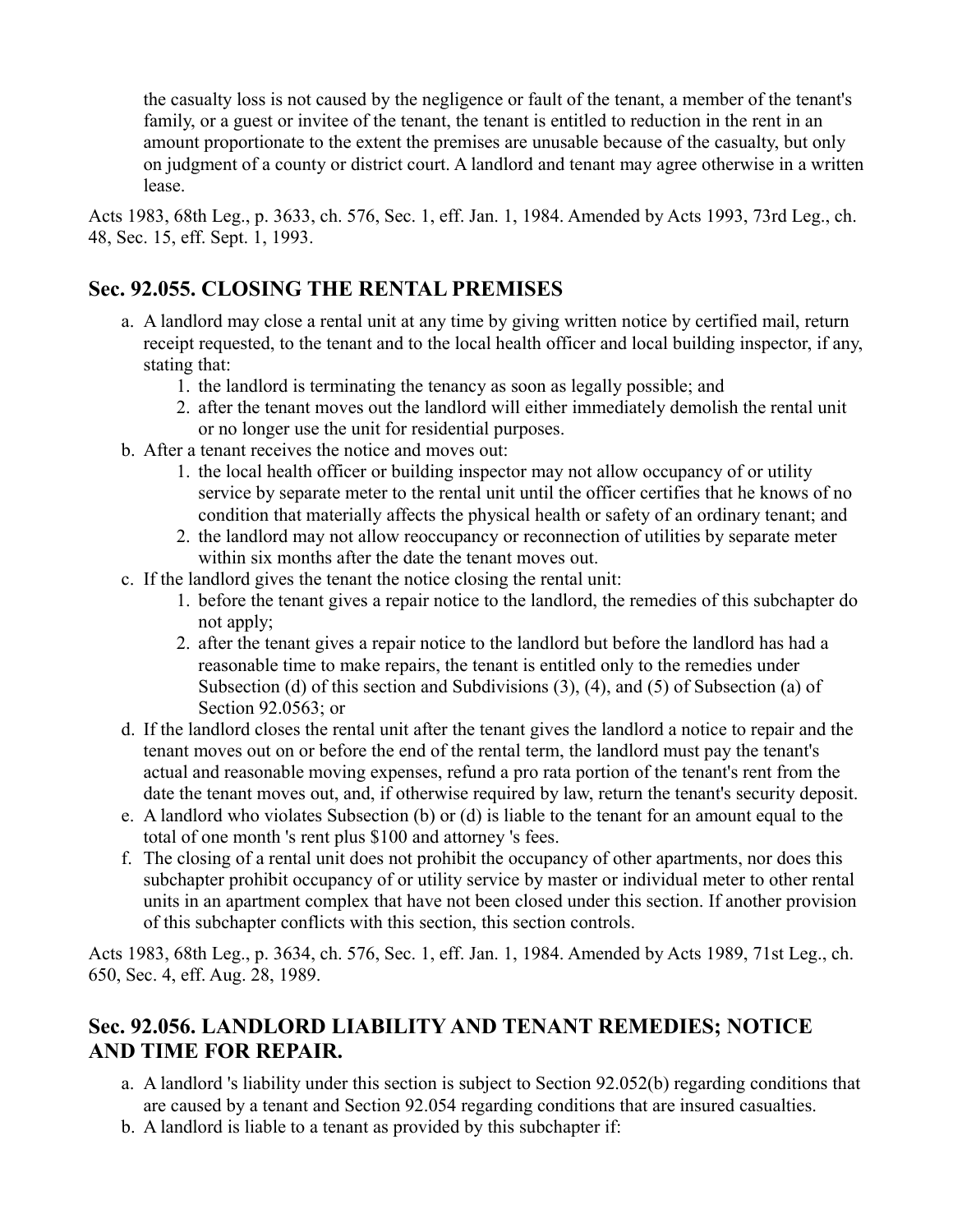- 1. the tenant has given the landlord notice to repair or remedy a condition by giving that notice to the person to whom or to the place where the tenant's rent is normally paid;
- 2. the condition materially affects the physical health or safety of an ordinary tenant;
- 3. the tenant has given the landlord a subsequent written notice to repair or remedy the condition after a reasonable time to repair or remedy the condition following the notice given under Subdivision (1) or the tenant has given the notice under Subdivision (1) by sending that notice by certified mail, return receipt requested, or by registered mail;
- 4. the landlord has had a reasonable time to repair or remedy the condition after the landlord received the tenant's notice under Subdivision (1) and, if applicable, the tenant's subsequent notice under Subdivision (3);
- 5. the landlord has not made a diligent effort to repair or remedy the condition after the landlord received the tenant's notice under Subdivision (1) and, if applicable, the tenant's notice under Subdivision (3); and
- 6. the tenant was not delinquent in the payment of rent at the time any notice required by this subsection was given.
- c. For purposes of Subsection (b)(4) or (5), a landlord is considered to have received the tenant's notice when the landlord or the landlord 's agent or employee has actually received the notice or when the United States Postal Service has attempted to deliver the notice to the landlord.
- d. For purposes of Subsection (b)(3) or (4), in determining whether a period of time is a reasonable time to repair or remedy a condition, there is a rebuttable presumption that seven days is a reasonable time. To rebut that presumption, the date on which the landlord received the tenant's notice, the severity and nature of the condition, and the reasonable availability of materials and labor and of utilities from a utility company must be considered.
- e. Except as provided in Subsection (f), a tenant to whom a landlord is liable under Subsection (b) of this section may:
	- 1. terminate the lease;
	- 2. have the condition repaired or remedied according to Section 92.0561;
	- 3. deduct from the tenant's rent, without necessity of judicial action, the cost of the repair or remedy according to Section 92.0561; and
	- 4. obtain judicial remedies according to Section 92.0563.
- f. A tenant who elects to terminate the lease under Subsection (e) is:
	- 1. entitled to a pro rata refund of rent from the date of termination or the date the tenant moves out, whichever is later;
	- 2. entitled to deduct the tenant's security deposit from the tenant's rent without necessity of lawsuit or obtain a refund of the tenant's security deposit according to law; and
	- 3. not entitled to the other repair and deduct remedies under Section 92.0561 or the judicial remedies under Subdivisions (1) and (2) of Subsection (a) of Section 92.0563.

Acts 1983, 68th Leg., p. 3635, ch. 576, Sec. 1, eff. Jan. 1, 1984. Amended by Acts 1989, 71st Leg., ch. 650, Sec. 5, eff. Aug. 28, 1989; Acts 1997, 75th Leg., ch. 1205, Sec. 11, eff. Jan. 1, 1998.

### **Sec. 92.0561. TENANT'S REPAIR AND DEDUCT REMEDIES.**

- a. If the landlord is liable to the tenant under Section 92.056(b), the tenant may have the condition repaired or remedied and may deduct the cost from a subsequent rent payment as provided in this section.
- b. The tenant's deduction for the cost of the repair or remedy may not exceed the amount of one month 's rent under the lease or \$500, whichever is greater. However, if the tenant's rent is subsidized in whole or in part by a governmental agency, the deduction limitation of one month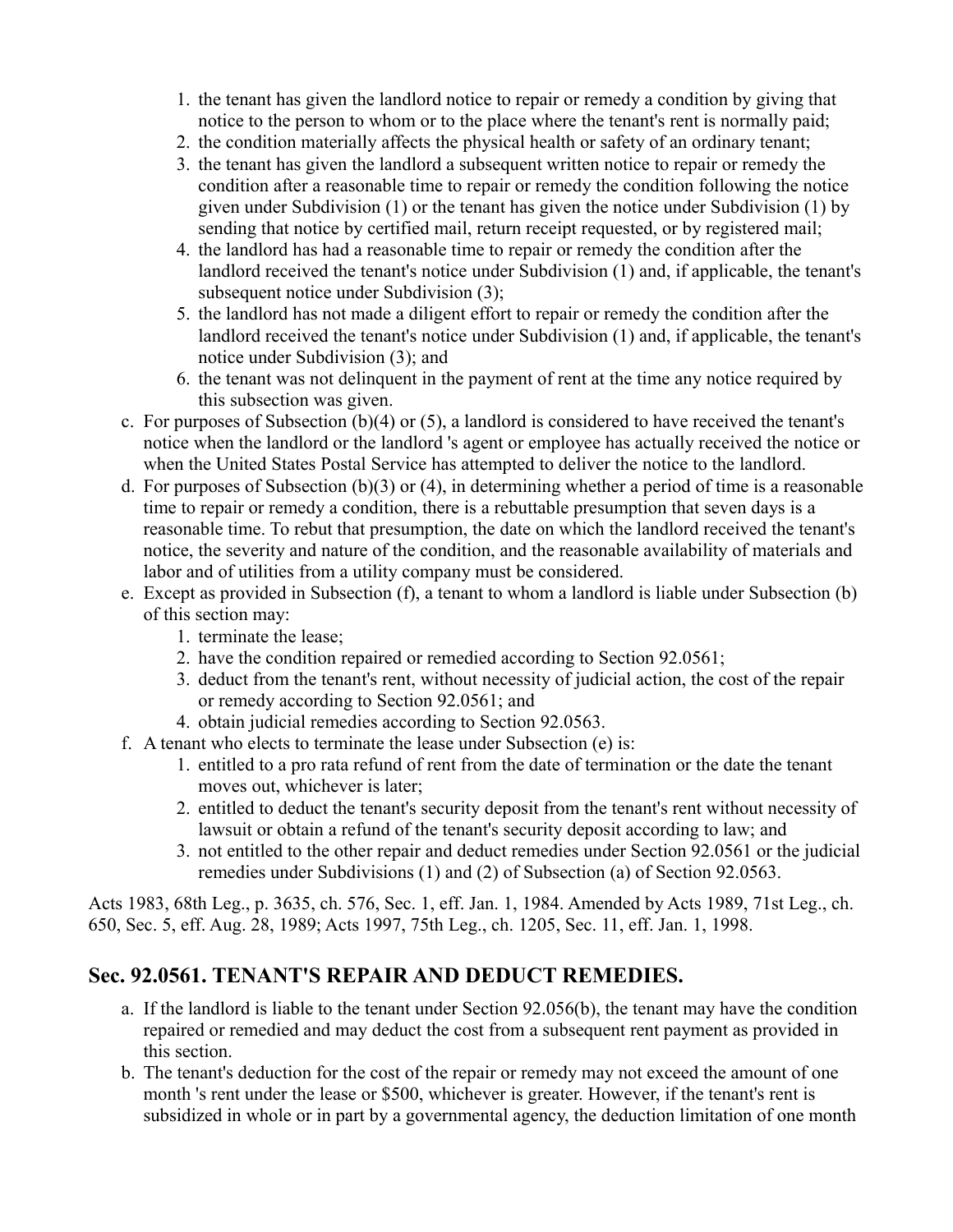's rent shall mean the fair market rent for the dwelling and not the rent that the tenant pays. The fair market rent shall be determined by the governmental agency subsidizing the rent, or in the absence of such a determination, it shall be a reasonable amount of rent under the circumstances.

- c. Repairs and deductions under this section may be made as often as necessary so long as the total repairs and deductions in any one month do not exceed one month 's rent or \$500, whichever is greater.
- d. Repairs under this section may be made only if all of the following requirements are met:
	- 1. The landlord has a duty to repair or remedy the condition under Section 92.052, and the duty has not been waived in a written lease by the tenant under Subsection (e) or (f) of Section 92.006.
	- 2. The tenant has given notice to the landlord as required by Section 92.056(b)(1), and, if required, a subsequent notice under Section 92.056(b)(3), and at least one of those notices states that the tenant intends to repair or remedy the condition. The notice shall also contain a reasonable description of the intended repair or remedy.
	- 3. Any one of the following events has occurred:
		- A. The landlord has failed to remedy the backup or overflow of raw sewage inside the tenant's dwelling or the flooding from broken pipes or natural drainage inside the dwelling.
		- B. The landlord has expressly or impliedly agreed in the lease to furnish potable water to the tenant's dwelling and the water service to the dwelling has totally ceased.
		- C. The landlord has expressly or impliedly agreed in the lease to furnish heating or cooling equipment; the equipment is producing inadequate heat or cooled air; and the landlord has been notified in writing by the appropriate local housing, building, or health official or other official having jurisdiction that the lack of heat or cooling materially affects the health or safety of an ordinary tenant.
		- D. The landlord has been notified in writing by the appropriate local housing, building, or health official or other official having jurisdiction that the condition materially affects the health or safety of an ordinary tenant.
- e. If the requirements of Subsection (d) of this section are met, a tenant may:
	- 1. have the condition repaired or remedied immediately following the tenant's notice of intent to repair if the condition involves sewage or flooding as referred to in Paragraph (A) of Subdivision (3) of Subsection (d) of this section;
	- 2. have the condition repaired or remedied if the condition involves a cessation of potable water as referred to in Paragraph (A) of Subdivision (3) of Subsection (d) of this section and if the landlord has failed to repair or remedy the condition within three days following the tenant's delivery of notice of intent to repair;
	- 3. have the condition repaired or remedied if the condition involves inadequate heat or cooled air as referred to in Paragraph (C) of Subdivision (3) of Subsection (d) of this section and if the landlord has failed to repair the condition within three days after delivery of the tenant's notice of intent to repair; or
	- 4. have the condition repaired or remedied if the condition is not covered by Paragraph (A), (B), or (C) of Subdivision (3) of Subsection (d) of this section and involves a condition affecting the physical health or safety of the ordinary tenant as referred to in Paragraph (D) of Subdivision (3) of Subsection (d) of this section and if the landlord has failed to repair or remedy the condition within seven days after delivery of the tenant's notice of intent to repair.
- f. Repairs made pursuant to the tenant's notice must be made by a company, contractor, or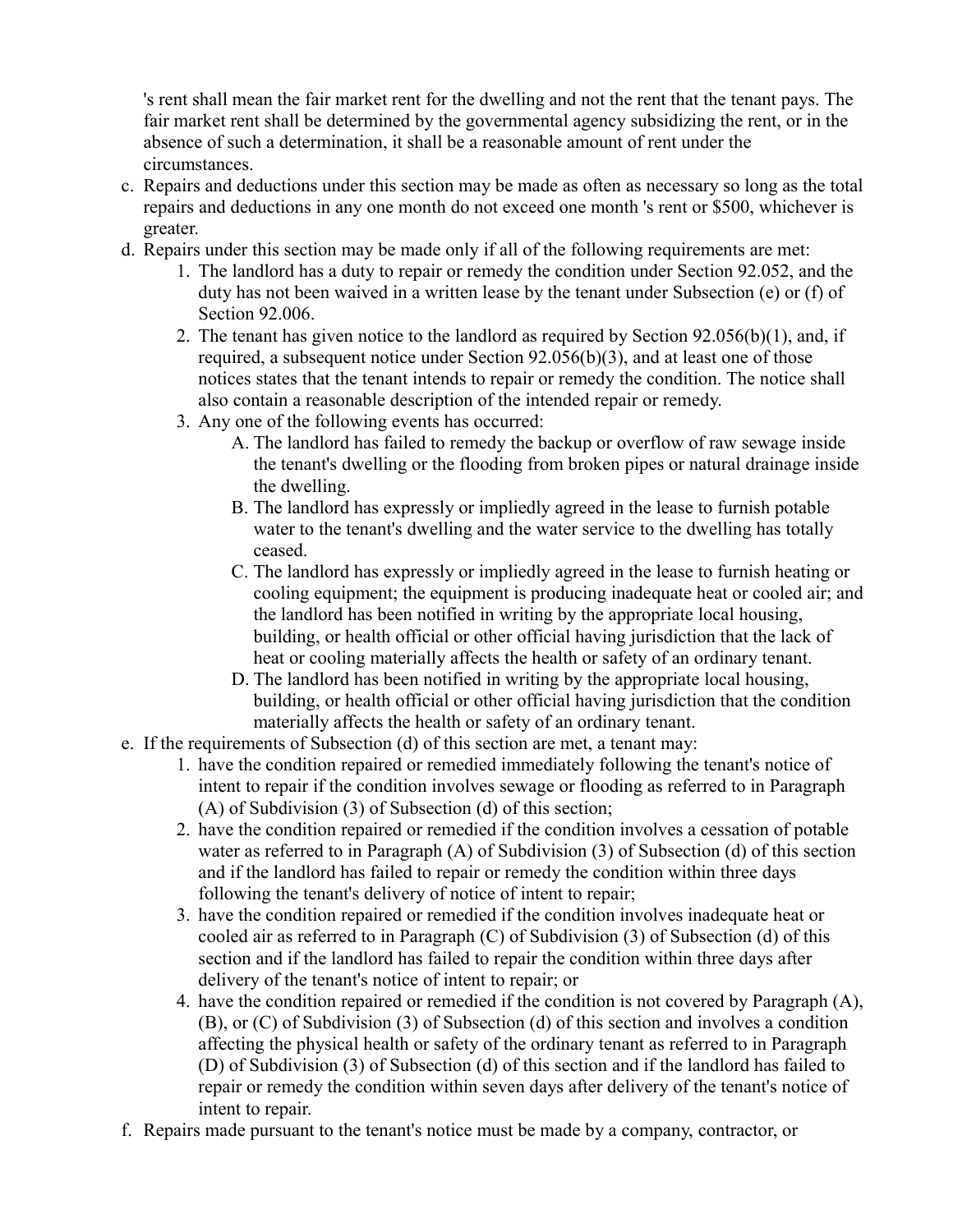repairman listed in the yellow or business pages of the telephone directory or in the classified advertising section of a newspaper of the local city, county, or adjacent county at the time of the tenant's notice of intent to repair. Unless the landlord and tenant agree otherwise under Subsection (g) of this section, repairs may not be made by the tenant, the tenant's immediate family, the tenant's employer or employees, or a company in which the tenant has an ownership interest. Repairs may not be made to the foundation or load-bearing structural elements of the building if it contains two or more dwelling units.

- g. A landlord and a tenant may mutually agree for the tenant to repair or remedy, at the landlord 's expense, any condition of the dwelling regardless of whether it materially affects the health or safety of an ordinary tenant. However, the landlord 's duty to repair or remedy conditions covered by this subchapter may not be waived except as provided by Subsection (e) or (f) of Section 92.006.
- h. Repairs made pursuant to the tenant's notice must be made in compliance with applicable building codes, including a building permit when required.
- i. The tenant shall not have authority to contract for labor or materials in excess of what the tenant may deduct under this section. The landlord is not liable to repairmen, contractors, or material suppliers who furnish labor or materials to repair or remedy the condition. A repairman or supplier shall not have a lien for materials or services arising out of repairs contracted for by the tenant under this section.
- j. When deducting the cost of repairs from the rent payment, the tenant shall furnish the landlord, along with payment of the balance of the rent, a copy of the repair bill and the receipt for its payment. A repair bill and receipt may be the same document.
- k. If the landlord repairs or remedies the condition or delivers an affidavit for delay under Section 92.0562 to the tenant after the tenant has contacted a repairman but before the repairman commences work, the landlord shall be liable for the cost incurred by the tenant for the repairman 's trip charge, and the tenant may deduct the charge from the tenant's rent as if it were a repair cost.

Added by Acts 1989, 71st Leg., ch. 650, Sec. 6, eff. Aug. 28, 1989. Amended by Acts 1997, 75th Leg., ch. 1205, Sec. 12, eff. Jan. 1, 1998.

### **Sec. 92.0562. LANDLORD AFFIDAVIT FOR DELAY.**

- a. The tenant must delay contracting for repairs under Section 92.0561 if, before the tenant contracts for the repairs, the landlord delivers to the tenant an affidavit, signed and sworn to under oath by the landlord or his authorized agent and complying with this section.
- b. The affidavit must summarize the reasons for the delay and the diligent efforts made by the landlord up to the date of the affidavit to get the repairs done. The affidavit must state facts showing that the landlord has made and is making diligent efforts to repair the condition, and it must contain dates, names, addresses, and telephone numbers of contractors, suppliers, and repairmen contacted by the owner.
- c. Affidavits under this section may delay repair by the tenant for:
	- 1. 15 days if the landlord 's failure to repair is caused by a delay in obtaining necessary parts for which the landlord is not at fault; or
	- 2. 30 days if the landlord 's failure to repair is caused by a general shortage of labor or materials for repair following a natural disaster such as a hurricane, tornado, flood, extended freeze, or widespread windstorm.
- d. Affidavits for delay based on grounds other than those listed in Subsection (c) of this section are unlawful, and if used, they are of no effect. The landlord may file subsequent affidavits,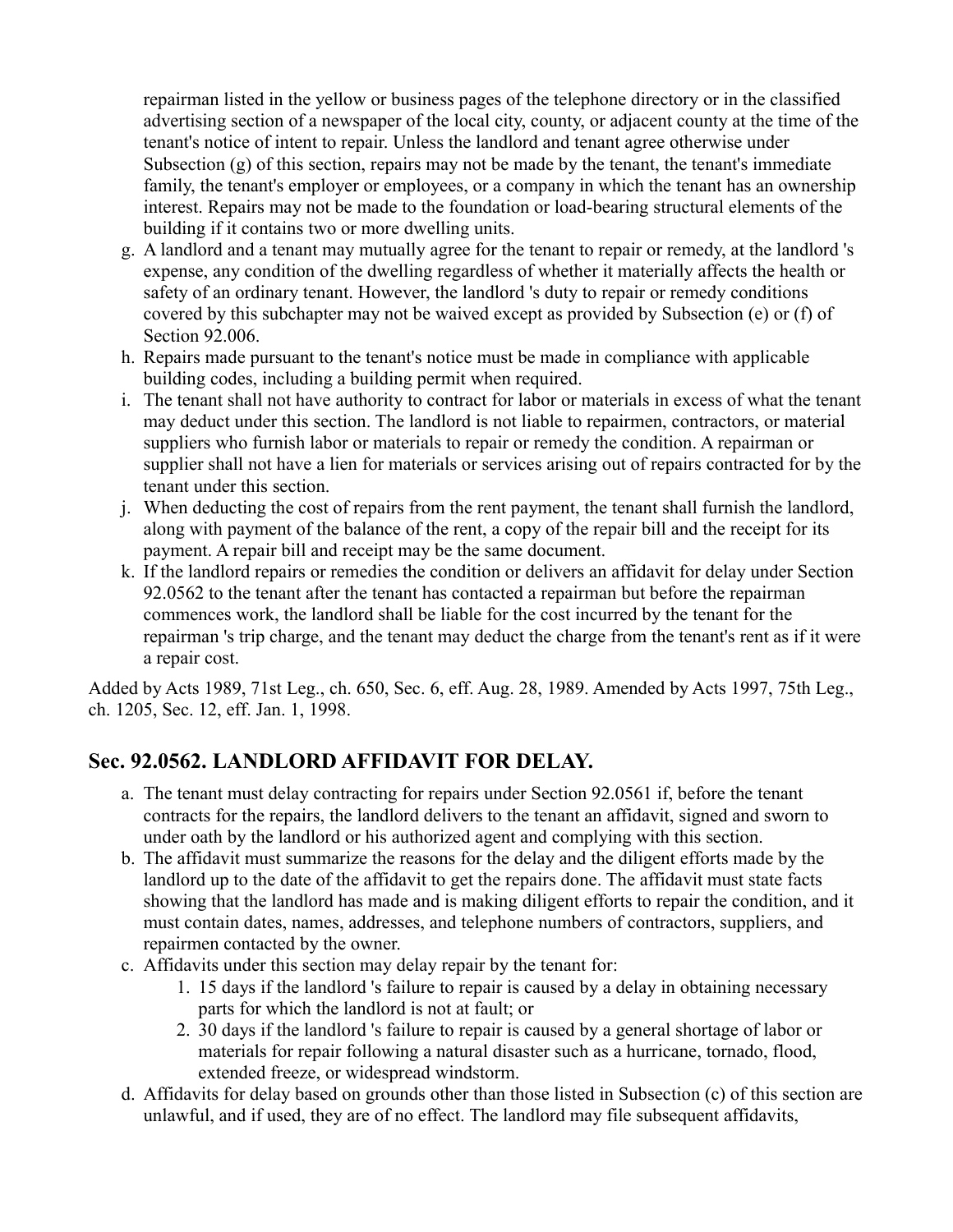provided that the total delay of the repair or remedy extends no longer than six months from the date the landlord delivers the first affidavit to the tenant.

- e. The affidavit must be delivered to the tenant by any of the following methods:
	- 1. personal delivery to the tenant;
	- 2. certified mail, return receipt requested, to the tenant; or
	- 3. leaving the notice inside the dwelling in a conspicuous place if notice in that manner is authorized in a written lease.
- f. Affidavits for delay by a landlord under this section must be submitted in good faith. Following delivery of the affidavit, the landlord must continue diligent efforts to repair or remedy the condition. There shall be a rebuttable presumption that the landlord acted in good faith and with continued diligence for the first affidavit for delay the landlord delivers to the tenant. The landlord shall have the burden of pleading and proving good faith and continued diligence for subsequent affidavits for delay. A landlord who violates this section shall be liable to the tenant for all judicial remedies under Section 92.0563 except that the civil penalty under Subdivision (3) of Subsection (a) of Section 92.0563 shall be one month 's rent plus \$1,000.
- g. If the landlord is liable to the tenant under Section 92.056 and if a new landlord, in good faith and without knowledge of the tenant's notice of intent to repair, has acquired title to the tenant's dwelling by foreclosure, deed in lieu of foreclosure, or general warranty deed in a bona fide purchase, then the following shall apply:
	- 1. The tenant's right to terminate the lease under this subchapter shall not be affected, and the tenant shall have no duty to give additional notice to the new landlord.
	- 2. The tenant's right to repair and deduct for conditions involving sewage backup or overflow, flooding inside the dwelling, or a cutoff of potable water under Subsection (e) of Section 92.0561 shall not be affected, and the tenant shall have no duty to give additional notice to the new landlord.
	- 3. For conditions other than those specified in Subdivision (2) of this subsection, if the new landlord acquires title as described in this subsection and has notified the tenant of the name and address of the new landlord or the new landlord 's authorized agent and if the tenant has not already contracted for the repair or remedy at the time the tenant is so notified, the tenant must deliver to the new landlord a written notice of intent to repair or remedy the condition, and the new landlord shall have a reasonable time to complete the repair before the tenant may repair or remedy the condition. No further notice from the tenant is necessary in order for the tenant to repair or remedy the condition after a reasonable time has elapsed.
	- 4. The tenant's judicial remedies under Section 92.0563 shall be limited to recovery against the landlord to whom the tenant gave the required notices until the tenant has given the new landlord the notices required by this section and otherwise complied with Section 92.056 as to the new landlord.
	- 5. If the new landlord violates this subsection, the new landlord is liable to the tenant for a civil penalty of one month 's rent plus \$2,000, actual damages, and attorney 's fees.
	- 6. No provision of this section shall affect any right of a foreclosing superior lienholder to terminate, according to law, any interest in the premises held by the holders of subordinate liens, encumbrances, leases, or other interests and shall not affect any right of the tenant to terminate the lease according to law.

Added by Acts 1989, 71st Leg., ch. 650, Sec. 7, eff. Aug. 28, 1989.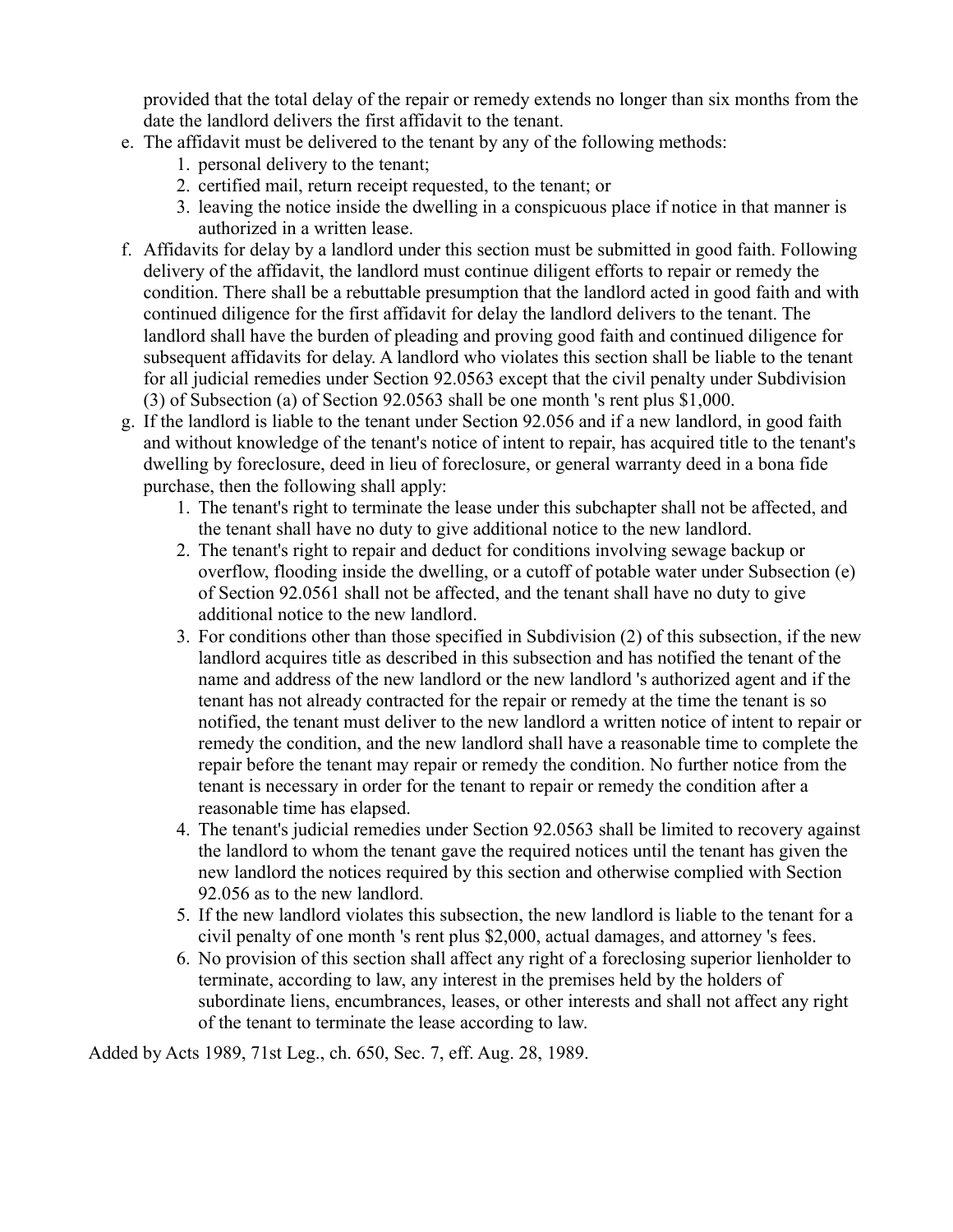### **Sec. 92.0563. TENANT'S JUDICIAL REMEDIES.**

- a. A tenant's judicial remedies under Section 92.056 shall include:
	- 1. an order directing the landlord to take reasonable action to repair or remedy the condition;
	- 2. an order reducing the tenant's rent, from the date of the first repair notice, in proportion to the reduced rental value resulting from the condition until the condition is repaired or remedied;
	- 3. a judgment against the landlord for a civil penalty of one month 's rent plus \$500;
	- 4. a judgment against the landlord for the amount of the tenant's actual damages; and
	- 5. court costs and attorney 's fees, excluding any attorney 's fees for a cause of action for damages relating to a personal injury.
- b. A landlord who knowingly violates Section 92.006 by contracting orally or in writing with a tenant to waive the landlord 's duty to repair under this subchapter shall be liable to the tenant for actual damages, a civil penalty of one month 's rent plus \$2,000, and reasonable attorney 's fees. For purposes of this subsection, there shall be a rebuttable presumption that the landlord acted without knowledge of the violation. The tenant shall have the burden of pleading and proving a knowing violation. If the lease is in writing and is not in violation of Section 92.006, the tenant's proof of a knowing violation must be clear and convincing. A mutual agreement for tenant repair under Subsection (g) of Section 92.0561 is not a violation of Section 92.006.
- c. The justice, county, and district courts have concurrent jurisdiction of an action under Subsection (a) of this section except that the justice court may not order repairs under Subdivision (1) of Subsection (a) of this section.

Added by Acts 1989, 71st Leg., ch. 650, Sec. 8, eff. Aug. 28, 1989.

# **Sec. 92.058. LANDLORD REMEDY FOR TENANT VIOLATION.**

- a. If the tenant withholds rents, causes repairs to be performed, or makes rent deductions for repairs in violation of this subchapter, the landlord may recover actual damages from the tenant. If, after a landlord has notified a tenant in writing of
	- 1. the illegality of the tenant's rent withholding or the tenant's proposed repair and
	- 2. the penalties of this subchapter, the tenant withholds rent, causes repairs to be performed, or makes rent deductions for repairs in bad faith violation of this subchapter, the landlord may recover from the tenant a civil penalty of one month 's rent plus \$500.
- b. Notice under this section must be in writing and may be given in person, by mail, or by delivery to the premises.
- c. The landlord has the burden of pleading and proving, by clear and convincing evidence, that the landlord gave the tenant the required notice of the illegality and the penalties and that the tenant's violation was done in bad faith. In any litigation under this subsection, the prevailing party shall recover reasonable attorney 's fees from the nonprevailing party.

Acts 1983, 68th Leg., p. 3638, ch. 576, Sec. 1, eff. Jan. 1, 1984. Amended by Acts 1989, 71st Leg., ch. 650, Sec. 10, eff. Aug. 28, 1989.

### **Sec. 92.060. AGENTS FOR DELIVERY OF NOTICE.**

A managing agent, leasing agent, or resident manager is the agent of the landlord for purposes of notice and other communications required or permitted by this subchapter.

Acts 1983, 68th Leg., p. 3639, ch. 576, Sec. 1, eff. Jan. 1, 1984.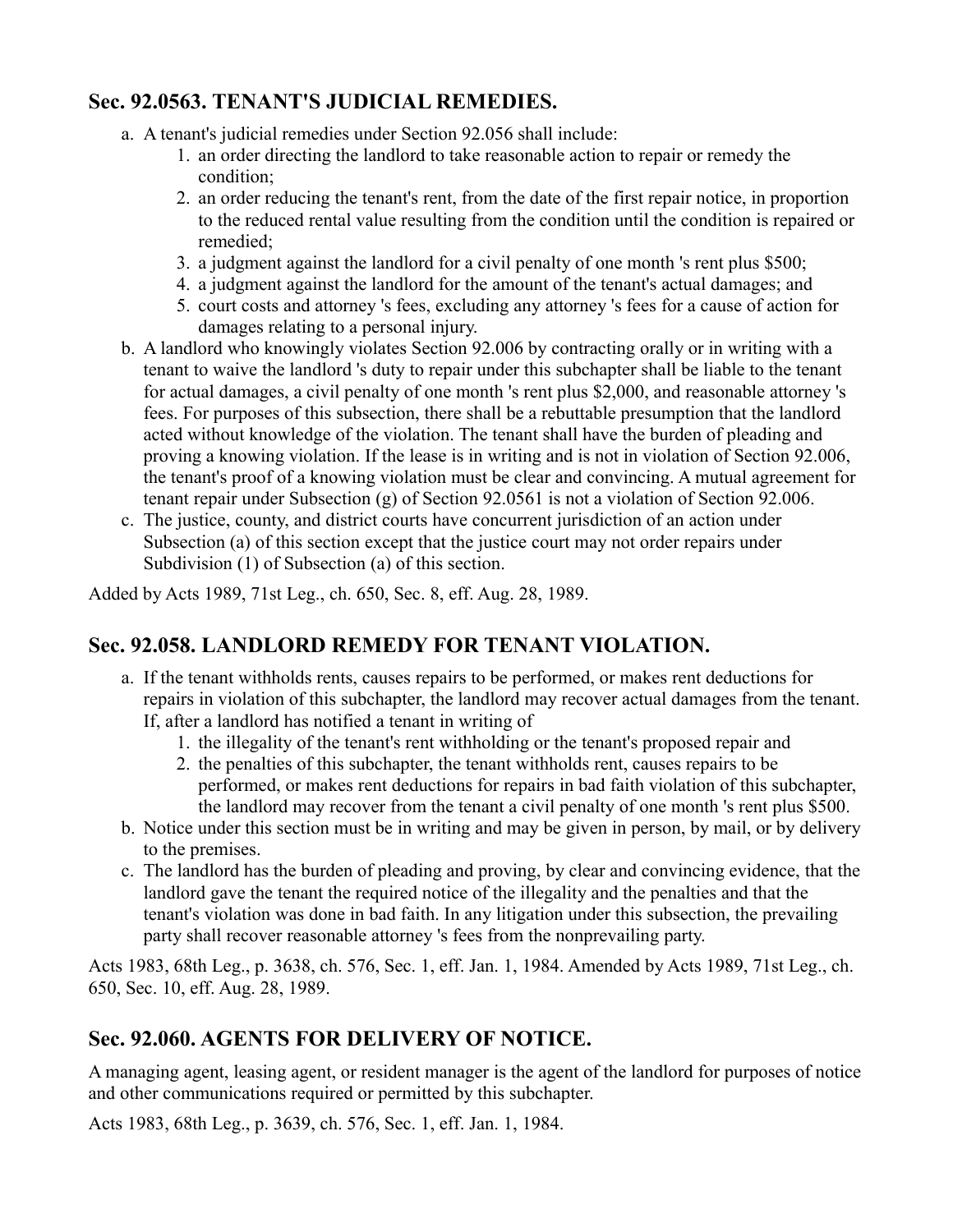# **Sec. 92.061. EFFECT ON OTHER RIGHTS.**

The duties of a landlord and the remedies of a tenant under this subchapter are in lieu of existing common law and other statutory law warranties and duties of landlords for maintenance, repair, security, habitability, and nonretaliation, and remedies of tenants for a violation of those warranties and duties. Otherwise, this subchapter does not affect any other right of a landlord or tenant under contract, statutory law, or common law that is consistent with the purposes of this subchapter or any right a landlord or tenant may have to bring an action for personal injury or property damage under the law of this state. This subchapter does not impose obligations on a landlord or tenant other than those expressly stated in this subchapter.

Acts 1983, 68th Leg., p. 3639, ch. 576, Sec. 1, eff. Jan. 1, 1984. Amended by Acts 1985, 69th Leg., ch. 200, Sec. 5, eff. Aug. 26, 1985.

# **SUBCHAPTER C. SECURITY DEPOSITS**

#### **Sec. 92.101. APPLICATION.**

This subchapter applies to all residential leases.

Acts 1983, 68th Leg., p. 3639, ch. 576, Sec. 1, eff. Jan. 1, 1984. Amended by Acts 1995, 74th Leg., ch. 744, Sec. 1, eff. Jan. 1, 1996.

## **Sec. 92.102. SECURITY DEPOSIT.**

A security deposit is any advance of money, other than a rental application deposit or an advance payment of rent, that is intended primarily to secure performance under a lease of a dwelling that has been entered into by a landlord and a tenant.

Acts 1983, 68th Leg., p. 3639, ch. 576, Sec. 1, eff. Jan. 1, 1984. Amended by Acts 1995, 74th Leg., ch. 744, Sec. 2, eff. Jan. 1, 1996.

### **Sec. 92.103. OBLIGATION TO REFUND.**

- a. Except as provided by Section 92.107, the landlord shall refund a security deposit to the tenant on or before the 30th day after the date the tenant surrenders the premises.
- b. A requirement that a tenant give advance notice of surrender as a condition for refunding the security deposit is effective only if the requirement is underlined or is printed in conspicuous bold print in the lease.
- c. The tenant's claim to the security deposit takes priority over the claim of any creditor of the landlord, including a trustee in bankruptcy.

Acts 1983, 68th Leg., p. 3639, ch. 576, Sec. 1, eff. Jan. 1, 1984. Amended by Acts 1995, 74th Leg., ch. 744, Sec. 3, eff. Jan. 1, 1996.

#### **Sec. 92.1031. CONDITIONS FOR RETENTION OF SECURITY DEPOSIT OR RENT PREPAYMENT.**

a. Except as provided in Subsection (b), a landlord who receives a security deposit or rent prepayment for a dwelling from a tenant who fails to occupy the dwelling according to a lease between the landlord and the tenant may not retain the security deposit or rent prepayment if: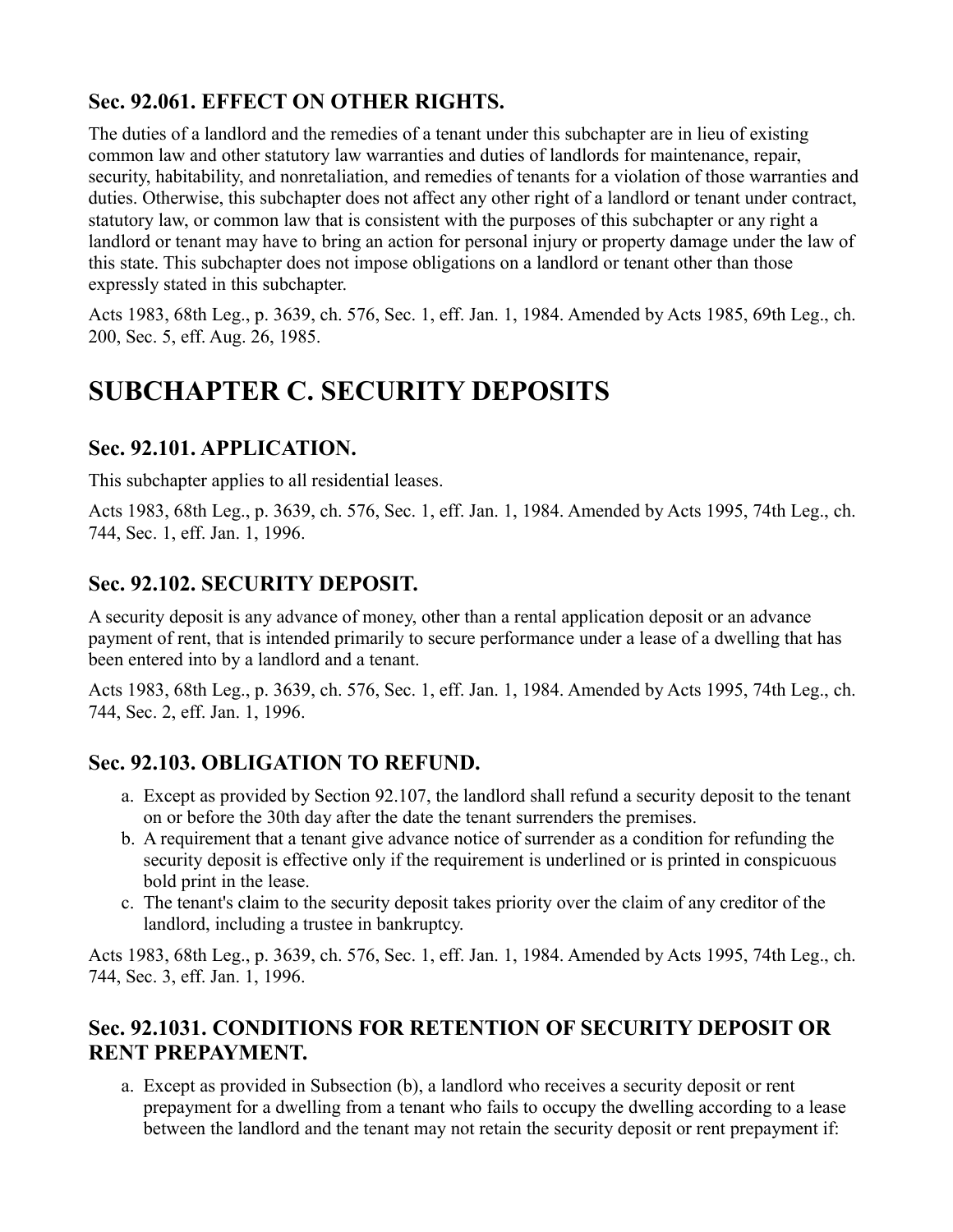- 1. the tenant secures a replacement tenant satisfactory to the landlord and the replacement tenant occupies the dwelling on or before the commencement date of the lease; or
- 2. the landlord secures a replacement tenant satisfactory to the landlord and the replacement tenant occupies the dwelling on or before the commencement date of the lease.
- b. If the landlord secures the replacement tenant, the landlord may retain and deduct from the security deposit or rent prepayment either:
	- 1. a sum agreed to in the lease as a lease cancellation fee; or
	- 2. actual expenses incurred by the landlord in securing the replacement, including a reasonable amount for the time of the landlord in securing the replacement tenant

Added by Acts 1995, 74th Leg., ch. 869, Sec. 13, eff. Jan. 1, 1996.

## **Sec. 92.104. RETENTION OF SECURITY DEPOSIT; ACCOUNTING.**

- a. Before returning a security deposit, the landlord may deduct from the deposit damages and charges for which the tenant is legally liable under the lease or as a result of breaching the lease.
- b. The landlord may not retain any portion of a security deposit to cover normal wear and tear.
- c. If the landlord retains all or part of a security deposit under this section, the landlord shall give to the tenant the balance of the security deposit, if any, together with a written description and itemized list of all deductions. The landlord is not required to give the tenant a description and itemized list of deductions if:
	- 1. the tenant owes rent when he surrenders possession of the premises; and
	- 2. there is no controversy concerning the amount of rent owed.

Acts 1983, 68th Leg., p. 3640, ch. 576, Sec. 1, eff. Jan. 1, 1984.

# **Sec. 92.1041. PRESUMPTION OF REFUND OR ACCOUNTING.**

A landlord is presumed to have refunded a security deposit or made an accounting of security deposit deductions if, on or before the date required under this subchapter, the refund or accounting is placed in the United States mail and postmarked on or before the required date.

Added by Acts 1995, 74th Leg., ch. 744, Sec. 4, eff. Jan. 1, 1996.

# **Sec. 92.105. CESSATION OF OWNER 'S INTEREST.**

- a. If the owner 's interest in the premises is terminated by sale, assignment, death, appointment of a receiver, bankruptcy, or otherwise, the new owner is liable for the return of security deposits according to this subchapter from the date title to the premises is acquired, regardless of whether notice is given to the tenant under Subsection (b) of this section.
- b. The person who no longer owns an interest in the rental premises remains liable for a security deposit received while the person was the owner until the new owner delivers to the tenant a signed statement acknowledging that the new owner has received and is responsible for the tenant's security deposit and specifying the exact dollar amount of the deposit.
- c. Subsection (a) does not apply to a real estate mortgage lien holder who acquires title by foreclosure.

Acts 1983, 68th Leg., p. 3640, ch. 576, Sec. 1, eff. Jan. 1, 1984. Amended by Acts 1985, 69th Leg., ch. 305, Sec. 2, eff. Aug. 26, 1985.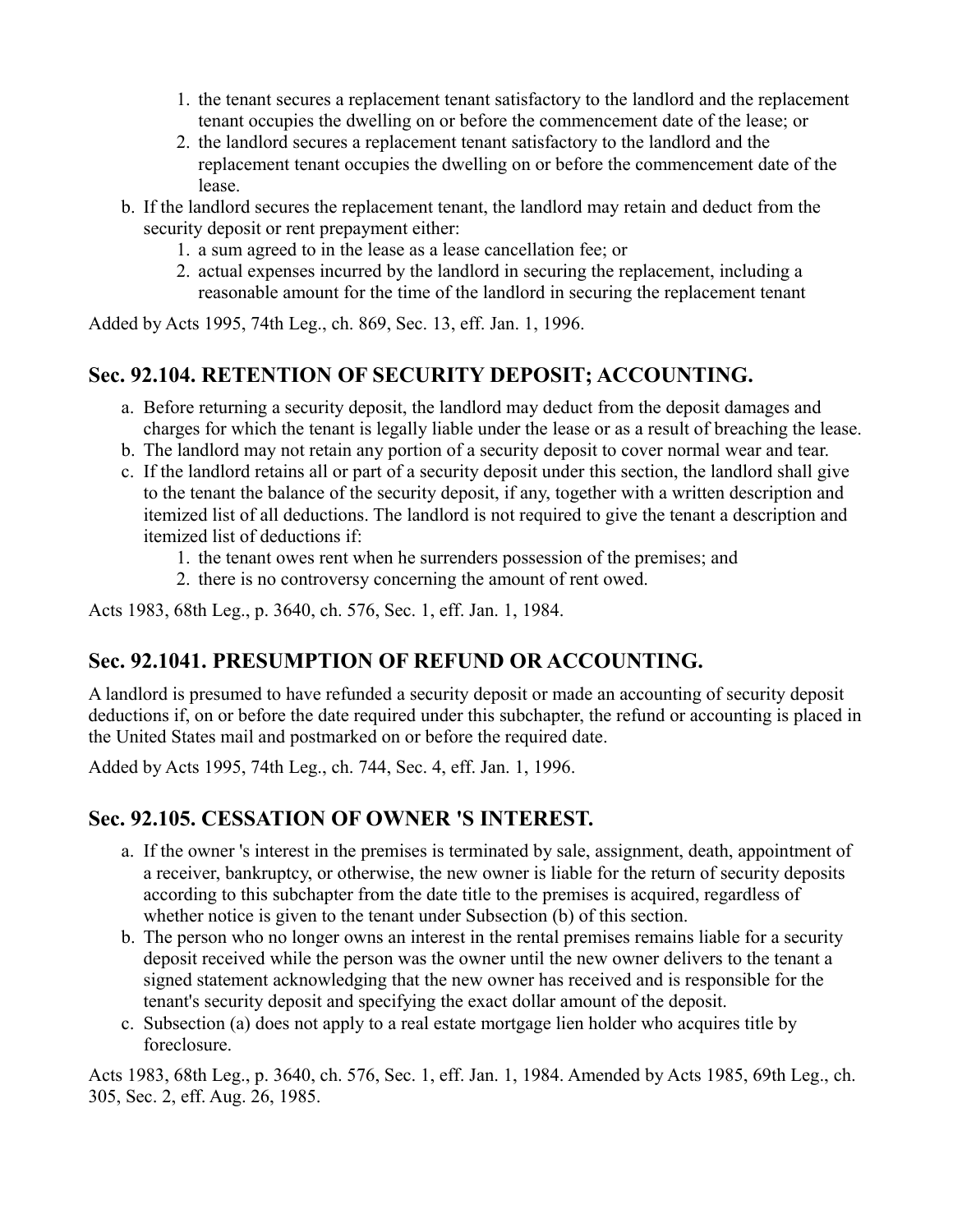### **Sec. 92.106. RECORDS.**

The landlord shall keep accurate records of all security deposits.

Acts 1983, 68th Leg., p. 3641, ch. 576, Sec. 1, eff. Jan. 1, 1984.

#### **Sec. 92.107. TENANT'S FORWARDING ADDRESS.**

- a. The landlord is not obligated to return a tenant's security deposit or give the tenant a written description of damages and charges until the tenant gives the landlord a written statement of the tenant's forwarding address for the purpose of refunding the security deposit.
- b. The tenant does not forfeit the right to a refund of the security deposit or the right to receive a description of damages and charges merely for failing to give a forwarding address to the landlord.

Acts 1983, 68th Leg., p. 3641, ch. 576, Sec. 1, eff. Jan. 1, 1984.

### **Sec. 92.108. LIABILITY FOR WITHHOLDING LAST MONTH 'S RENT.**

- a. The tenant may not withhold payment of any portion of the last month 's rent on grounds that the security deposit is security for unpaid rent.
- b. A tenant who violates this section is presumed to have acted in bad faith. A tenant who in bad faith violates this section is liable to the landlord for an amount equal to three times the rent wrongfully withheld and the landlord 's reasonable attorney 's fees in a suit to recover the rent.

Acts 1983, 68th Leg., p. 3641, ch. 576, Sec. 1, eff. Jan. 1, 1984.

### **Sec. 92.109. LIABILITY OF LANDLORD.**

- a. A landlord who in bad faith retains a security deposit in violation of this subchapter is liable for an amount equal to the sum of \$100, three times the portion of the deposit wrongfully withheld, and the tenant's reasonable attorney 's fees in a suit to recover the deposit.
- b. A landlord who in bad faith does not provide a written description and itemized list of damages and charges in violation of this subchapter:
	- 1. forfeits the right to withhold any portion of the security deposit or to bring suit against the tenant for damages to the premises; and
	- 2. is liable for the tenant's reasonable attorney 's fees in a suit to recover the deposit.
- c. In an action brought by a tenant under this subchapter, the landlord has the burden of proving that the retention of any portion of the security deposit was reasonable.
- d. A landlord who fails either to return a security deposit or to provide a written description and itemization of deductions on or before the 30th day after the date the tenant surrenders possession is presumed to have acted in bad faith.

Acts 1983, 68th Leg., p. 3641, ch. 576, Sec. 1, eff. Jan. 1, 1984.

# **SUBCHAPTER D. SECURITY DEVICES**

### **Sec. 92.151. DEFINITIONS.**

a. In this subchapter:

1. **"Doorknob lock"** means a lock in a doorknob, with the lock operated from the exterior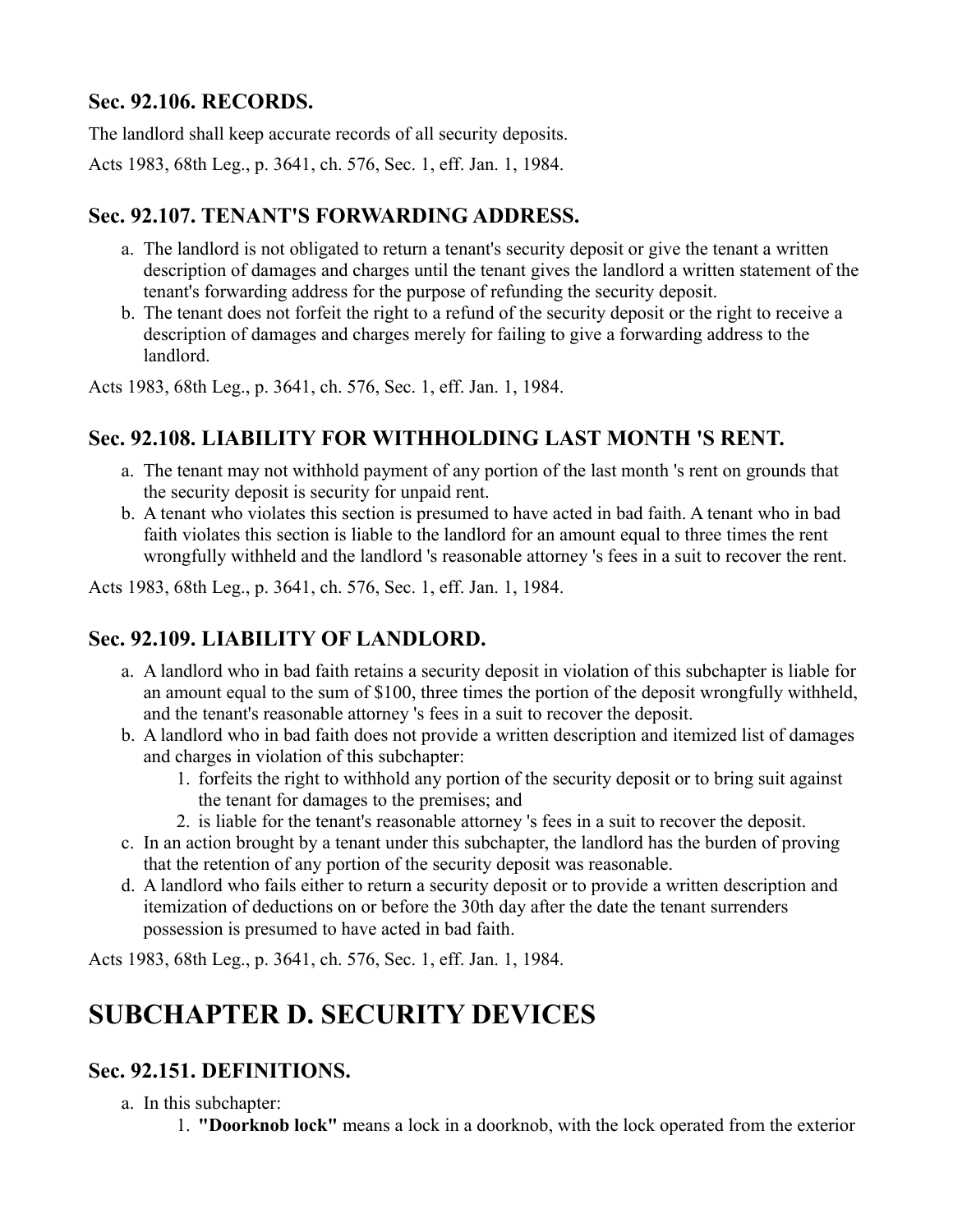by a key, card, or combination and from the interior without a key, card, or combination.

- 2. **"Door viewer"** means a permanently installed device in an exterior door that allows a person inside the dwelling to view a person outside the door. The device must be:
	- A. a clear glass pane or one-way mirror; or
	- B. a peephole having a barrel with a one-way lens of glass or other substance providing an angle view of not less than 160 degrees.
- 3. **"Exterior door"** means a door providing access from a dwelling interior to the exterior. The term includes a door between a living area and a garage but does not include a sliding glass door or a screen door.
- 4. "French doors" means a set of two exterior doors in which each door is hinged and abuts the other door when closed. The term includes double-hinged patio doors.
- 5. **"Keyed dead bolt"** means:
	- A. a door lock not in the doorknob that:
		- i. locks with a bolt into the doorjamb; and
		- ii. is operated from the exterior by a key, card, or combination and from the interior by a knob or lever without a key, card, or combination; or
	- B. a doorknob lock that contains a bolt with at least a one-inch throw.
- 6. **"Keyless bolting device"** means a door lock not in the doorknob that locks:
	- A. with a bolt into a strike plate screwed into the portion of the doorjamb surface that faces the edge of the door when the door is closed or into a metal doorjamb that serves as the strike plate, operable only by knob or lever from the door 's interior and not in any manner from the door 's exterior, and that is commonly known as a keyless dead bolt;
	- B. by a drop bolt system operated by placing a central metal plate over a metal doorjamb restraint that protrudes from the doorjamb and that is affixed to the doorjamb frame by means of three case-hardened screws at least three inches in length. One-half of the central plate must overlap the interior surface of the door and the other half of the central plate must overlap the doorjamb when the plate is placed over the doorjamb restraint. The drop bolt system must prevent the door from being opened unless the central plate is lifted off of the doorjamb restraint by a person who is on the interior side of the door. The term "keyless bolting device" does not include a chain latch, flip latch, surface-mounted slide bolt, mortise door bolt, surface-mounted barrel bolt, surface-mounted swing bar door guard, spring-loaded nightlatch, foot bolt, or other lock or latch; or
	- C. by a metal bar or metal tube that is placed across the entire interior side of the door and secured in place at each end of the bar or tube by heavy-duty metal screw hooks. The screw hooks must be at least three inches in length and must be screwed into the door frame stud or wall stud on each side of the door. The bar or tube must be capable of being secured to both of the screw hooks and must be permanently attached in some way to the door frame stud or wall stud. When secured to the screw hooks, the bar or tube must prevent the door from being opened unless the bar or tube is removed by a person who is on the interior side of the door.
- 7. **"Landlord"** means a dwelling owner, lessor, sublessor, management company, or managing agent, including an on-site manager.
- 8. **"Multiunit complex"** means two or more dwellings in one or more buildings that are: A. under common ownership;
	- B. managed by the same owner, agent, or management company; and
	- C. located on the same lot or tract or adjacent lots or tracts of land.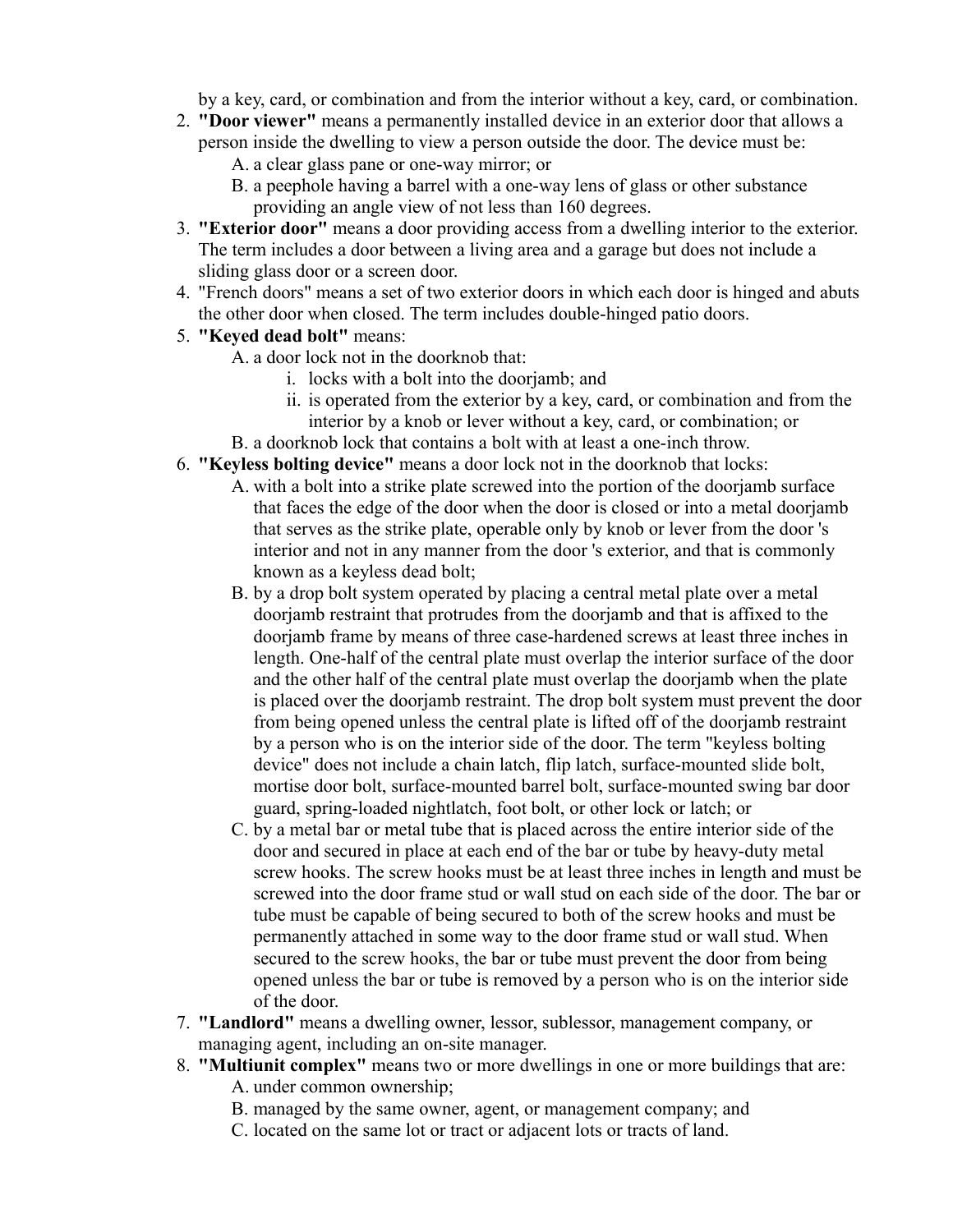- 9. **"Possession of a dwelling"** means occupancy by a tenant under a lease, including occupancy until the time the tenant moves out or a writ of possession is issued by a court. The term does not include occupancy before the initial occupancy date authorized under a lease.
- 10.**"Rekey"** means to change or alter a security device that is operated by a key, card, or combination so that a different key, card, or combination is necessary to operate the security device.
- 11.**"Security device"** means a doorknob lock, door viewer, keyed dead bolt, keyless bolting device, sliding door handle latch, sliding door pin lock, sliding door security bar, or window latch in a dwelling.
- 12."Sliding door handle latch" means a latch or lock:
	- A. located near the handle on a sliding glass door;
	- B. operated with or without a key; and
	- C. designed to prevent the door from being opened.
- 13.**"Sliding door pin lock"** means a lock on a sliding glass door that consists of a pin or nail inserted from the interior side of the door at the side opposite the door 's handle and that is designed to prevent the door from being opened or lifted.
- 14.**"Sliding door security bar"** means a bar or rod that can be placed at the bottom of or across the interior side of the fixed panel of a sliding glass door and that is designed to prevent the door from being opened.
- 15.**"Tenant turnover date"** means the date a tenant moves into a dwelling under a lease after all previous occupants have moved out. The term does not include dates of entry or occupation not authorized by the landlord.
- 16.**"Window latch"** means a device on a window that prevents the window from being opened and that is operated without a key and only from the interior.

Amended by Acts 1993, 73rd Leg., ch. 357, Sec. 3, eff. Sept. 1, 1993; Acts 1999, 76th Leg., ch. 16, Sec. 1, eff. Sept. 1, 1999.

### **Sec. 92.152. APPLICATION OF SUBCHAPTER.**

- a. This subchapter does not apply to:
	- 1. a room in a hotel, motel, or inn or to similar transient housing;
	- 2. a residential housing owned or operated by a public or private college or university accredited by a recognized accrediting agency as defined under Section 61.003, Education Code;
	- 3. residential housing operated by preparatory schools accredited by the Texas Education Agency, a regional accrediting agency, or any accrediting agency recognized by the commissioner of education; or
	- 4. a temporary residential tenancy created by a contract for sale in which the buyer occupies the property before closing or the seller occupies the property after closing for a specific term not to exceed 90 days.
- b. Except as provided by Subsection (a), a dwelling to which this subchapter applies includes:
	- 1. a room in a dormitory or rooming house;
	- 2. a mobile home;
	- 3. a single family house, duplex, or triplex; and
	- 4. a living unit in an apartment, condominium, cooperative, or townhome project.

Amended by Acts 1993, 73rd Leg., ch. 357, Sec. 3, eff. Sept. 1, 1993; Acts 1995, 74th Leg., ch. 126, Sec. 1, eff. Aug. 28, 1995; Acts 1995, 74th Leg., ch. 869, Sec. 2, eff. Jan. 1, 1996.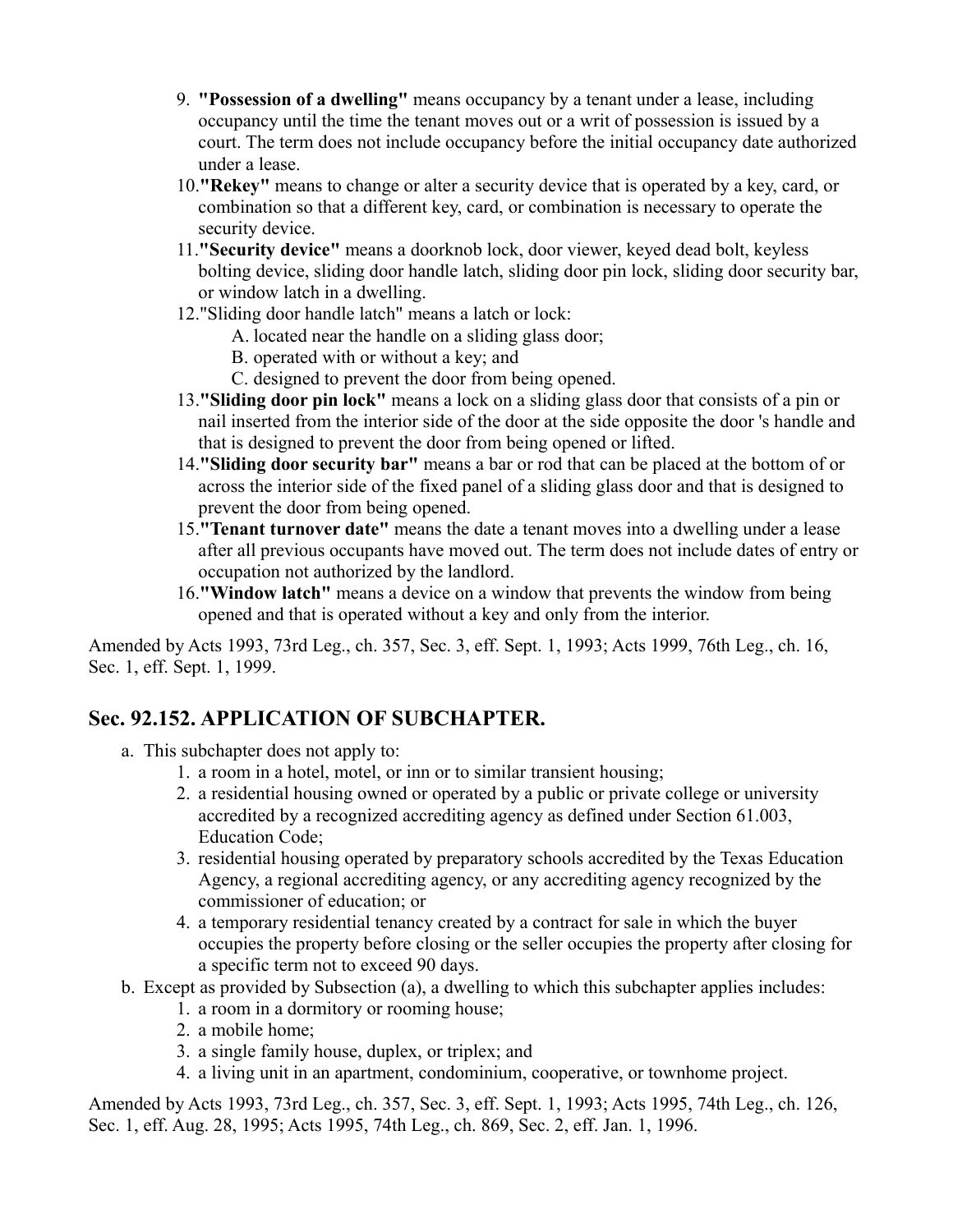# **Sec. 92.153. SECURITY DEVICES REQUIRED WITHOUT NECESSITY OF TENANT REQUEST.**

- a. Except as provided by Subsections (b), (e), (f), (g), and (h) and without necessity of request by the tenant, a dwelling must be equipped with:
	- 1. a window latch on each exterior window of the dwelling;
	- 2. a doorknob lock or keyed dead bolt on each exterior door;
	- 3. a sliding door pin lock on each exterior sliding glass door of the dwelling;
	- 4. a sliding door handle latch or a sliding door security bar on each exterior sliding glass door of the dwelling; and
	- 5. a keyless bolting device and a door viewer on each exterior door of the dwelling.
- b. If the dwelling has French doors, one door of each pair of French doors must meet the requirements of Subsection (a) and the other door must have:
	- 1. a keyed dead bolt or keyless bolting device capable of insertion into the doorjamb above the door and a keyless bolting device capable of insertion into the floor or threshold, each with a bolt having a throw of one inch or more; or
	- 2. a bolt installed inside the door and operated from the edge of the door, capable of insertion into the doorjamb above the door, and another bolt installed inside the door and operated from the edge of the door capable of insertion into the floor or threshold, each bolt having a throw of three-fourths inch or more.
- c. A security device required by Subsection (a) or (b) must be installed at the landlord 's expense.
- d. Subsections (a) and (b) apply only when a tenant is in possession of a dwelling.
- e. A keyless bolting device is not required to be installed at the landlord 's expense on an exterior door if:
	- 1. the dwelling is part of a multiunit complex in which the majority of dwelling units are leased to tenants who are over 55 years of age or who have a physical or mental disability;
	- 2. a tenant or occupant in the dwelling is over 55 years of age or has a physical or mental disability; and
	- 3. the landlord is expressly required or permitted to periodically check on the well-being or health of the tenant as a part of a written lease or other written agreement.
- f. A keyless bolting device is not required to be installed at the landlord 's expense if a tenant or occupant in the dwelling is over 55 years of age or has a physical or mental disability, the tenant requests, in writing, that the landlord deactivate or not install the keyless bolting device, and the tenant certifies in the request that the tenant or occupant is over 55 years of age or has a physical or mental disability. The request must be a separate document and may not be included as part of a lease agreement. A landlord is not exempt as provided by this subsection if the landlord knows or has reason to know that the requirements of this subsection are not fulfilled.
- g. A keyed dead bolt or a doorknob lock is not required to be installed at the landlord 's expense on an exterior door if at the time the tenant agrees to lease the dwelling:
	- 1. at least one exterior door usable for normal entry into the dwelling has both a keyed dead bolt and a keyless bolting device, installed in accordance with the height, strike plate, and throw requirements of Section 92.154; and
	- 2. all other exterior doors have a keyless bolting device installed in accordance with the height, strike plate, and throw requirements of Section 92.154.
- h. A security device required by this section must be operable throughout the time a tenant is in possession of a dwelling. However, a landlord may deactivate or remove the locking mechanism of a doorknob lock or remove any device not qualifying as a keyless bolting device if a keyed dead bolt has been installed on the same door.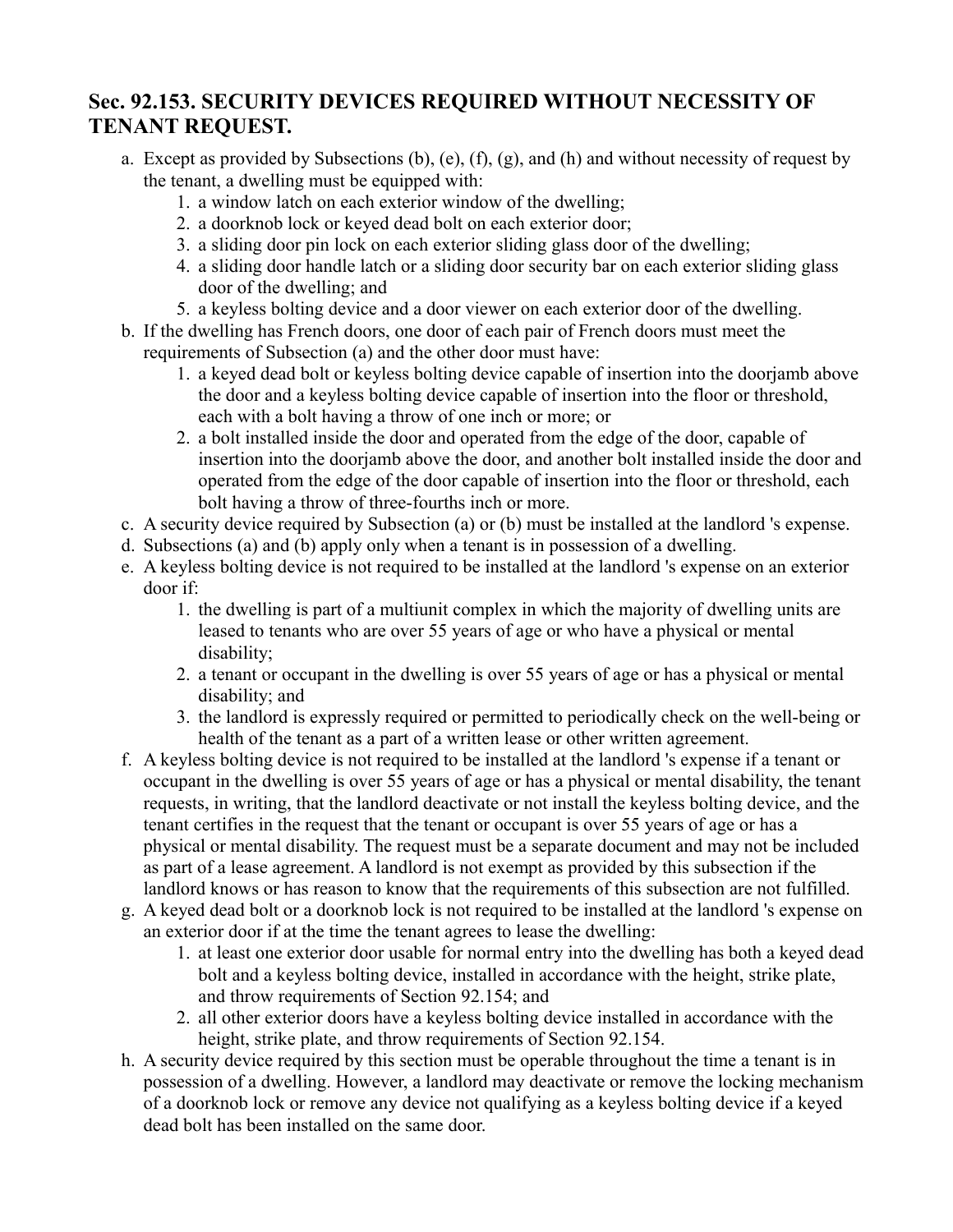- i. A landlord is subject to the tenant remedies provided by Section  $92.164(a)(4)$  if the landlord:
	- 1. deactivates or does not install a keyless bolting device, claiming an exemption under Subsection (e),  $(f)$ , or  $(g)$ ; and
	- 2. knows or has reason to know that the requirements of the subsection granting the exemption are not fulfilled.

Amended by Acts 1993, 73rd Leg., ch. 357, Sec. 3, eff. Sept. 1, 1993; Acts 1995, 74th Leg., ch. 869, Sec. 3, eff. Jan. 1, 1996.

#### **Sec. 92.154. HEIGHT, STRIKE PLATE, AND THROW REQUIREMENTS-- KEYED DEAD BOLT OR KEYLESS BOLTING DEVICE.**

- a. A keyed dead bolt or a keyless bolting device required by this subchapter must be installed at a height:
	- 1. not lower than 36 inches from the floor; and
	- 2. not higher than:
		- A. 54 inches from the floor, if installed before September 1, 1993; or
		- B. 48 inches from the floor, if installed on or after September 1, 1993.
- b. A keyed dead bolt or a keyless bolting device described in Section 92.151(6)(A) or (B) in a dwelling must:
	- 1. have a strike plate screwed into the portion of the doorjamb surface that faces the edge of the door when the door is closed; or
	- 2. be installed in a door with a metal doorjamb that serves as the strike plate.
- c. A keyed dead bolt or keyless dead bolt, as described by Section 92.151(6)(A), installed in a dwelling on or after September 1, 1993, must have a bolt with a throw of not less than one inch.
- d. The requirements of this section do not apply to a keyed dead bolt or a keyless bolting device in one door of a pair of French doors that is installed in accordance with the requirements of Section 92.153(b)(1) or (2). Amended by Acts 1993, 73rd Leg., ch. 357, Sec. 3, eff. Sept. 1, 1993.

#### **Sec. 92.155. HEIGHT REQUIREMENTS--SLIDING DOOR SECURITY DEVICES.**

- a. A sliding door pin lock or sliding door security bar required by this subchapter must be installed at a height not higher than:
	- 1. 54 inches from the floor, if installed before September 1, 1993; or
	- 2. 48 inches from the floor, if installed on or after

September 1, 1993. Amended by Acts 1993, 73rd Leg., ch. 357, Sec. 3, eff. Sept. 1, 1993.

### **Sec. 92.156. REKEYING OR CHANGE OF SECURITY DEVICES.**

- a. A security device operated by a key, card, or combination shall be rekeyed by the landlord at the landlord 's expense not later than the seventh day after each tenant turnover date.
- b. A landlord shall perform additional rekeying or change a security device at the tenant's expense if requested by the tenant. A tenant may make an unlimited number of requests under this subsection.
- c. The expense of rekeying security devices for purposes of the use or change of the landlord 's master key must be paid by the landlord.
- d. This section does not apply to locks on closet doors or other interior doors.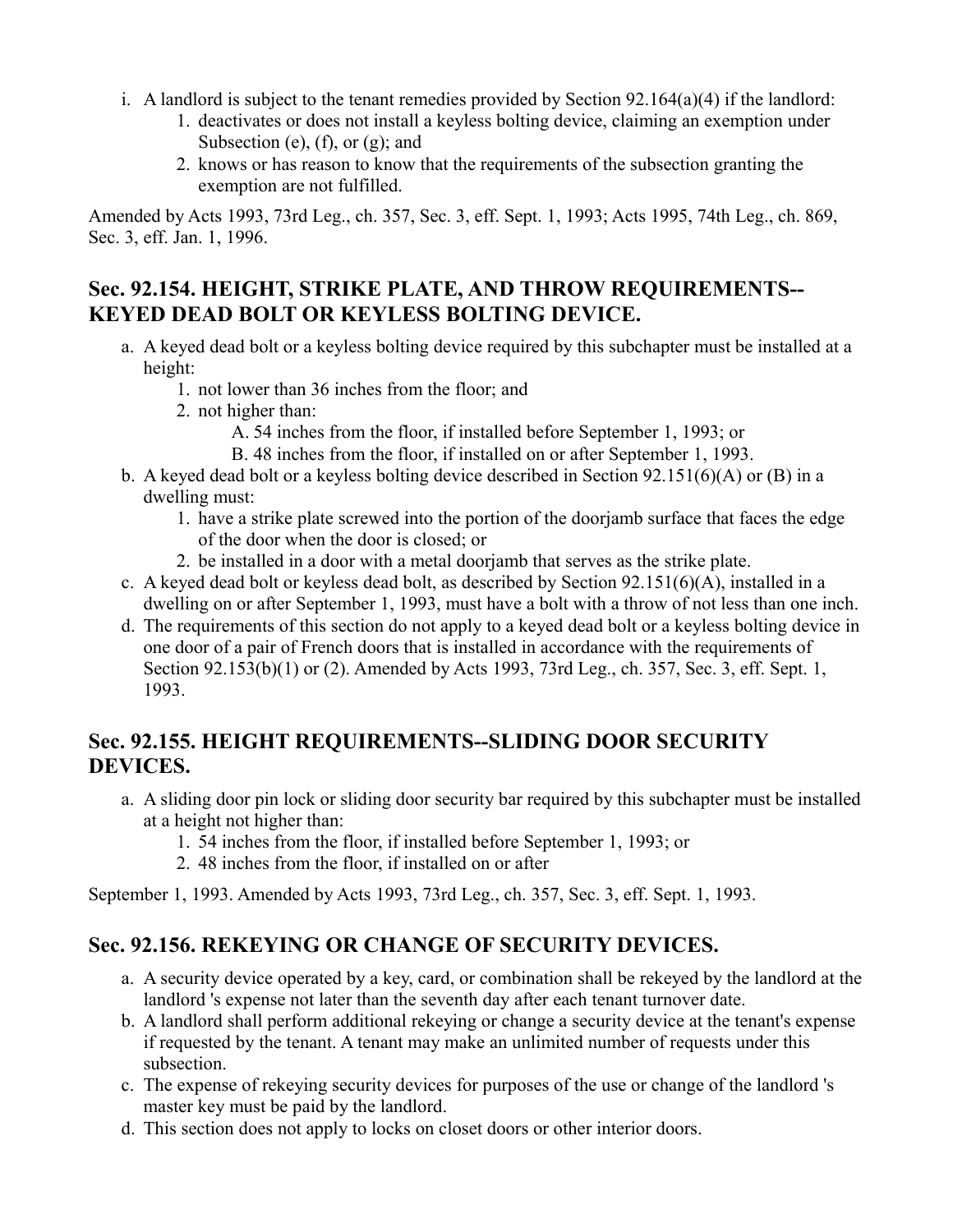Amended by Acts 1993, 73rd Leg., ch. 357, Sec. 3, eff. Sept. 1, 1993.

## **Sec. 92.157. SECURITY DEVICES REQUESTED BY TENANT.**

- a. At a tenant's request made at any time, a landlord, at the tenant's expense, shall install:
	- 1. a keyed dead bolt on an exterior door if the door has:
		- A. a doorknob lock but not a keyed dead bolt; or
		- B. a keyless bolting device but not a keyed dead bolt or doorknob lock; and
	- 2. a sliding door pin lock or sliding door security bar if the door is an exterior sliding glass door without a sliding door pin lock or sliding door security bar.
- b. At a tenant's request made before January 1, 1995, a landlord, at the tenant's expense, shall install on an exterior door of a dwelling constructed before September 1, 1993:
	- 1. a keyless bolting device if the door does not have a keyless bolting device; and
	- 2. a door viewer if the door does not have a door viewer.
- c. If a security device required by Section 92.153 to be installed on or after January 1, 1995, without necessity of a tenant's request has not been installed by the landlord, the tenant may request the landlord to immediately install it, and the landlord shall immediately install it at the landlord 's expense.

Amended by Acts 1993, 73rd Leg., ch. 357, Sec. 3, eff. Sept. 1, 1993.

### **Sec. 92.158. LANDLORD 'S DUTY TO REPAIR OR REPLACE SECURITY DEVICE.**

During the lease term and any renewal period, a landlord shall repair or replace a security device on request or notification by the tenant that the security device is inoperable or in need of repair or replacement.

Amended by Acts 1993, 73rd Leg., ch. 357, Sec. 3, eff. Sept. 1, 1993.

# **Sec. 92.159. WHEN tenant's REQUEST OR NOTICE MUST BE IN WRITING.**

A tenant's request or notice under this subchapter may be given orally unless the tenant has a written lease that requires the request or notice to be in writing and that requirement is underlined or in boldfaced print in the lease.

Amended by Acts 1993, 73rd Leg., ch. 357, Sec. 3, eff. Sept. 1, 1993.

### **Sec. 92.160. TYPE, BRAND, AND MANNER OF INSTALLATION.**

Except as otherwise required by this subchapter, a landlord may select the type, brand, and manner of installation, including placement, of a security device installed under this subchapter. This section does not apply to a security device installed, repaired, changed, replaced, or rekeyed by a tenant under Section 92.164(a)(1) or 92.165(1).

Amended by Acts 1993, 73rd Leg., ch. 357, Sec. 3, eff. Sept. 1, 1993.

### **Sec. 92.161. COMPLIANCE WITH TENANT REQUEST REQUIRED WITHIN REASONABLE TIME.**

a. Except as provided by Subsections (b) and (c), a landlord must comply with a tenant's request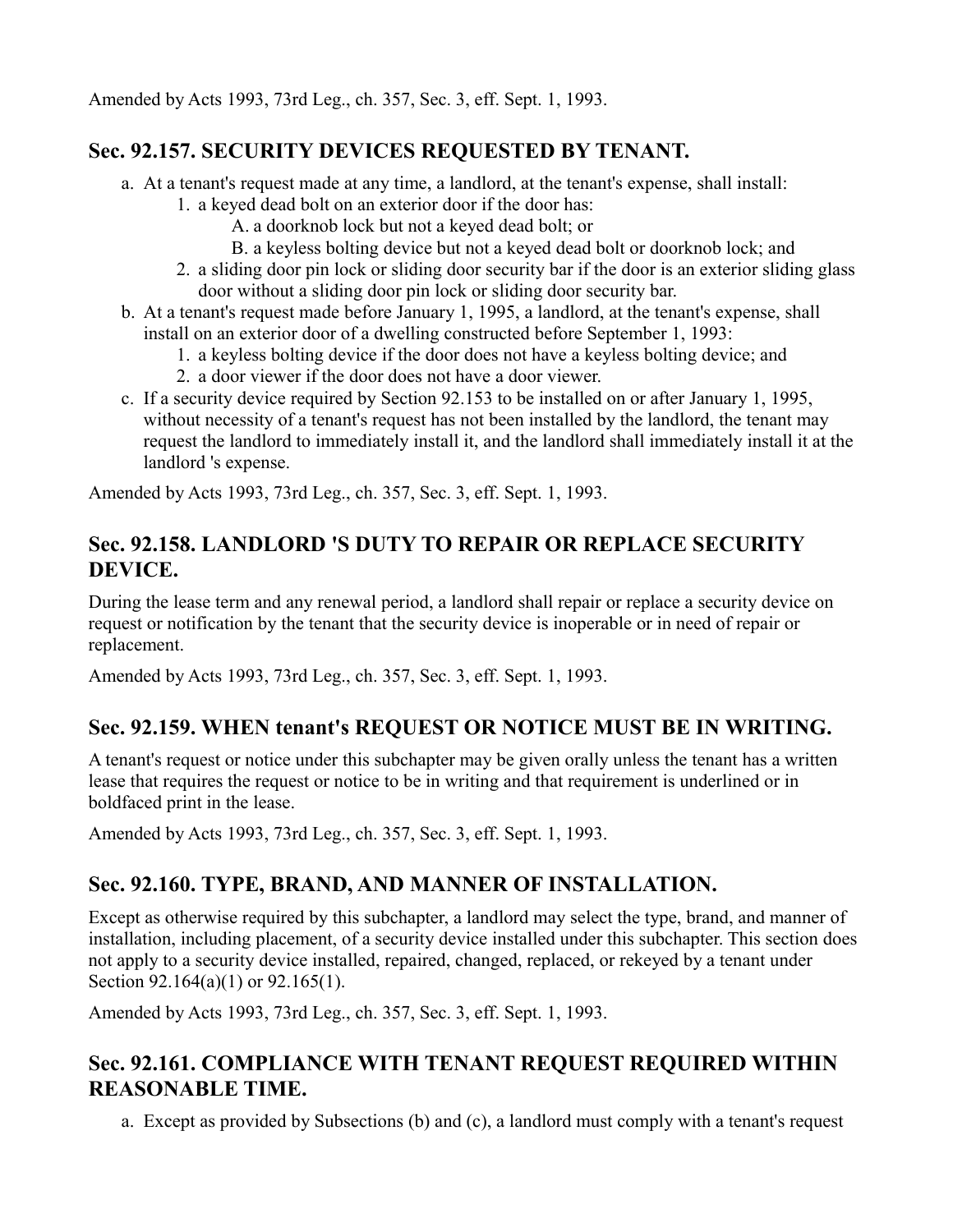for rekeying, changing, installing, repairing, or replacing a security device under Section 92.156, 92.157, or 92.158 within a reasonable time. A reasonable time for purposes of this subsection is presumed to be not later than the seventh day after the date the request is received by the landlord.

- b. If within the time allowed under Section 92.162(c) a landlord requests advance payment of charges that the landlord is entitled to collect under that section, the landlord shall comply with a tenant's request under Section 92.156(b), 92.157(a), or 92.157(b) within a reasonable time. A reasonable time for purposes of this subsection is presumed to be not later than the seventh day after the date a tenant's advance payment is received by the landlord, except as provided by Subsection (c).
- c. A reasonable time for purposes of Subsections (a) and(b) is presumed to be not later than 72 hours after the time of receipt of the tenant's request and any required advance payment if at the time of making the request the tenant informed the landlord that:
	- 1. an unauthorized entry occurred or was attempted in the tenant's dwelling;
	- 2. an unauthorized entry occurred or was attempted in another unit in the multiunit complex in which the tenant's dwelling is located during the two months preceding the date of the request; or
	- 3. a crime of personal violence occurred in the multiunit complex in which the tenant's dwelling is located during the two months preceding the date of the request.
- d. A landlord may rebut the presumption provided by Subsection (a) or (b) if despite the diligence of the landlord:
	- 1. the landlord did not know of the tenant's request, without the fault of the landlord;
	- 2. materials, labor, or utilities were unavailable;or
	- 3. a delay was caused by circumstances beyond the landlord 's control, including the illness or death of the landlord or a member of the landlord 's immediate family.
- e. This section does not apply to a landlord 's duty to install or rekey, without necessity of a tenant's request, a security device under Section 92.153 or 92.156(a).

Added by Acts 1993, 73rd Leg., ch. 357, Sec. 3, eff. Sept. 1, 1993.

# **Sec. 92.162. PAYMENT OF CHARGES; LIMITS ON AMOUNT CHARGED.**

- a. A landlord may not require a tenant to pay for repair or replacement of a security device due to normal wear and tear. A landlord may not require a tenant to pay for other repairs or replacements of a security device except as provided by Subsections (b), (c), and (d).
- b. A landlord may require a tenant to pay for repair or replacement of a security device if an underlined provision in a written lease authorizes the landlord to do so and the repair or replacement is necessitated by misuse or damage by the tenant, a member of the tenant's family, an occupant, or a guest, and not by normal wear and tear. Misuse of or damage to a security device that occurs during the tenant's occupancy is presumed to be caused by the tenant, a family member, an occupant, or a guest. The tenant has the burden of proving that the misuse or damage was caused by another party.
- c. A landlord may require a tenant to pay in advance charges for which the tenant is liable under this subchapter if a written lease authorizes the landlord to require advance payment, and the landlord notifies the tenant within a reasonable time after the tenant's request that advance payment is required, and:
	- 1. the tenant is more than 30 days delinquent in reimbursing the landlord for charges to which the landlord is entitled under Subsection (b); or
	- 2. the tenant requested that the landlord repair, install, change, or rekey the same security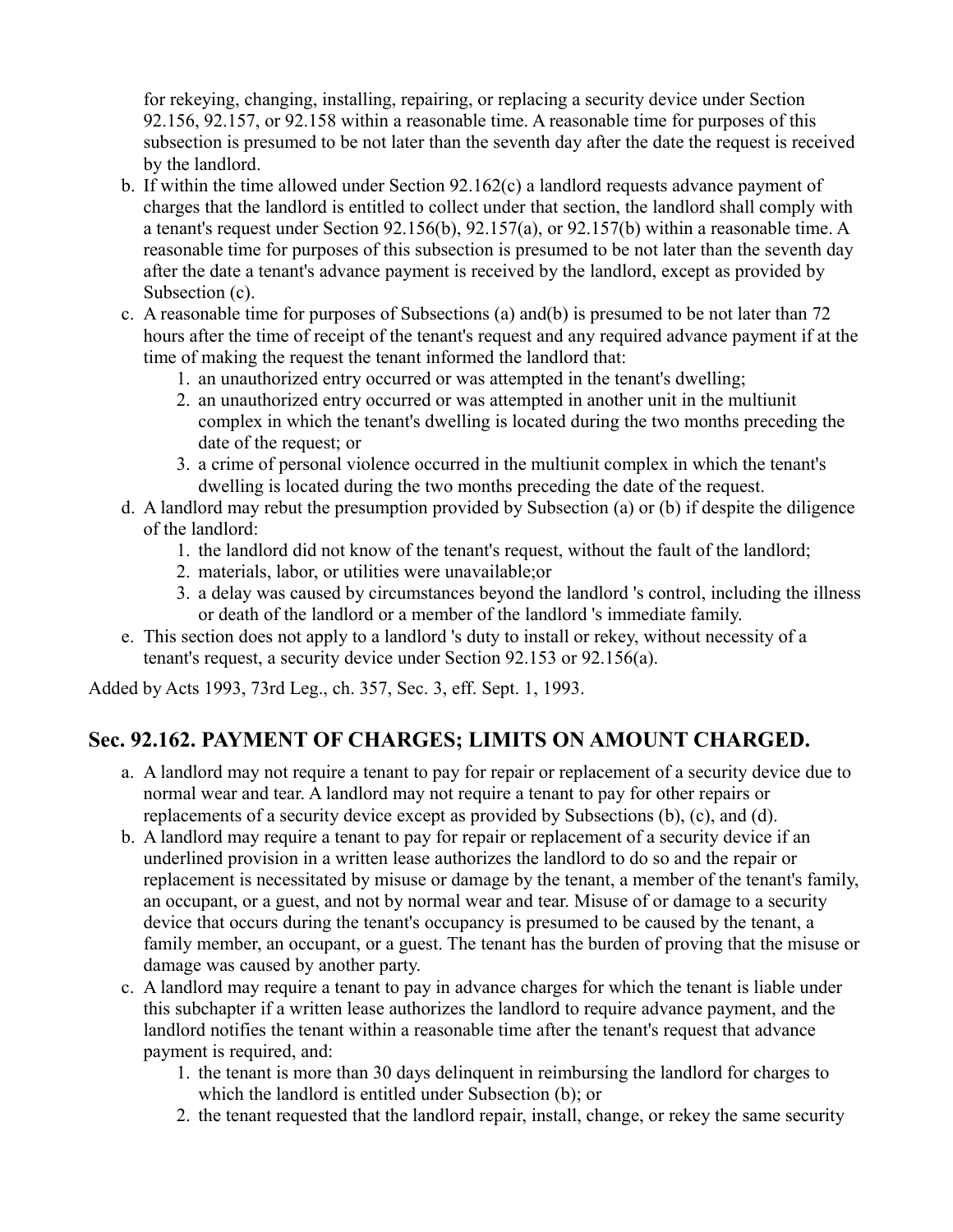device during the 30 days preceding the tenant's request, and the landlord complied with the request.

- d. A landlord authorized by this subchapter to charge a tenant for repairing, installing, changing, or rekeying a security device under this subchapter may not require the tenant to pay more than the total cost charged by a third-party contractor for material, labor, taxes, and extra keys. If the landlord 's employees perform the work, the charge may include a reasonable amount for overhead but may not include a profit to the landlord. If management company employees perform the work, the charge may include reasonable overhead and profit but may not exceed the cost charged to the owner by the management company for comparable security devices installed by management company employees at the owner 's request and expense.
- e. The owner of a dwelling shall reimburse a management company, managing agent, or on-site manager for costs expended by that person in complying with this subchapter. A management company, managing agent, or on-site manager may reimburse itself for the costs from the owner's funds in its possession or control.

Added by Acts 1993, 73rd Leg., ch. 357, Sec. 3, eff. Sept. 1, 1993.

# **Sec. 92.163. REMOVAL OR ALTERATION OF SECURITY DEVICE BY TENANT.**

A security device that is installed, changed, or rekeyed under this subchapter becomes a fixture of the dwelling. Except as provided by Section 92.164(a)(1) or 92.165(1) regarding the remedy of repair-anddeduct, a tenant may not remove, change, rekey, replace, or alter a security device or have it removed, changed, rekeyed, replaced, or altered without permission of the landlord.

Added by Acts 1993, 73rd Leg., ch. 357, Sec. 3, eff. Sept. 1, 1993.

#### **Sec. 92.164. TENANT REMEDIES FOR LANDLORD 'S FAILURE TO INSTALL OR REKEY CERTAIN SECURITY DEVICES.**

- a. If a landlord does not comply with Section 92.153 or 92.156(a) regarding installation or rekeying of a security device, the tenant may:
	- 1. install or rekey the security device as required by this subchapter and deduct the reasonable cost of material, labor, taxes, and extra keys from the tenant's next rent payment, in accordance with Section 92.166;
	- 2. serve a written request for compliance on the landlord, and, except as provided by Subsections (b) and (c), if the landlord does not comply on or before the third day after the date the notice is received, unilaterally terminate the lease without court proceedings;
	- 3. file suit against the landlord without serving a request for compliance and obtain a judgment for:
		- a. a court order directing the landlord to comply, if the tenant is in possession of the dwelling;
		- b. the tenant's actual damages;
		- c. court costs; and
		- d. attorney 's fees except in suits for recovery of property damages, personal injuries, or wrongful death; and
	- 4. serve a written request for compliance on the landlord, and, except as provided by Subsections (b) and (c), if the landlord does not comply on or before the third day after the date the notice is received, file suit against the landlord and obtain a judgment for:
		- a. a court order directing the landlord to comply and bring all dwellings owned by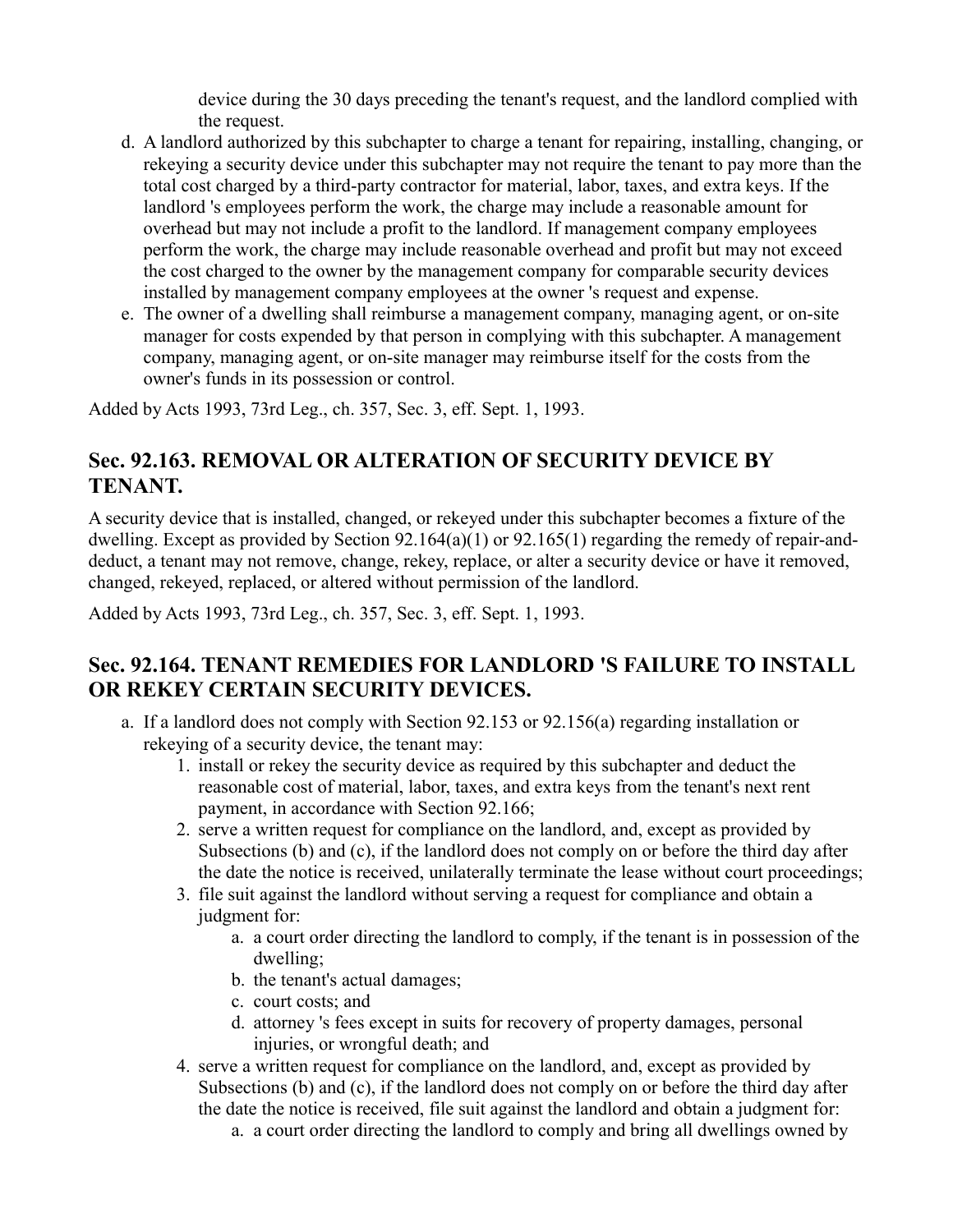the landlord into compliance, if the tenant serving the written request is in possession of the dwelling;

- b. the tenant's actual damages;
- c. punitive damages if the tenant suffers actual damages;
- d. a civil penalty of one month 's rent plus \$500;
- e. court costs; and
- f. attorney 's fees except in suits for recovery of property damages, personal injuries, or wrongful death.
- b. A tenant may not unilaterally terminate the lease under Subsection (a)(2) or file suit against the landlord to obtain a judgment under Subsection (a)(4) unless the landlord does not comply on or before the seventh day after the date the written request for compliance is received if the lease includes language underlined or in boldface print that in substance provides the tenant with notice that:
	- 1. the landlord at the landlord 's expense is required to equip the dwelling, when the tenant takes possession, with the security devices described by Sections  $92.153(a)(1)-(4)$  and  $(6)$ :
	- 2. the landlord is not required to install a doorknob lock or keyed dead bolt at the landlord 's expense if the exterior doors meet the requirements of Section 92.153(f);
	- 3. the landlord is not required to install a keyless bolting device at the landlord 's expense on an exterior door if the landlord is expressly required or permitted to periodically check on the well-being or health of the tenant as provided by Section 92.153(e)(3); and
	- 4. the tenant has the right to install or rekey a security device required by this subchapter and deduct the reasonable cost from the tenant's next rent payment, as provided by Subsection (a)(1).
- c. Regardless of whether the lease contains language complying with the requirements of Subsection (b), the additional time for landlord compliance provided by Subsection (b) does not apply if at the time the tenant served the written request for compliance on the landlord the tenant informed the landlord that an unauthorized entry occurred or was attempted in the tenant's dwelling, an unauthorized entry occurred or was attempted in another unit in the multiunit complex in which the tenant's dwelling is located during the two months preceding the date of the request, or a crime of personal violence occurred in the multiunit complex in which the tenant's dwelling is located during the two months preceding the date of the request, unless despite the diligence of the landlord:
	- 1. the landlord did not know of the tenant's request, without the fault of the landlord;
	- 2. materials, labor, or utilities were unavailable; or
	- 3. a delay was caused by circumstances beyond the landlord 's control, including the illness or death of the landlord or a member of the landlord 's immediate family.

Added by Acts 1993, 73rd Leg., ch. 357, Sec. 3, eff. Sept. 1, 1993.

### **Sec. 92.1641. LANDLORD 'S DEFENSES RELATING TO INSTALLING OR REKEYING CERTAIN SECURITY DEVICES.**

- a. The landlord has a defense to liability under Section 92.164 if:
	- 1. the tenant has not fully paid all rent then due from the tenant on the date the tenant gives a request under Subsection (a) of Section 92.157 or the notice required by Section 92.164; or
	- 2. on the date the tenant terminates the lease or files suit the tenant has not fully paid costs requested by the landlord and authorized by Section 92.162.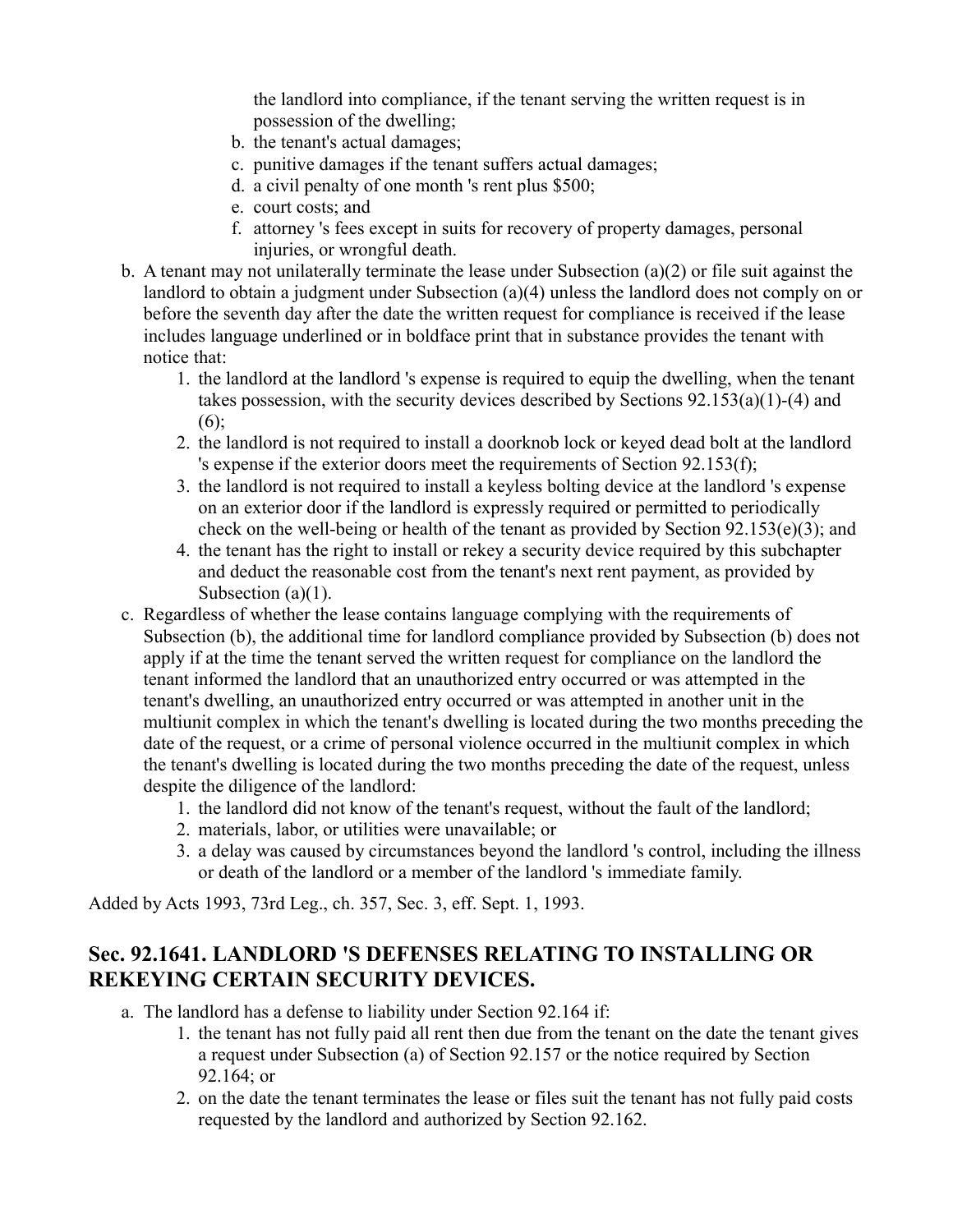Acts 1983, 68th Leg., p. 3645, ch. 576, Sec. 1, eff. Jan. 1, 1984. Amended by Acts 1993, 73rd Leg., ch. 48, Sec. 17, eff. Sept. 1, 1993. Renumbered from V.T.C.A., Property Code Sec. 92.158 and amended by Acts 2001, 77th Leg., ch. 1420, Sec. 17.001(a), eff. Sept. 1, 2001.

#### **Sec. 92.165. TENANT REMEDIES FOR OTHER LANDLORD VIOLATIONS.**

- a. If a landlord does not comply with a tenant's request regarding rekeying, changing, adding, repairing, or replacing a security device under Section 92.156(b), 92.157, or 92.158 in accordance with the time limits and other requirements of this subchapter, the tenant may:
	- 1. install, repair, change, replace, or rekey the security devices as required by this subchapter and deduct the reasonable cost of material, labor, taxes, and extra keys from the tenant's next rent payment in accordance with Section 92.166;
	- 2. unilaterally terminate the lease without court proceedings; and
	- 3. file suit against the landlord and obtain a judgment for:
		- A. a court order directing the landlord to comply, if the tenant is in possession of the dwelling;
		- B. the tenant's actual damages;
		- C. punitive damages if the tenant suffers actual damages and the landlord 's failure to comply is intentional, malicious, or grossly negligent;
		- D. a civil penalty of one month 's rent plus \$500;
		- E. court costs; and
		- F. attorney 's fees except in suits for recovery of property damages, personal injuries, or wrongful death.

Added by Acts 1993, 73rd Leg., ch. 357, Sec. 3, eff. Sept. 1, 1993.

#### **Sec. 92.166. NOTICE OF tenant's DEDUCTION OF REPAIR COSTS FROM RENT.**

- a. A tenant shall notify the landlord of a rent deduction attributable to the tenant's installing, repairing, changing, replacing, or rekeying of a security device under Section 92.164(a)(1) or 92.165(1) after the landlord 's failure to comply with this subchapter. The notice must be given at the time of the reduced rent payment.
- b. Unless otherwise provided in a written lease, a tenant shall provide one duplicate of the key to any key-operated security device installed or rekeyed by the tenant under Section 92.164(a)(1) or 92.165(1) within a reasonable time after the landlord 's written request for the key.

Added by Acts 1993, 73rd Leg., ch. 357, Sec. 3, eff. Sept. 1, 1993.

### **Sec. 92.167. LANDLORD 'S DEFENSES RELATING TO COMPLIANCE WITH tenant's REQUEST.**

- a. A landlord has a defense to liability under Section 92.165 if on the date the tenant terminates the lease or files suit the tenant has not fully paid costs requested by the landlord and authorized by this subchapter.
- b. A management company or managing agent who is not the owner of a dwelling and who has not purported to be the owner in the lease has a defense to liability under Sections 92.164 and 92.165 if before the date the tenant is in possession of the dwelling or the date of the tenant's request for installation, repair, replacement, change, or rekeying and before any property damage or personal injury to the tenant, the management company or managing agent: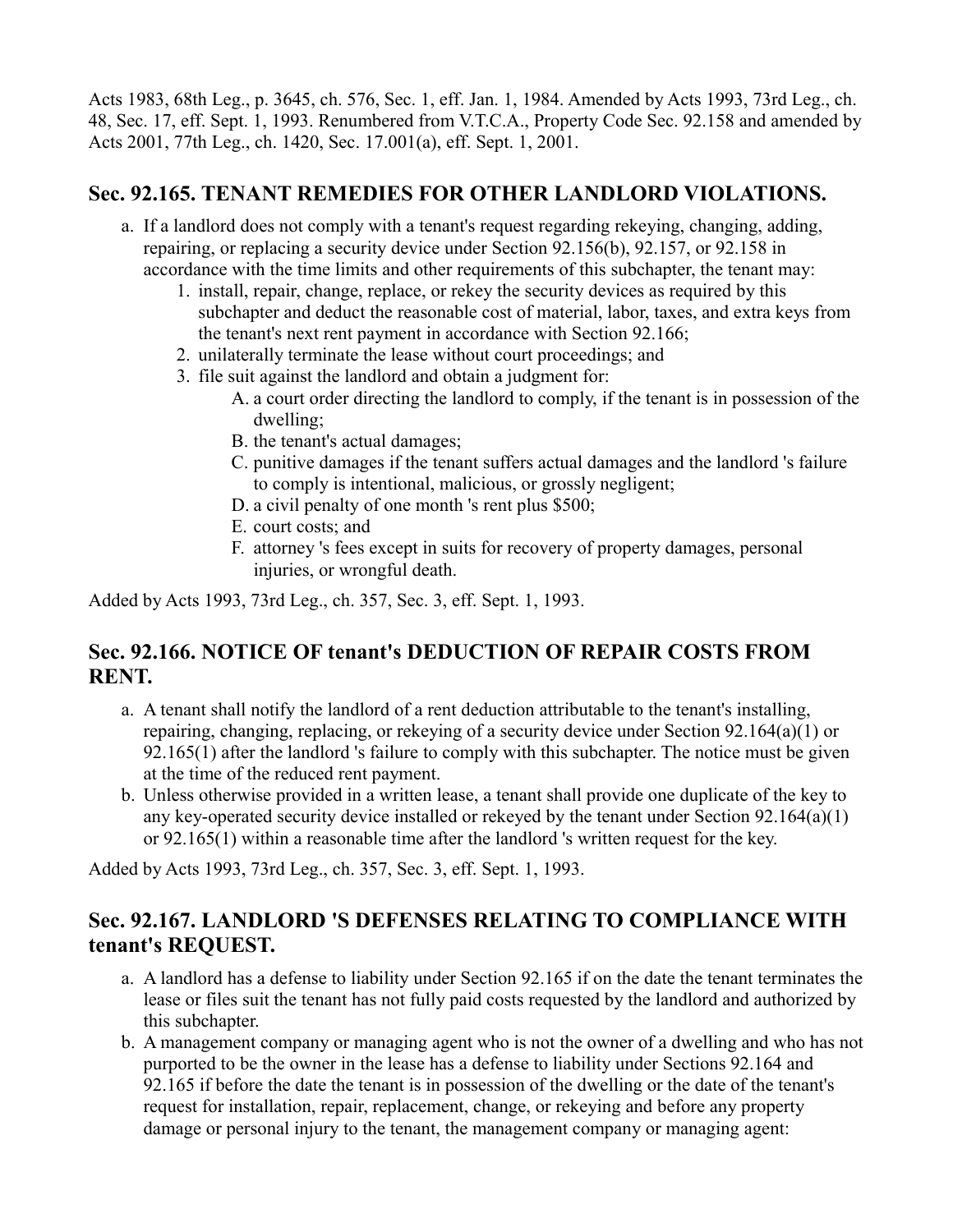- 1. did not have funds of the dwelling owner in its possession or control with which to comply with this subchapter;
- 2. made written request to the dwelling owner that the owner fund and allow installation, repair, change, replacement, or rekeying of security devices as required under this subchapter and mailed the request, certified mail return receipt requested, to the dwelling owner; and
- 3. not later than the third day after the date of receipt of the tenant's request, provided the tenant with a written notice:
	- A. stating that the management company or managing agent has taken the actions in Subdivisions  $(1)$  and  $(2)$ ;
	- B. stating that the owner has not provided or will not provide the necessary funds; and
	- C. explaining the remedies available to the tenant for the landlord 's failure to comply.

Added by Acts 1993, 73rd Leg., ch. 357, Sec. 3, eff. Sept. 1, 1993. Amended by Acts 2001, 77th Leg., ch. 1420, Sec. 17.001(b), eff. Sept. 1, 2001.

## **Sec. 92.168. TENANT'S REMEDY ON NOTICE FROM MANAGEMENT COMPANY.**

The tenant may unilaterally terminate the lease or exercise other remedies under Sections 92.164 and 92.165 after receiving written notice from a management company that the owner of the dwelling has not provided or will not provide funds to repair, install, change, replace, or rekey a security device as required by this subchapter.

Added by Acts 1993, 73rd Leg., ch. 357, Sec. 3, eff. Sept. 1, 1993.

### **Sec. 92.169. AGENT FOR DELIVERY OF NOTICE.**

A managing agent or an agent to whom rent is regularly paid, whether residing or maintaining an office on-site or off-site, is the agent of the landlord for purposes of notice and other communications required or permitted by this subchapter.

Added by Acts 1993, 73rd Leg., ch. 357, Sec. 3, eff. Sept. 1, 1993.

## **Sec. 92.170. EFFECT ON OTHER LANDLORD DUTIES AND TENANT REMEDIES.**

The duties of a landlord and the remedies of a tenant under this subchapter are in lieu of common law, other statutory law, and local ordinances relating to a residential landlord 's duty to install, change, rekey, repair, or replace security devices and a tenant's remedies for the landlord 's failure to install, change, rekey, repair, or replace security devices, except that a municipal ordinance adopted before January 1, 1993, may require installation of security devices at the landlord 's expense by an earlier date than a date required by this subchapter. This subchapter does not affect a duty of a landlord or a remedy of a tenant under Subchapter B regarding habitability.

Added by Acts 1993, 73rd Leg., ch. 357, Sec. 3, eff. Sept. 1, 1993.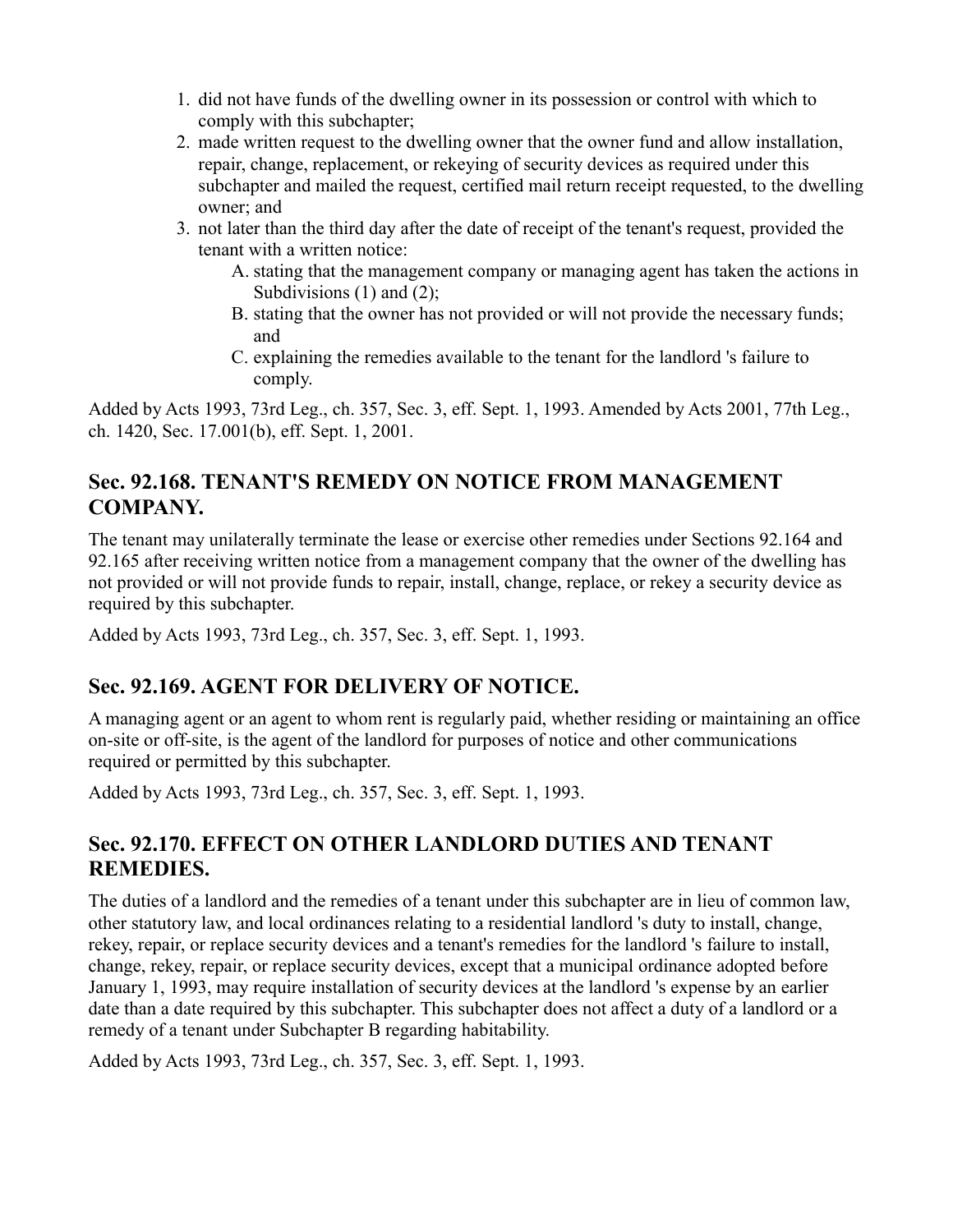# **SUBCHAPTER E. DISCLOSURE OF OWNERSHIP AND MANAGEMENT**

#### **Sec. 92.201. DISCLOSURE OF OWNERSHIP AND MANAGEMENT.**

- a. A landlord shall disclose to a tenant, or to any government official or employee acting in an official capacity, according to this subchapter:
	- 1. the name and either a street or post office box address of the holder of record title, according to the deed records in the county clerk 's office, of the dwelling rented by the tenant or inquired about by the government official or employee acting in an official capacity; and
	- 2. if an entity located off-site from the dwelling is primarily responsible for managing the dwelling, the name and street address of the management company.
- b. Disclosure to a tenant under Subsection (a) must be made by:
	- 1. giving the information in writing to the tenant on or before the seventh day after the day the landlord receives the tenant's request for the information;
	- 2. continuously posting the information in a conspicuous place in the dwelling or the office of the on-site manager or on the outside of the entry door to the office of the on-site manager on or before the seventh day after the date the landlord receives the tenant's request for the information; or
	- 3. including the information in a copy of the tenant's lease or in written rules given to the tenant before the tenant requests the information.
- c. Disclosure of information to a tenant may be made under Subdivision (1) or (2) of Subsection (b) before the tenant requests the information.
- d. Disclosure of information to a government official or employee must be made by giving the information in writing to the official or employee on or before the seventh day after the date the landlord receives the request from the official or employee for the information.
- e. A correction to the information may be made by any of the methods authorized for providing the information.
- f. For the purposes of this section, an owner or property manager may disclose either an actual name or names or an assumed name if an assumed name certificate has been recorded with the county clerk.

Acts 1983, 68th Leg., p. 3646, ch. 576, Sec. 1, eff. Jan. 1, 1984. Amended by Acts 1995, 74th Leg., ch. 869, Sec. 4, eff. Jan. 1, 1996.

### **Sec. 92.202. LANDLORD 'S FAILURE TO DISCLOSE INFORMATION.**

- a. A landlord is liable to a tenant or a governmental body according to this subchapter if:
	- 1. after the tenant or government official or employee makes a request for information under Section 92.201, the landlord does not provide the information; and
	- 2. the landlord does not give the information to the tenant or government official or employee before the eighth day after the date the tenant, official, or employee gives the landlord written notice that the tenant, official, or employee may exercise remedies under this subchapter if the landlord does not comply with the request by the tenant, official, or employee for the information within seven days.
- b. If the tenant's lease is in writing, the lease may require the tenant's initial request for information to be written. A request by a government official or employee for information must be in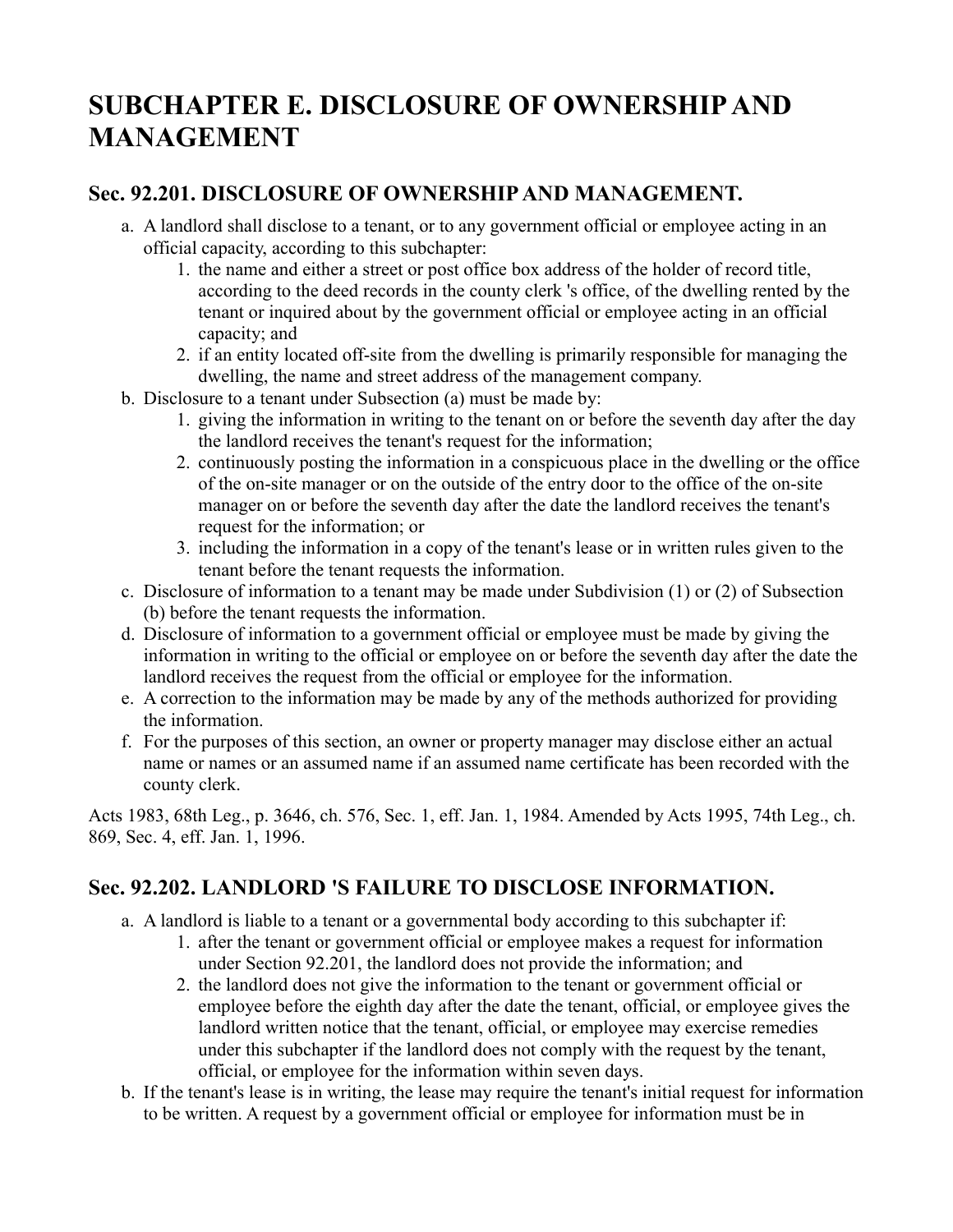writing.

Acts 1983, 68th Leg., p. 3647, ch. 576, Sec. 1, eff. Jan. 1, 1984. Amended by Acts 1995, 74th Leg., ch. 869, Sec. 4, eff. Jan. 1, 1996.

### **Sec. 92.203. LANDLORD 'S FAILURE TO CORRECT INFORMATION.**

- a. A landlord who has provided information under Subdivision (2) or (3) of Subsection (b) of Section 92.201 is liable to a tenant according to this subchapter if:
	- 1. the information becomes incorrect because a name or address changes; and
	- 2. the landlord fails to correct the information on or before the seventh day after the date the tenant gives the landlord written notice that the tenant may exercise the remedies under this subchapter if the corrected information is not provided within seven days.

Acts 1983, 68th Leg., p. 3647, ch. 576, Sec. 1, eff. Jan. 1, 1984. Amended by Acts 1995, 74th Leg., ch. 869, Sec. 4, eff. Jan. 1, 1996.

#### **Sec. 92.204. BAD FAITH VIOLATION.**

- a. A landlord acts in bad faith and is liable according to this subchapter if the landlord gives an incorrect name or address under Subsection (a) of Section 92.201 by wilfully:
	- 1. disclosing incorrect information under Section 92.201(b)(1) or (2) or Section 92.201(d); or
	- 2. failing to correct information given under Section 92.201(b)(1) or (2) or Section 92.201(d) that the landlord knows is incorrect.

Acts 1983, 68th Leg., p. 3647, ch. 576, Sec. 1, eff. Jan. 1, 1984. Amended by Acts 1993, 73rd Leg., ch. 48, Sec. 18, eff. Sept. 1, 1993; Acts 1995, 74th Leg., ch. 869, Sec. 4, eff. Jan. 1, 1996.

#### **Sec. 92.205. REMEDIES.**

- a. A tenant of a landlord who is liable under Section 92.202, 92.203, or 92.204 may obtain or exercise one or more of the following remedies:
	- 1. a court order directing the landlord to make a disclosure required by this subchapter;
	- 2. a judgment against the landlord for an amount equal to the tenant's actual costs in discovering the information required to be disclosed by this subchapter;
	- 3. a judgment against the landlord for one month 's rent plus \$100;
	- 4. a judgment against the landlord for court costs and attorney 's fees; and
	- 5. unilateral termination of the lease without a court proceeding.
- b. A governmental body whose official or employee has requested information from a landlord who is liable under Section 92.202 or 92.204 may obtain or exercise one or more of the following remedies:
	- 1. a court order directing the landlord to make a disclosure required by this subchapter;
	- 2. a judgment against the landlord for an amount equal to the governmental body 's actual costs in discovering the information required to be disclosed by this subchapter;
	- 3. a judgment against the landlord for \$500; and
	- 4. a judgment against the landlord for court costs and attorney 's fees.

Acts 1983, 68th Leg., p. 3648, ch. 576, Sec. 1, eff. Jan. 1, 1984. Amended by Acts 1995, 74th Leg., ch. 869, Sec. 4, eff. Jan. 1, 1996.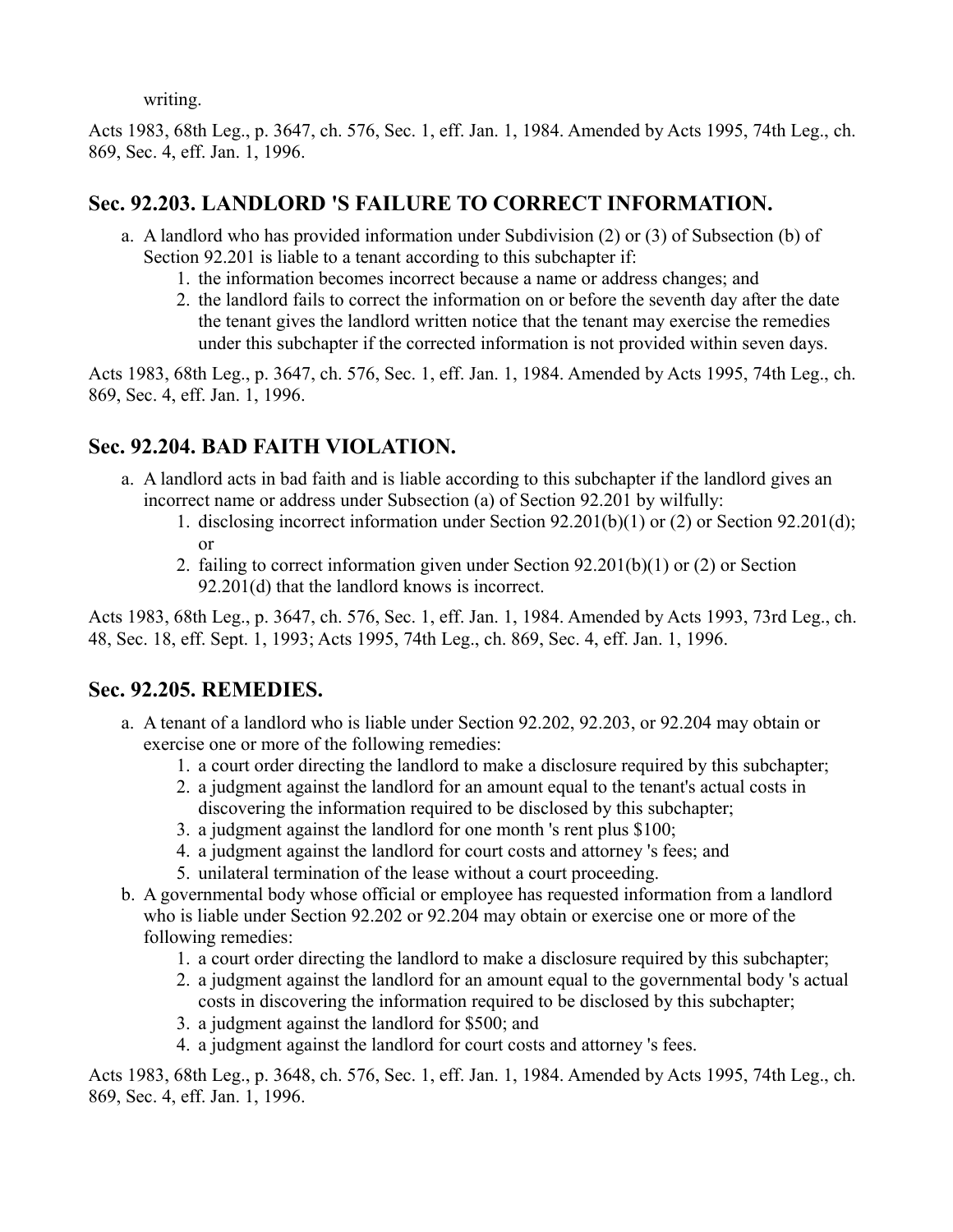### **Sec. 92.206. LANDLORD 'S DEFENSE.**

A landlord has a defense to liability under Section 92.202 or 92.203 if the tenant owes rent on the date the tenant gives a notice required by either of those sections. Rent delinquency is not a defense for a violation of Section 92.204.

Acts 1983, 68th Leg., p. 3648, ch. 576, Sec. 1, eff. Jan. 1, 1984.

# **Sec. 92.207. AGENTS FOR DELIVERY OF NOTICE.**

- a. A managing or leasing agent, whether residing or maintaining an office on-site or off-site, is the agent of the landlord for purposes of:
	- 1. notice and other communications required or permitted by this subchapter;
	- 2. notice and other communications from a governmental body relating to a violation of health, sanitation, safety, or nuisance laws on the landlord 's property where the dwelling is located, including notices of:
		- A. demands for abatement of nuisances;
		- B. repair of a substandard dwelling;
		- C. remedy of dangerous conditions;
		- D. reimbursement of costs incurred by the governmental body in curing the violation;
		- E. fines; and
		- F. service of process.
- b. If the landlord 's name and business street address inthis state have not been furnished in writing to the tenant or government official or employee, the person who collects the rent from a tenant is the landlord 's authorized agent for purposes of Subsection (a).

Acts 1983, 68th Leg., p. 3648, ch. 576, Sec. 1, eff. Jan. 1, 1984. Amended by Acts 1995, 74th Leg., ch. 869, Sec. 4, eff. Jan. 1, 1996.

# **Sec. 92.208. ADDITIONAL ENFORCEMENT BY LOCAL ORDINANCE.**

The duties of a landlord and the remedies of a tenant under this subchapter are in lieu of the common law, other statutory law, and local ordinances relating to the disclosure of ownership and management of a dwelling by a landlord to a tenant. However, this subchapter does not prohibit the adoption of a local ordinance that conforms to this subchapter but which contains additional enforcement provisions.

Acts 1983, 68th Leg., p. 3648, ch. 576, Sec. 1, eff. Jan. 1, 1984.

# **SUBCHAPTER F. SMOKE ALARMS AND FIRE EXTINGUISHERRS**

#### **Sec. 92.251. DEFINITIONS.**

- 1. **"Bedroom"** means a room designed with the intent that it be used for sleeping purposes.
- 2. **"Dwelling unit"** means a home, mobile home, duplex unit, apartment unit, condominium unit, or any dwelling unit in a multiunit residential structure. It also means "dwelling" as defined by Section 92.001.
- 3. **"Smoke alarm"** means a device designed to detect and to alert occupants of a dwelling unit to the visible and invisible products of combustion by means of an audible alarm.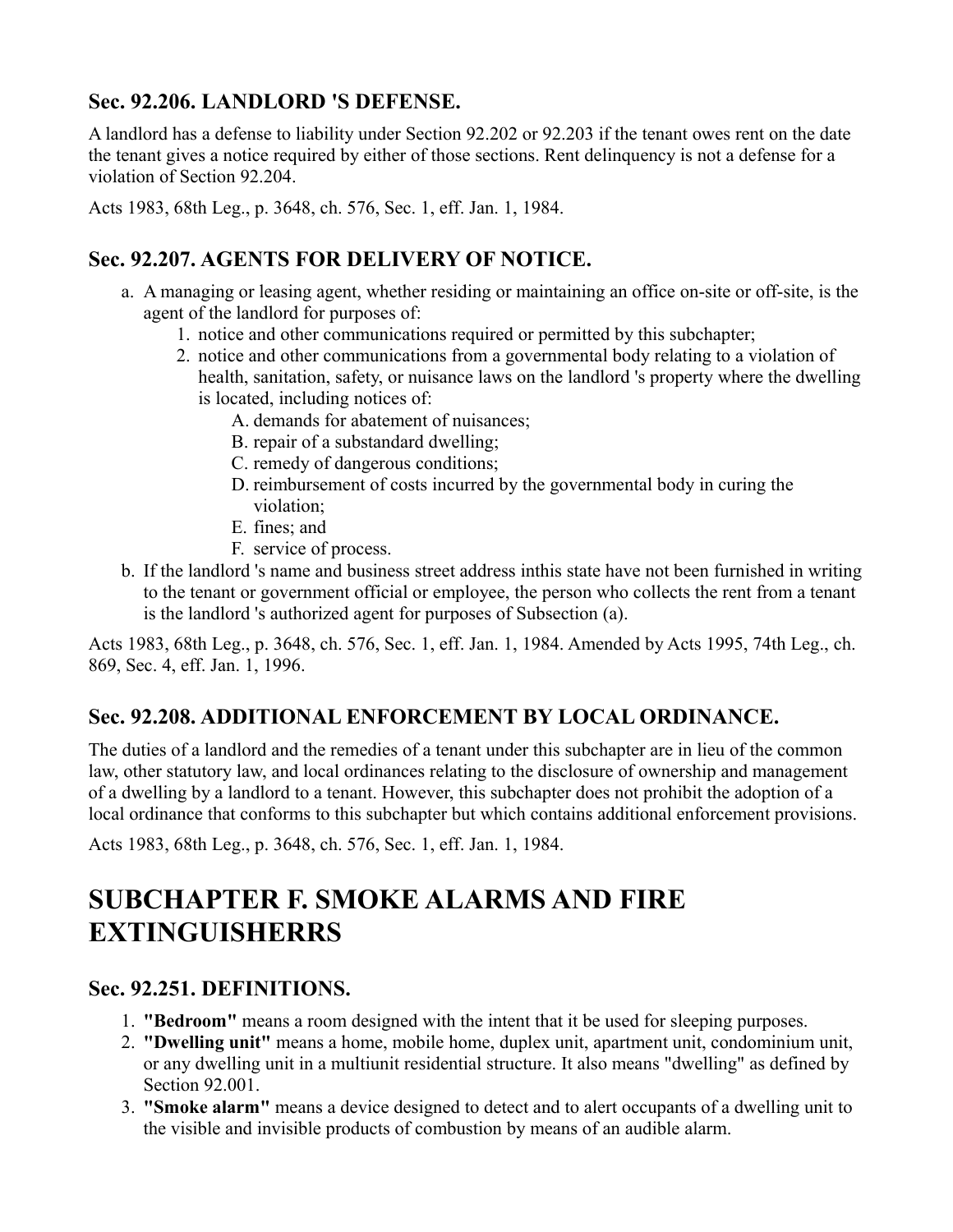#### **Sec. 92.252. APPLICATION OF OTHER LAW; MUNICIPAL REGULATION.**

- a. The duties of a landlord and the remedies of a tenant under this subchapter are in lieu of common law, other statutory law, and local ordinances regarding a residential landlord 's duty to install, inspect, or repair a fire extinguisher or smoke alarm in a dwelling unit. However, this subchapter does not:
	- 1. affect a local ordinance adopted before September 1, 1981, that requires landlords to install smoke alarms in new or remodeled dwelling units before September 1, 1981, if the ordinance conforms with or is amended to conform with this subchapter;
	- 2. limit or prevent adoption or enforcement of a local ordinance relating to fire safety as a part of a building, fire, or housing code, including any requirements relating to the installation of smoke alarms or the type of smoke alarms;
	- 3. otherwise limit or prevent the adoption of a local ordinance that conforms to this subchapter but which contains additional enforcement provisions, except as provided by Subsection (b); or
	- 4. affect a local ordinance that requires regular inspections by local officials of smoke alarms in dwelling units and that requires smoke alarms to be operational at the time of inspection.
- b. If a smoke alarm powered by battery has been installed in a dwelling unit built before September 1, 1987, in compliance with this subchapter and local ordinances, a local ordinance may not require that a smoke alarm powered by alternating current be installed in the unit unless:
	- 1. the interior of the unit is repaired, remodeled, or rebuilt at a projected cost of more than \$5,000 and:

A. the repair, remodeling, or rebuilding requires a municipal building permit; and B. either:

- i. the repair, remodeling, or rebuilding results in the removal of interior walls or ceiling finishes exposing the structure; or
- ii. the interior of the unit provides access for building wiring through an attic, crawl space, or basebent without the removal of interior walls or ceiling finishes;
- 2. an addition occurs to the unit at a projected cost of more than \$5,000;
- 3. a smoke alarm powered by alternating current was actually installed in the unit at any time prior to September 1, 1987; or
- 4. a smoke alarm powered by alternating current was required by lawful city ordinance at the time of initial construction of the unit.

Acts 1983, 68th Leg., p. 3649, ch. 576, Sec. 1, eff. Jan. 1, 1984. Amended by Acts 1987, 70th Leg., ch. 475, Sec. 1, eff. Sept. 1, 1987; Acts 1997, 75th Leg., ch. 1205, Sec. 13, eff. Sept. 1, 1997.

#### **Sec. 92.253. EXEMPTIONS.**

- a. This subchapter does not apply to:
	- 1. a dwelling unit that is occupied by its owner, no part of which is leased to a tenant;
	- 2. a dwelling unit in a building five or more stories in height in which smoke alarms are required or regulated by local ordinance; or
	- 3. a nursing or convalescent home licensed by the Department of State Health Services and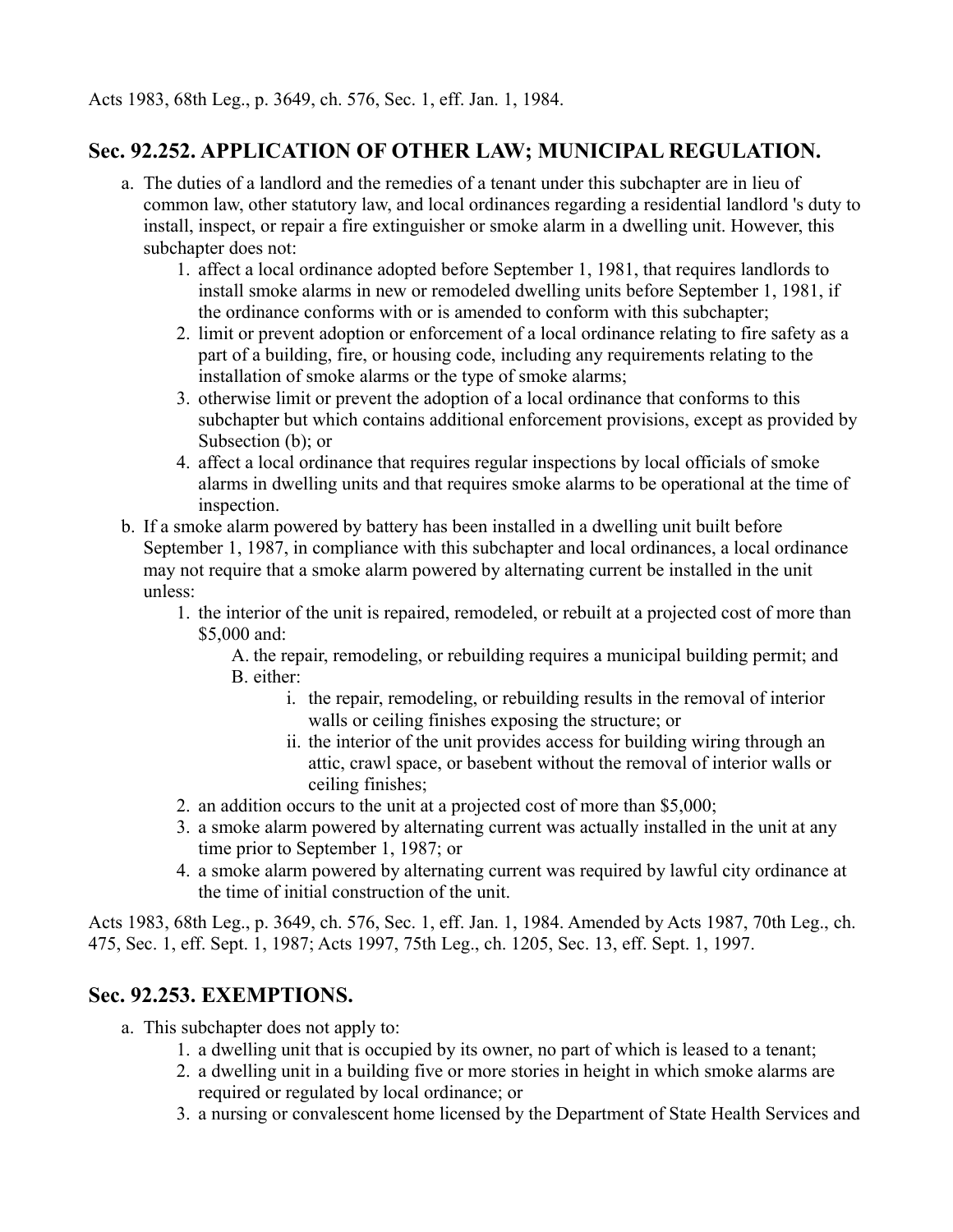certified to meet the Life Safety Code under federal law and regulations.

b. Notwithstanding this subchapter, a person licensed to install fire alarms or fire detection devices under Chapter 6002, Insurance Code, shall comply with that chapter when installing smoke alarms.

Acts 1983, 68th Leg., p. 3649, ch. 576, Sec. 1, eff. Jan. 1, 1984.

### **Sec. 92.254. SMOKE ALARM.**

- a. A smoke alarm must be:
	- 1. designed to detect both the visible and invisible products of combustion;
	- 2. designed with an alarm audible to the bedrooms it serves; and
	- 3. tested and listed for use as a smoke alarm by Underwriters Laboratories, Inc., Factory Mutual Research Corporation, or United States Testing Company, Inc.
- b. The power system and installation procedure of a security device that is electrically operated rather than battery operated must comply with applicable local ordinances.

Acts 1983, 68th Leg., p. 3650, ch. 576, Sec. 1, eff. Jan. 1, 1984. Amended by Acts 1987, 70th Leg., ch. 475, Sec. 2, eff. Sept. 1, 1987.

# **Sec. 92.255. INSTALLATION AND LOCATION.**

- a. A landlord shall install at least one smoke alarm in each separate bedroom in a dwelling unit. In addition:
	- 1. if the dwelling unit is designed to use a single room for dining, living, and sleeping, the smoke alarm must be located inside the room;
	- 2. if multiple bedrooms are served by the same corridor, at least one smoke alarm must be installed in the corridor in the immediate vicinity of the bedrooms; and
	- 3. if the dwelling unit has multiple levels, at least one smoke alarm must be located on each level.
- b. If a dwelling unit was occupied as a residence before September 1, 2011, or a certificate of occupancy was issued for the dwelling unit before that date, a smoke alarm installed in accordance with Subsection (a) may be powered by battery and is not required to be interconnected with other smoke alarms.

Acts 1983, 68th Leg., p. 3650, ch. 576, Sec. 1, eff. Jan. 1, 1984.

#### **Sec. 92.256. INSTALLATION IN UNITS CONSTRUCTED OR OCCUPIED ON OR BEFORE SEPTEMBER 1, 1981.**

- a. If the dwelling unit was occupied as a residence on or before September 1, 1981, or the building permit for the unit was issued on or before that date, the landlord shall install at least one smoke detector in accordance with Sections 92.255 and 92.257 on or before September 1, 1984.
- b. Before September 1, 1984, a tenant may install a battery-operated smoke detector in the tenant's dwelling unit without the landlord 's prior consent if the installation is made according to Sections 92.255 and 92.257. When the tenant's lease terminates, including after a renewal or extension, the tenant may remove the smoke detector, but the tenant is liable to the landlord for any unnecessary damages to the dwelling unit caused by the removal.

Acts 1983, 68th Leg., p. 3651, ch. 576, Sec. 1, eff. Jan. 1, 1984.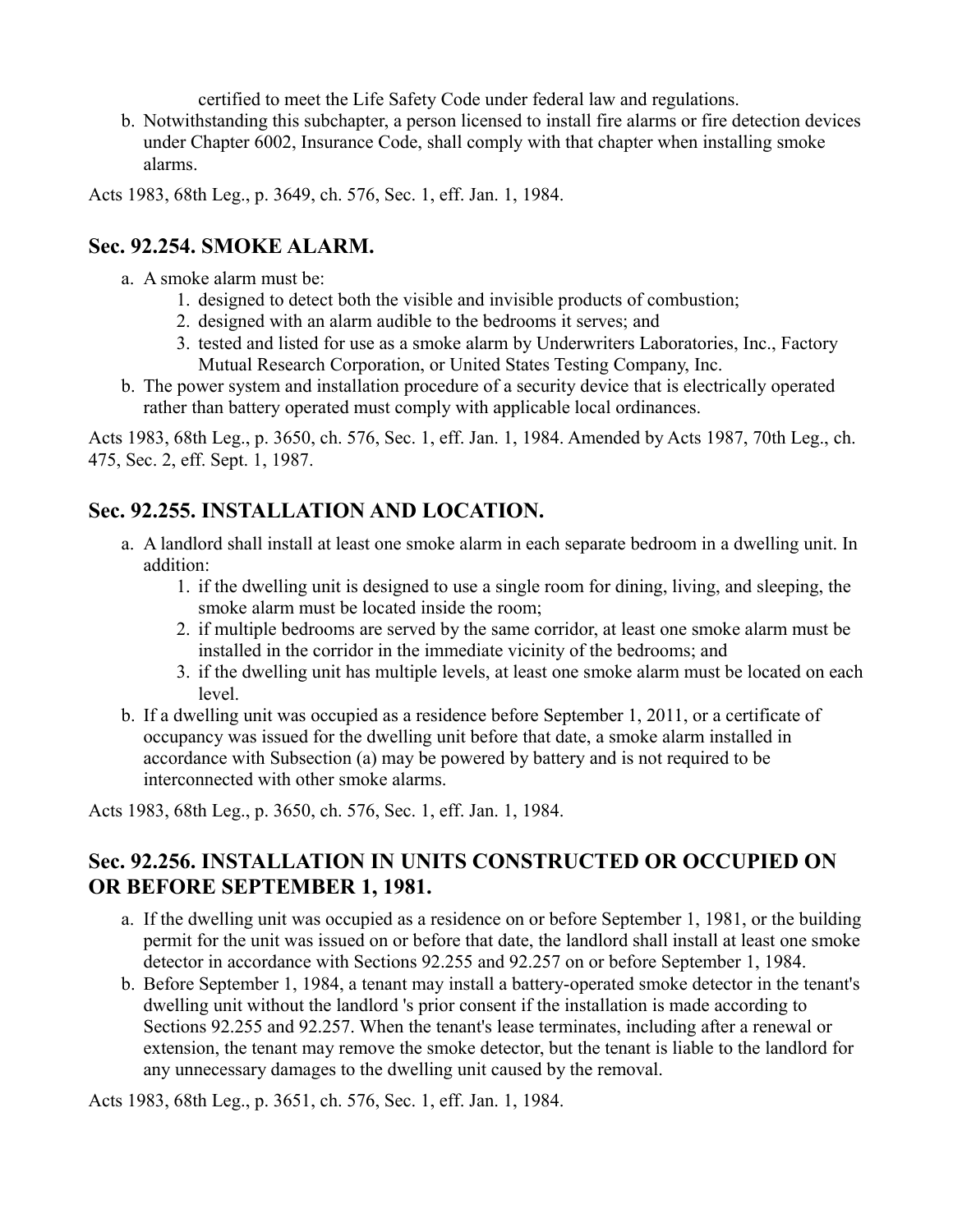## **Sec. 92.257. INSTALLATION PROCEDURE.**

- a. Subject to Subsections (b) and (c), a smoke alarm must be installed according to the manufacturer 's recommended procedures.
- b. A smoke alarm must be installed on a ceiling or wall. If on a ceiling, it must be no closer than six inches to a wall. If on a wall, it must be no closer than six inches and no farther than 12 inches from the ceiling.
- c. A smoke alarm may be located other than as required by Subsection (a) or (b) if a local ordinance or a local or state fire marshal approves.

Acts 1983, 68th Leg., p. 3651, ch. 576, Sec. 1, eff. Jan. 1, 1984.

## **Sec. 92.258. INSPECTION AND REPAIR.**

- a. The landlord shall inspect and repair a smoke alarm according to this section.
- b. The landlord shall determine that the smoke alarm is in good working order at the beginning of the tenant's possession by testing the smoke alarm with smoke, by operating the testing button on the smoke detector, or by following other recommended test procedures of the manufacturer for the particular model.
- c. During the term of a lease or during a renewal or extension, the landlord has a duty to inspect and repair a smoke alarm, but only if the tenant gives the landlord notice of a malfunction or requests to the landlord that the smoke alarm be inspected or repaired. This duty does not exist with respect to damage or a malfunction caused by the tenant, the tenant's family, or the tenant's guests or invitees during the term of the lease or a renewal or extension, except that the landlord has a duty to repair or replace the smoke alarm if the tenant pays in advance the reasonable repair or replacement cost, including labor, materials, taxes, and overhead.
- d. The landlord must comply with the tenant's request for inspection or repair of a smoke alarm within a reasonable time, considering the availability of material, labor, and utilities.
- e. The landlord has met the duty to inspect and repair if the smoke alarm is in good working order after the landlord tests the smoke alarm with smoke, operates the testing button on the smoke alarm, or follows other recommended test procedures of the manufacturer for the particular model.
- f. The landlord is not obligated to provide batteries for a battery-operated smoke alarm after a tenant takes possession if the smoke alarm was in good working order at the time the tenant took possession.
- g. A smoke alarm that is in good working order at the beginning of a tenant's possession is presumed to be in good working order until the tenant requests repair of the smoke alarm as provided by this subchapter.

Acts 1983, 68th Leg., p. 3651, ch. 576, Sec. 1, eff. Jan. 1, 1984. Amended by Acts 1993, 73rd Leg., ch. 48, Sec. 19, eff. Sept. 1, 1993; Acts 1995, 74th Leg., ch. 869, Sec. 7, eff. Sept. 1, 1995; Acts 1995, 74th Leg., ch. 918, Sec. 1, eff. Sept. 1, 1995.

# **Sec. 92.259. LANDLORD 'S FAILURE TO INSTALL, INSPECT, OR REPAIR.**

- a. A landlord is liable according to this subchapter if:
	- 1. the landlord did not install a smoke alarm at the time of initial occupancy by the tenant as required by this subchapter or a municipal ordinance permitted by this subchapter; or
	- 2. the landlord does not install, inspect, or repair the smoke alarm on or before the seventh day after the date the tenant gives the landlord written notice that the tenant may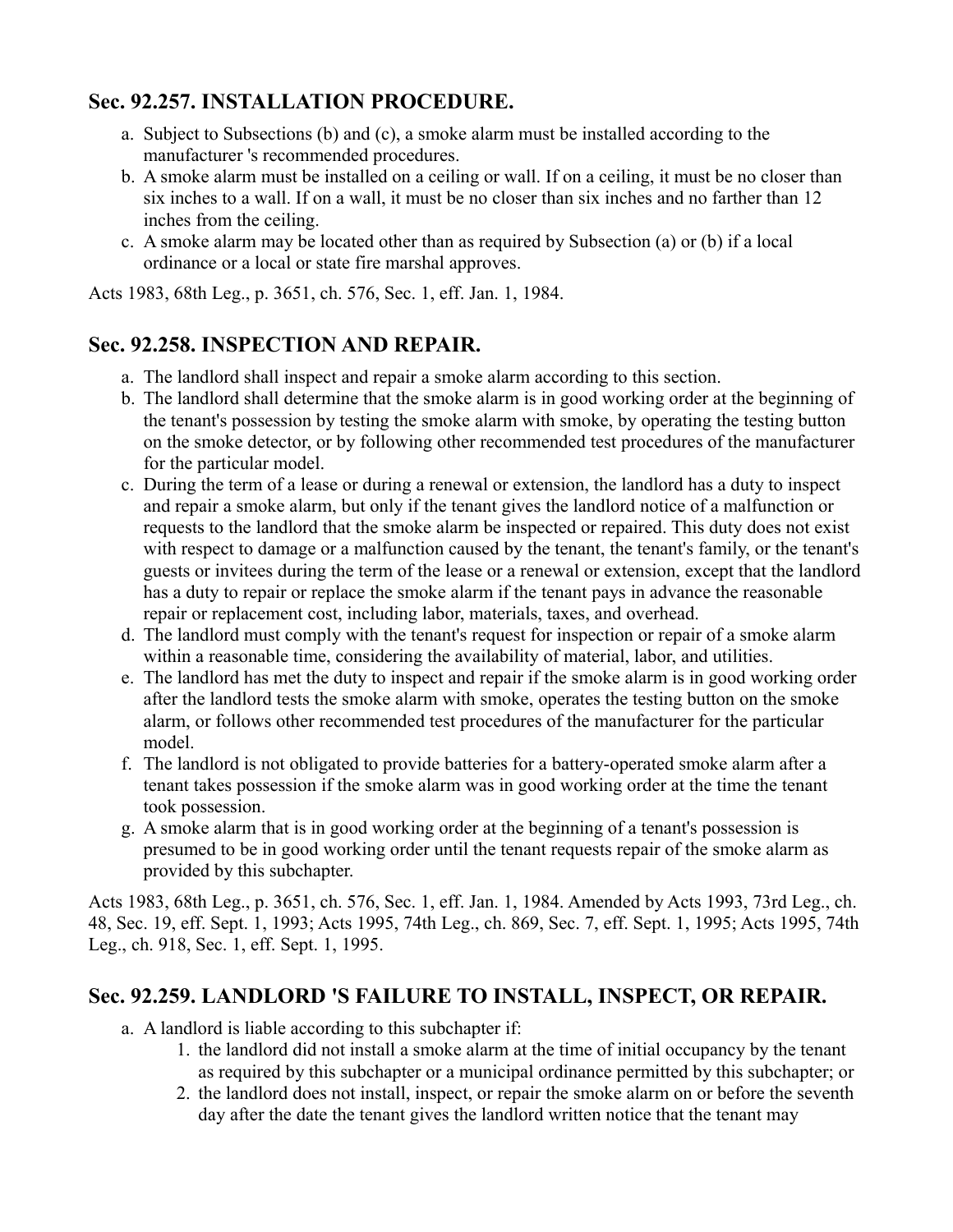exercise his remedies under this subchapter if the landlord does not comply with the request within seven days.

b. If the tenant gives notice under Subsection (a)(2) and the tenant's lease is in writing, the lease may require the tenant to make the initial request for installation, inspection, or repair of a smoke alarm in writing.

Acts 1983, 68th Leg., p. 3652, ch. 576, Sec. 1, eff. Jan. 1, 1984. Amended by Acts 1995, 74th Leg., ch. 869, Sec. 8, eff. Sept. 1, 1995; Acts 1995, 74th Leg., ch. 918, Sec. 2, eff. Sept. 1, 1995.

#### **Sec. 92.260. TENANT REMEDIES.**

- a. A tenant of a landlord who is liable under Section 92.259 may obtain or exercise one or more of the following remedies:
	- 1. a court order directing the landlord to comply with the tenant's request if the tenant is in possession of the dwelling unit;
	- 2. a judgment against the landlord for damages suffered by the tenant because of the landlord 's violation;
	- 3. a judgment against the landlord for a civil penalty of one month 's rent plus \$100 if the landlord violates Section 92.259(a)(2);
	- 4. a judgment against the landlord for court costs;
	- 5. a judgment against the landlord for attorney 's fees in an action under Subdivision (1) or (3); and
	- 6. unilateral termination of the lease without a court proceeding if the landlord violates Section 92.259(a)(2).

Acts 1983, 68th Leg., p. 3653, ch. 576, Sec. 1, eff. Jan. 1, 1984. Amended by Acts 1995, 74th Leg., ch. 869, Sec. 9, eff. Sept. 1, 1995; Acts 1995, 74th Leg., ch. 918, Sec. 3, eff. Sept. 1, 1995.

### **Sec. 92.261. LANDLORD 'S DEFENSES.**

- a. The landlord has a defense to liability under Section 92.259 if:
	- 1. on the date the tenant gives the notice required by Section 92.259 the tenant has not paid all rent due from the tenant; or
	- 2. on the date the tenant terminates the lease or files suit the tenant has not fully paid costs requested by the landlord and authorized by Section 92.258.

Acts 1983, 68th Leg., p. 3653, ch. 576, Sec. 1, eff. Jan. 1, 1984.

# **Sec. 92.2611. TENANT'S DISABLING OF A SMOKE AlARM.**

- a. A tenant is liable according to this subchapter if the tenant removes a battery from a smoke alarm without immediately replacing it with a working battery or knowingly disconnects or intentionally damages a smoke alarm, causing it to malfunction.
- b. Except as provided in Subsection (c), a landlord of a tenant who is liable under Subsection (a) may obtain a judgment against the tenant for damages suffered by the landlord because the tenant removed a battery from a smoke alarm without immediately replacing it with a working battery or knowingly disconnected or intentionally damaged the smoke alarm, causing it to malfunction.
- c. A tenant is not liable for damages suffered by the landlord if the damage is caused by the landlord 's failure to repair the smoke alarm within a reasonable time after the tenant requests it to be repaired, considering the availability of material, labor, and utilities.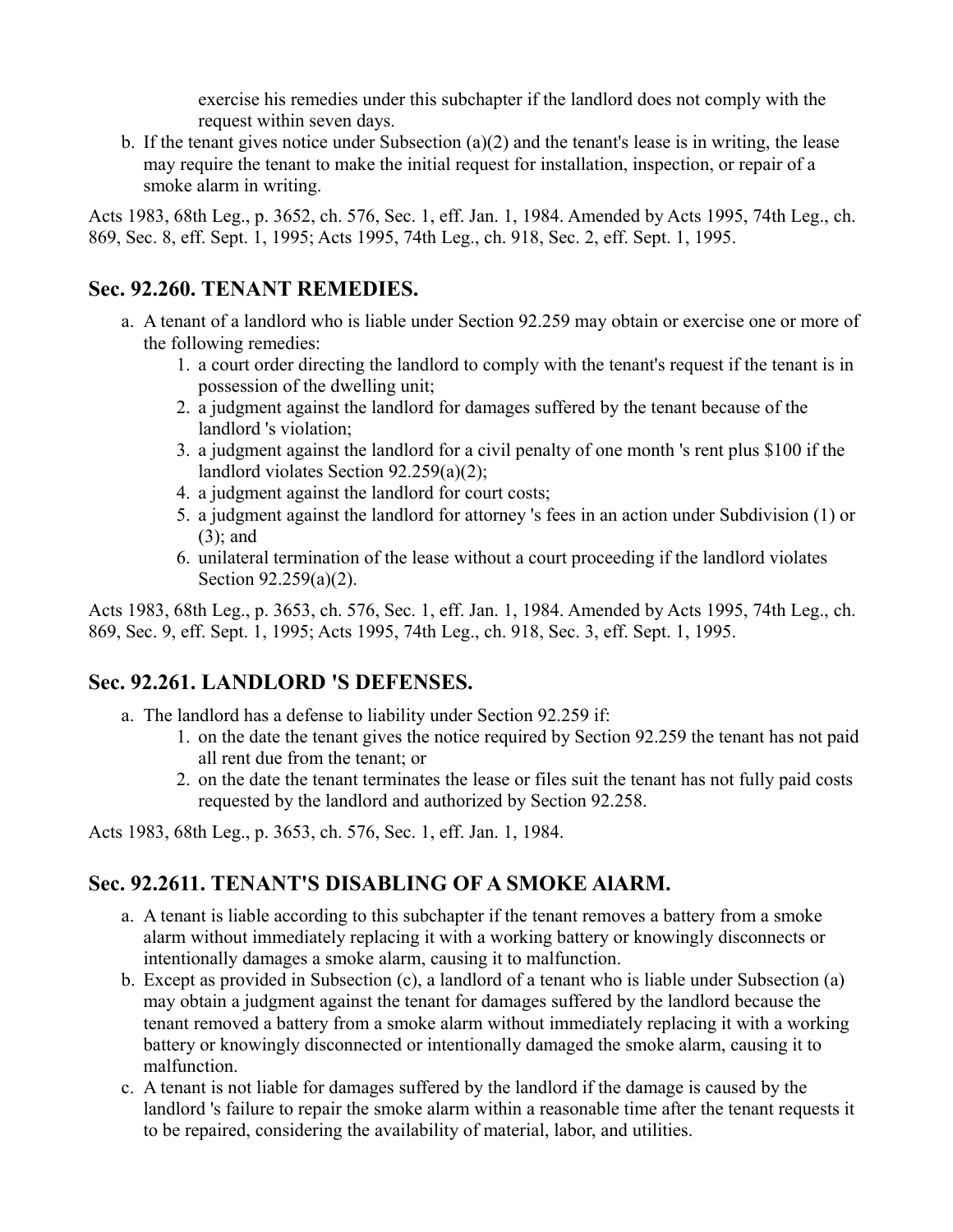- d. A landlord of a tenant who is liable under Subsection(a) may obtain or exercise one or more of the remedies in Subsection (e) if:
	- 1. a lease between the landlord and tenant contains a notice, in underlined or boldfaced print, which states in substance that the tenant must not disconnect or intentionally damage a smoke alarm or remove the battery without immediately replacing it with a working battery and that the tenant may be subject to damages, civil penalties, and attorney 's fees under Section 92.2611 of the Property Code for not complying with the notice; and
	- 2. the landlord has given notice to the tenant that the landlord intends to exercise the landlord 's remedies under this subchapter if the tenant does not reconnect, repair, or replace the smoke alarm or replace the removed battery within seven days after being notified by the landlord to do so. The notice in Subsection (d)(2) must be in a separate document furnished to the tenant after the landlord has discovered that the tenant has disconnected or damaged the smoke alarm or removed a battery from it.
- e. If a tenant is liable under Subsection (a) and the tenant does not comply with the landlord 's notice under Subsection (d), the landlord shall have the following remedies against the tenant:
	- 1. a court order directing the tenant to comply with the landlord 's notice;
	- 2. a judgment against the tenant for a civil penalty of one month 's rent plus \$100;
	- 3. a judgment against the tenant for court costs; and
	- 4. a judgment against the tenant for reasonable attorney 's fees.
- f. A tenant's guest or invitee who suffers damage because of a landlord 's failure to install, inspect, or repair a smoke alarms as required by this subchapter may recover a judgment against the landlord for the damage. A tenant's guest or invitee who suffers damage because the tenant removed a battery without immediately replacing it with a working battery or because the tenant knowingly disconnected or intentionally damaged the smoke alarm, causing it to malfunction, may recover a judgment against the tenant for the damage.

Added by Acts 1995, 74th Leg., ch. 869, Sec. 10, eff. Sept. 1, 1995; Acts 1995, 74th Leg., ch. 918, Sec. 4, eff. Sept. 1, 1995; Acts 1997, 75th Leg., ch. 165, Sec. 28.01, eff. Sept. 1, 1997.

### **Sec. 92.262. AGENTS FOR DELIVERY OF NOTICE.**

A managing or leasing agent, whether residing or maintaining an office on-site or off-site, is the agent of the landlord for purposes of notice and other communications required or permitted by this subchapter.

Acts 1983, 68th Leg., p. 3653, ch. 576, Sec. 1, eff. Jan. 1, 1984.

# **Sec. 92.263. INSPECTION OF RESIDENTIAL FIRE EXTINGUISHER.**

- a. If a landlord has installed a 1A10BC residential fire extinguisher as defined by the National Fire Protection Association or other non-rechargeable fire extinguisher in accordance with a local ordinance or other law, the landlord or the landlord's agent shall inspect the fire extinguisher:
	- 1. at the beginning of a tenant's possession; and
	- 2. within a reasonable time after receiving a written request by a tenant.
- b. At a minimum, an inspection under this section must include:
	- 1. checking to ensure the fire extinguisher is present; and
	- 2. checking to ensure the fire extinguisher gauge or pressure indicator indicates the correct pressure as recommended by the manufacturer of the fire extinguisher.
- c. A fire extinguisher that satisfies the inspection requirements of Subsection (b) at the beginning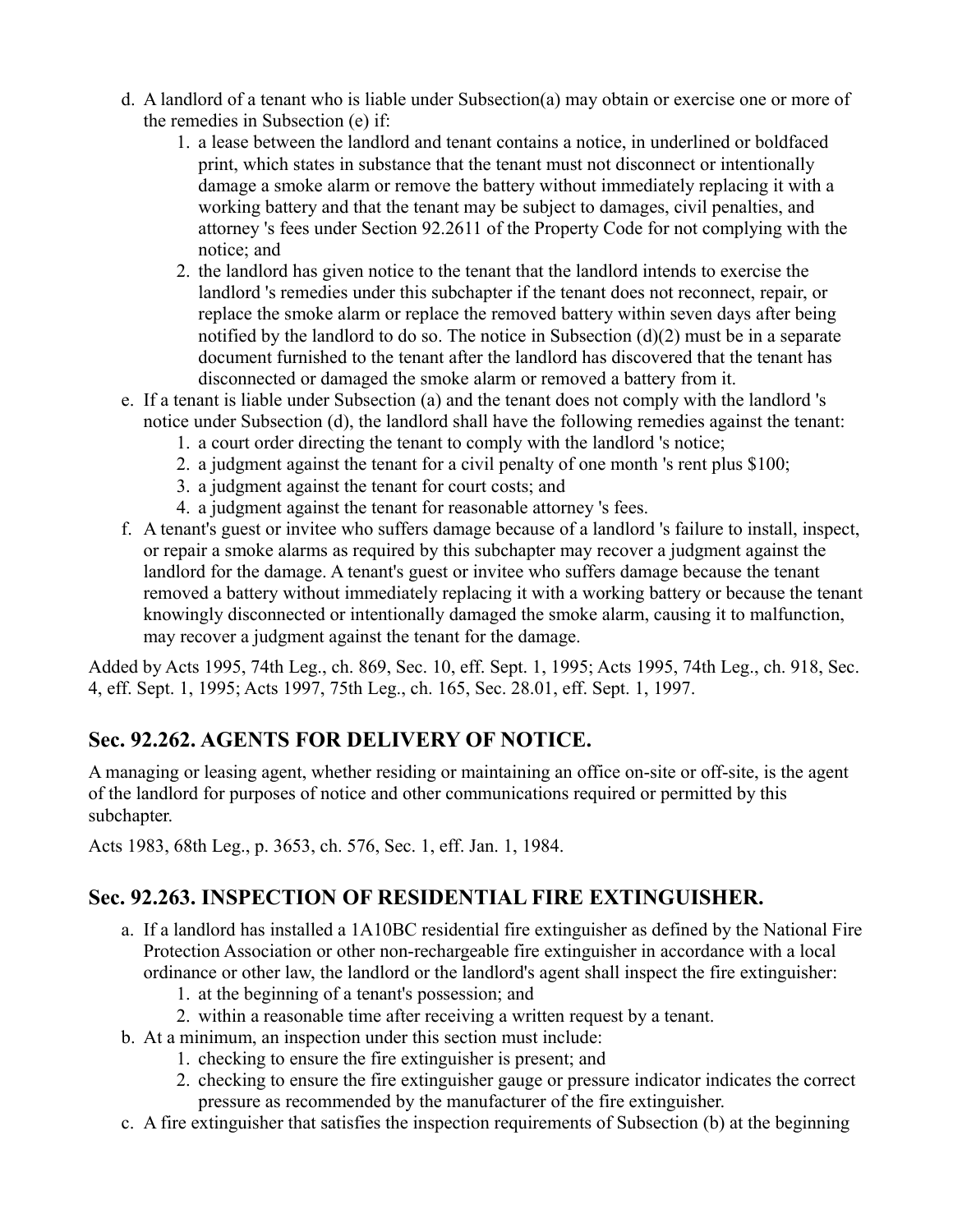of a tenant's possession is presumed to be in good working order until the tenant requests an inspection in writing.

### **Sec. 92.264. DUTY TO REPAIR OR REPLACE.**

- a. The landlord shall repair or replace a fire extinguisher at the landlord's expense if:
	- 1. on inspection, the fire extinguisher is found:
		- A. not to be functioning; or
		- B. not to have the correct pressure indicated on the gauge or pressure indicator as recommended by the manufacturer of the fire extinguisher; or
	- 2. a tenant has notified the landlord that the tenant has used the fire extinguisher for a legitimate purpose.
- b. If the tenant or the tenant's invited guest removes, misuses, damages, or otherwise disables a fire extinguisher:
	- 1. the landlord is not required to repair or replace the fire extinguisher at the landlord's expense; and
	- 2. the landlord is required to repair or replace the fire extinguisher within a reasonable time if the tenant pays in advance the reasonable repair or replacement cost, including labor, materials, taxes, and overhead.

# **SUBCHAPTER G. UTILITY CUTOFF**

## **Sec. 92.301. LANDLORD LIABILITY TO TENANT FOR UTILITY CUTOFF.**

- a. A landlord who has expressly or impliedly agreed in the lease to furnish and pay for water, gas, or electric service to the tenant's dwelling is liable to the tenant if the utility company has cut off utility service to the tenant's dwelling or has given written notice to the tenant that such utility service is about to be cut off because of the landlord 's nonpayment of the utility bill.
- b. If a landlord is liable to the tenant under Subsection (a)of this section, the tenant may:
	- 1. pay the utility company money to reconnect or avert the cutoff of utilities according to this section;
	- 2. terminate the lease if the termination notice is in writing and move-out is to be within 30 days from the date the tenant has notice from the utility company of a future cutoff or notice of an actual cutoff, whichever is sooner;
	- 3. deduct from the tenant's rent, without necessity of judicial action, the amounts paid to the utility company to reconnect or avert a cutoff;
	- 4. if the lease is terminated by the tenant, deduct the tenant's security deposit from the tenant's rent without necessity of lawsuit or obtain a refund of the tenant's security deposit pursuant to law;
	- 5. if the lease is terminated by the tenant, recover a pro rata refund of any advance rentals paid from the date of termination or the date the tenant moves out, whichever is later;
	- 6. recover actual damages, including but not limited to moving costs, utility connection fees, storage fees, and lost wages from work; and
	- 7. recover court costs and attorney 's fees, excluding any attorney 's fees for a cause of action for damages relating to a personal injury.
- c. When deducting for the tenant's payment of the landlord 's utility bill under this section, the tenant shall submit to the landlord a copy of a receipt from the utility company which evidences the amount of payment made by the tenant to reconnect or avert cutoff of utilities.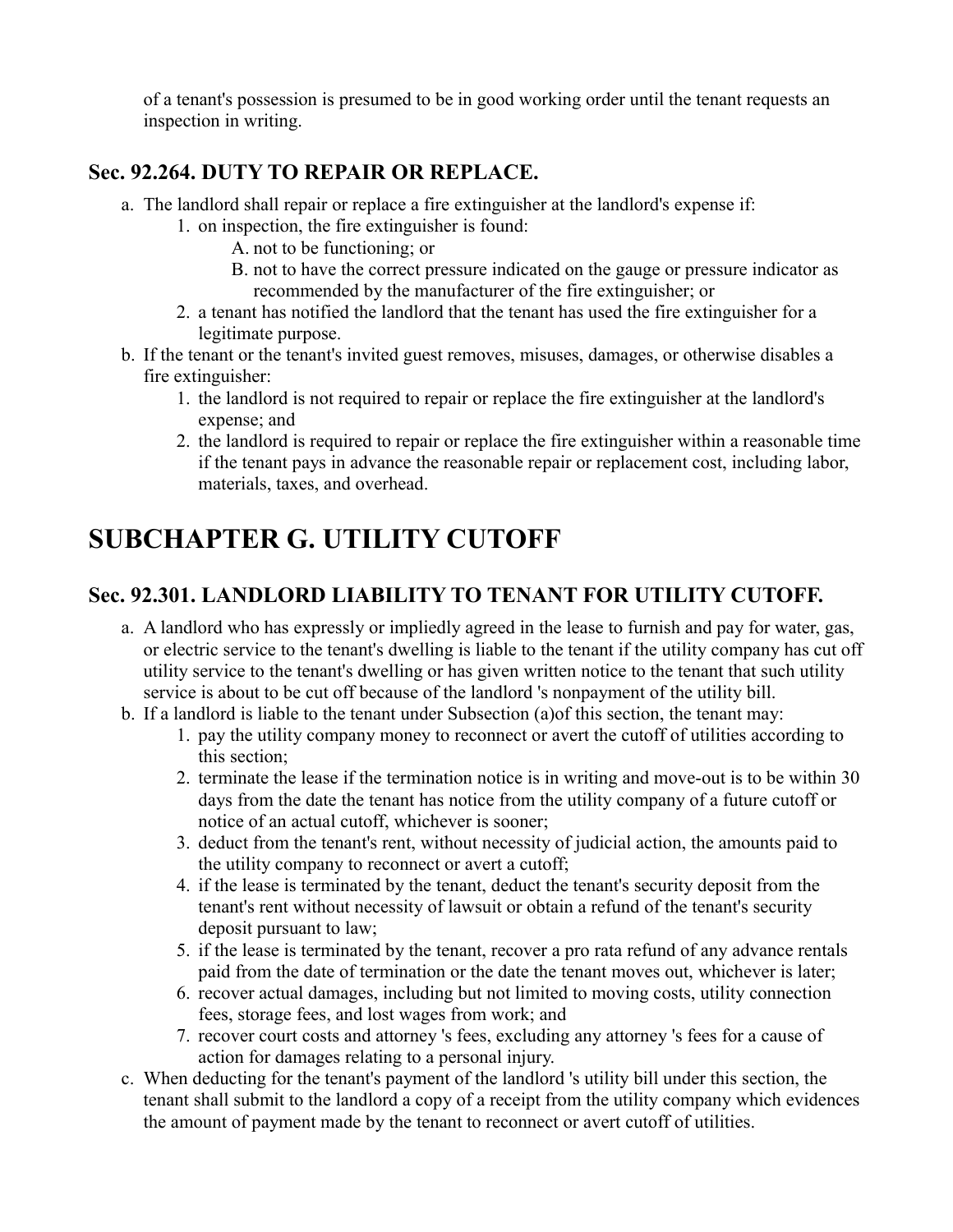- d. The tenant remedies under this section are effective on the date the tenant has notice from the utility company of a future cutoff or notice of an actual cutoff, whichever is sooner. However, the tenant's remedies under this section shall cease if:
	- 1. the landlord provides the tenant with written evidence from the utility that all delinquent sums due the utility have been paid in full; and
	- 2. at the time the tenant receives such evidence, the tenant has not yet terminated the lease or filed suit under this section.

Added by Acts 1989, 71st Leg., ch. 650, Sec. 12, eff. Aug. 28, 1989.

# **SUBCHAPTER H. RETALIATION**

### **Sec. 92.331. RETALIATION BY LANDLORD.**

- a. A landlord may not retaliate against a tenant by taking an action described by Subsection (b) because the tenant:
	- 1. in good faith exercises or attempts to exercise against a landlord a right or remedy granted to the tenant by lease, municipal ordinance, or federal or state statute;
	- 2. gives a landlord a notice to repair or exercise a remedy under this chapter; or
	- 3. complains to a governmental entity responsible for enforcing building or housing codes, a public utility, or a civic or nonprofit agency, and the tenant:
		- A. claims a building or housing code violation or utility problem; and
		- B. believes in good faith that the complaint is valid and that the violation or problem occurred.
	- 4. filing an eviction proceeding, except for the grounds stated by Section 92.332;
	- 5. depriving the tenant of the use of the premises, except for reasons authorized by law;
	- 6. decreasing services to the tenant;
	- 7. increasing the tenant's rent or terminating the tenant's lease; or
	- 8. engaging, in bad faith, in a course of conduct that materially interferes with the tenant's rights under the tenant's lease.
- b. A landlord may not, within six months after the date of the tenant's action under Subsection (a), retaliate against the tenant by:

Acts 1983, 68th Leg., p. 3637, ch. 576, Sec. 1, eff. Jan. 1, 1984. Amended by Acts 1989, 71st Leg., ch. 650, Sec. 9, eff. Aug. 28, 1989; Acts 1993, 73rd Leg., ch. 48, Sec. 16, eff. Sept. 1, 1993. Redesignated from V.T.C.A., Property Code Sec. 92.057(a) and amended by Acts 1995, 74th Leg., ch. 869, Sec. 5, eff. Jan. 1, 1996.

#### **Sec. 92.332. NONRETALIATION.**

- a. The landlord is not liable for retaliation under this subchapter if the landlord proves that the action was not made for purposes of retaliation, nor is the landlord liable, unless the action violates a prior court order under Section 92.0563, for:
	- 1. increasing rent under an escalation clause in a written lease for utilities, taxes, or insurance; or
	- 2. increasing rent or reducing services as part of a pattern of rent increases or service reductions for an entire multidwelling project.
- b. An eviction or lease termination based on the following circumstances, which are valid grounds for eviction or lease termination in any event, does not constitute retaliation: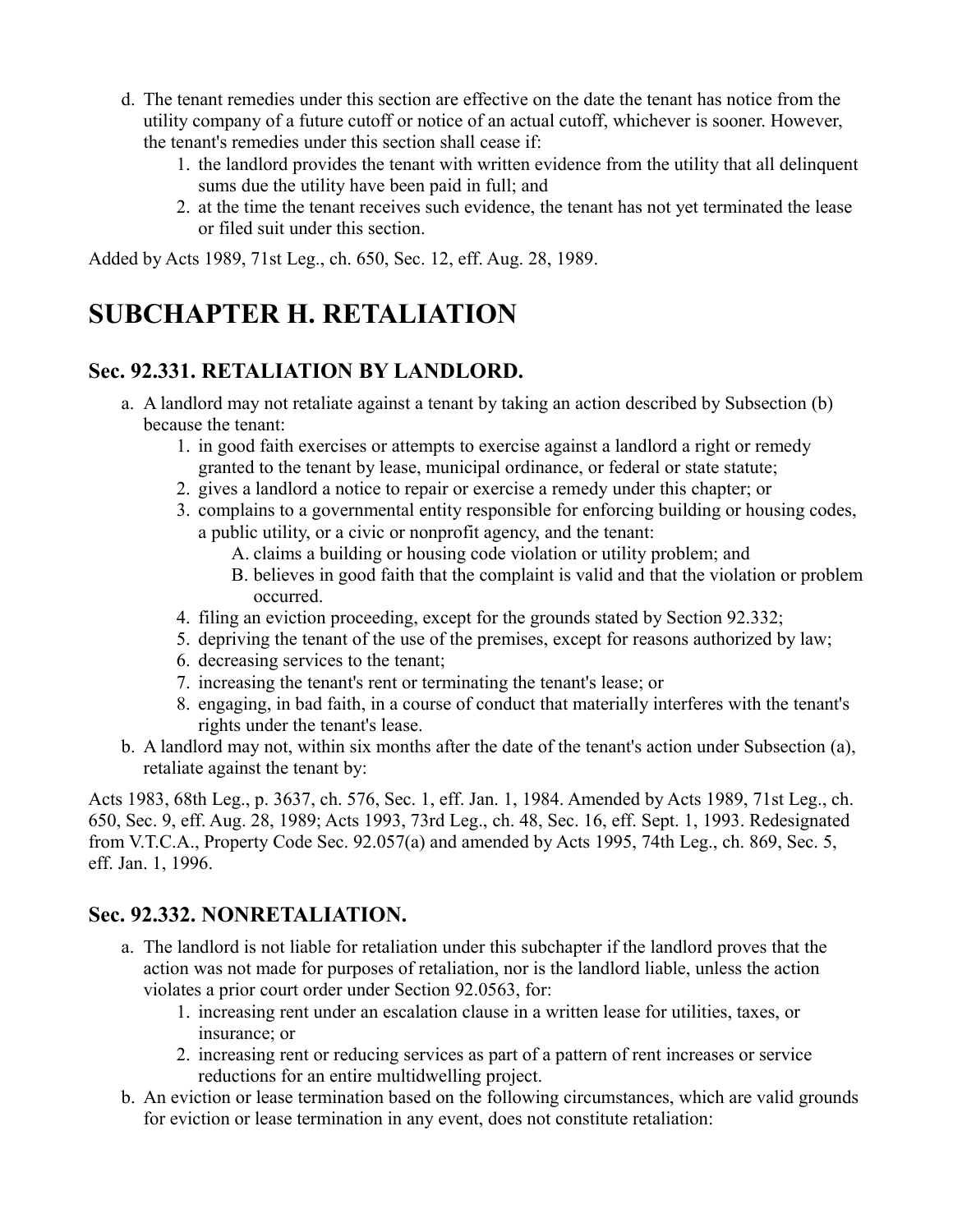- 1. the tenant is delinquent in rent when the landlord gives notice to vacate or files an eviction action;
- 2. the tenant, a member of the tenant's family, or a guest or invitee of the tenant intentionally damages property on the premises or by word or conduct threatens the personal safety of the landlord, the landlord 's employees, or another tenant;
- 3. the tenant has materially breached the lease, other than by holding over, by an action such as violating written lease provisions prohibiting serious misconduct or criminal acts, except as provided by this section;
- 4. the tenant holds over after giving notice of termination or intent to vacate;
- 5. the tenant holds over after the landlord gives notice of termination at the end of the rental term and the tenant does not take action under Section 92.331 until after the landlord gives notice of termination; or
- 6. the tenant holds over and the landlord 's notice of termination is motivated by a good faith belief that the tenant, a member of the tenant's family, or a guest or invitee of the tenant might:
	- A. adversely affect the quiet enjoyment by other tenants or neighbors;
	- B. materially affect the health or safety of the landlord, other tenants, or neighbors; or
	- C. damage the property of the landlord, other tenants, or neighbors.

Acts 1983, 68th Leg., p. 3637, ch. 576, Sec. 1, eff. Jan. 1, 1984. Amended by Acts 1989, 71st Leg., ch. 650, Sec. 9, eff. Aug. 28, 1989; Acts 1993, 73rd Leg., ch. 48, Sec. 16, eff. Sept. 1, 1993. Redesignated from V.T.C.A., Property Code Sec. 92.057(b), (c) and amended by Acts 1995, 74th Leg., ch. 869, Sec. 5, eff. Jan. 1, 1996.

### **Sec. 92.333. TENANT REMEDIES.**

In addition to other remedies provided by law, if a landlord retaliates against a tenant under this subchapter, the tenant may recover from the landlord a civil penalty of one month 's rent plus \$500, actual damages, court costs, and reasonable attorney 's fees in an action for recovery of property damages, moving costs, actual expenses, civil penalties, or declaratory or injunctive relief, less any delinquent rents or other sums for which the tenant is liable to the landlord. If the tenant's rent payment to the landlord is subsidized in whole or in part by a governmental entity, the civil penalty granted under this section shall reflect the fair market rent of the dwelling plus \$500.

Acts 1983, 68th Leg., p. 3637, ch. 576, Sec. 1, eff. Jan. 1, 1984. Amended by Acts 1989, 71st Leg., ch. 650, Sec. 9, eff. Aug. 28, 1989; Acts 1993, 73rd Leg., ch. 48, Sec. 16, eff. Sept. 1, 1993. Redesignated from V.T.C.A., Property Code Sec. 92.057(d) and amended by Acts 1995, 74th Leg., ch. 869, Sec. 5, eff. Jan. 1, 1996.

### **Sec. 92.334. INVALID COMPLAINTS.**

- a. If a tenant files or prosecutes a suit for retaliatory action based on a complaint asserted under Section 92.331(a)(3), and the government building or housing inspector or utility company representative visits the premises and determines in writing that a violation of a building or housing code does not exist or that a utility problem does not exist, there is a rebuttable presumption that the tenant acted in bad faith.
- b. If a tenant files or prosecutes a suit under this subchapter in bad faith, the landlord may recover possession of the dwelling unit and may recover from the tenant a civil penalty of one month 's rent plus \$500, court costs, and reasonable attorney 's fees. If the tenant's rent payment to the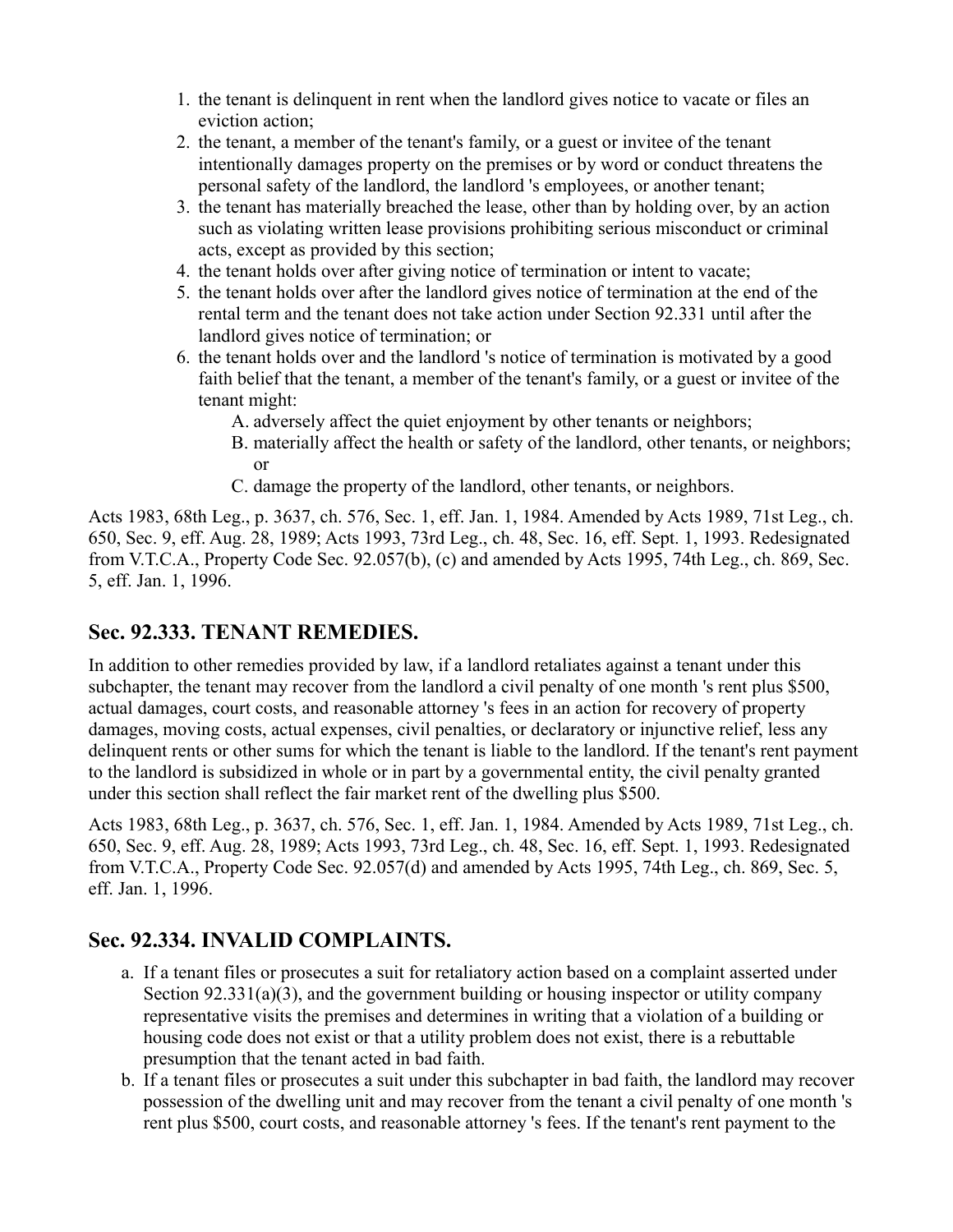landlord is subsidized in whole or in part by a governmental entity, the civil penalty granted under this section shall reflect the fair market rent of the dwelling plus \$500.

Added by Acts 1995, 74th Leg., ch. 869, Sec. 5, eff. Jan. 1, 1996.

### **Sec. 92.335. EVICTION SUITS.**

In an eviction suit, retaliation by the landlord under Section 92.331 is a defense and a rent deduction lawfully made by the tenant under this chapter is a defense for nonpayment of the rent to the extent allowed by this chapter. Other judicial actions under this chapter may not be joined with an eviction suit or asserted as a defense or crossclaim in an eviction suit.

Acts 1983, 68th Leg., p. 3638, ch. 576, Sec. 1, eff. Jan. 1, 1984. Amended by Acts 1989, 71st Leg., ch. 650, Sec. 11, eff. Aug. 28, 1989. Renumbered from V.T.C.A., Property Code Sec. 92.059 and amended by Acts 1995, 74th Leg., ch. 869, Sec. 5, eff. Jan. 1, 1996.

# **SUBCHAPTER I. RENTAL APPLICATION DEPOSITS**

#### **Sec. 92.351. DEFINITIONS.**

a. For purposes of this subchapter:

- 1. **"Application deposit"** means a sum of money that is given to the landlord in connection with a rental application and that is refundable to the applicant if the applicant is rejected as a tenant.
- 2. **"Applicant"** or **"rental applicant"** means a person who makes an application to a landlord for rental of a dwelling.
- 3. **"Co-applicant"** means a person who makes an application for rental of a dwelling with other applicants and who plans to live in the dwelling with other applicants.
- 4. **"Deposited"** means deposited in an account of the landlord or the landlord 's agent in a bank or other financial institution.
- 5. **"Landlord"** means a prospective landlord to whom a person makes application for rental of a dwelling.
- 6. **"Required date"** means the required date for any acceptance of the applicant under Section 92.352.

Added by Acts 1995, 74th Leg., ch. 744, Sec. 5, eff. Jan. 1, 1996. Renumbered from V.T.C.A., Property Code Sec. 92.331 by Acts 1997, 75th Leg., ch. 165, Sec. 31.01(71), eff. Sept. 1, 1997.

# **Sec. 92.352. REJECTION OF APPLICANT.**

- a. The applicant is deemed rejected by the landlord if the landlord does not give notice of acceptance of the applicant on or before the seventh day after the:
	- 1. date the applicant submits a completed rental application to the landlord on an application form furnished by the landlord; or
	- 2. date the landlord accepts an application deposit if the landlord does not furnish the applicant an application form.
- b. landlord 's rejection of one co-applicant shall be deemed as a rejection of all co-applicants.

Added by Acts 1995, 74th Leg., ch. 744, Sec. 5, eff. Jan. 1, 1996. Renumbered from V.T.C.A., Property Code Sec. 92.332 by Acts 1997, 75th Leg., ch. 165, Sec. 31.01(71), eff. Sept. 1, 1997.